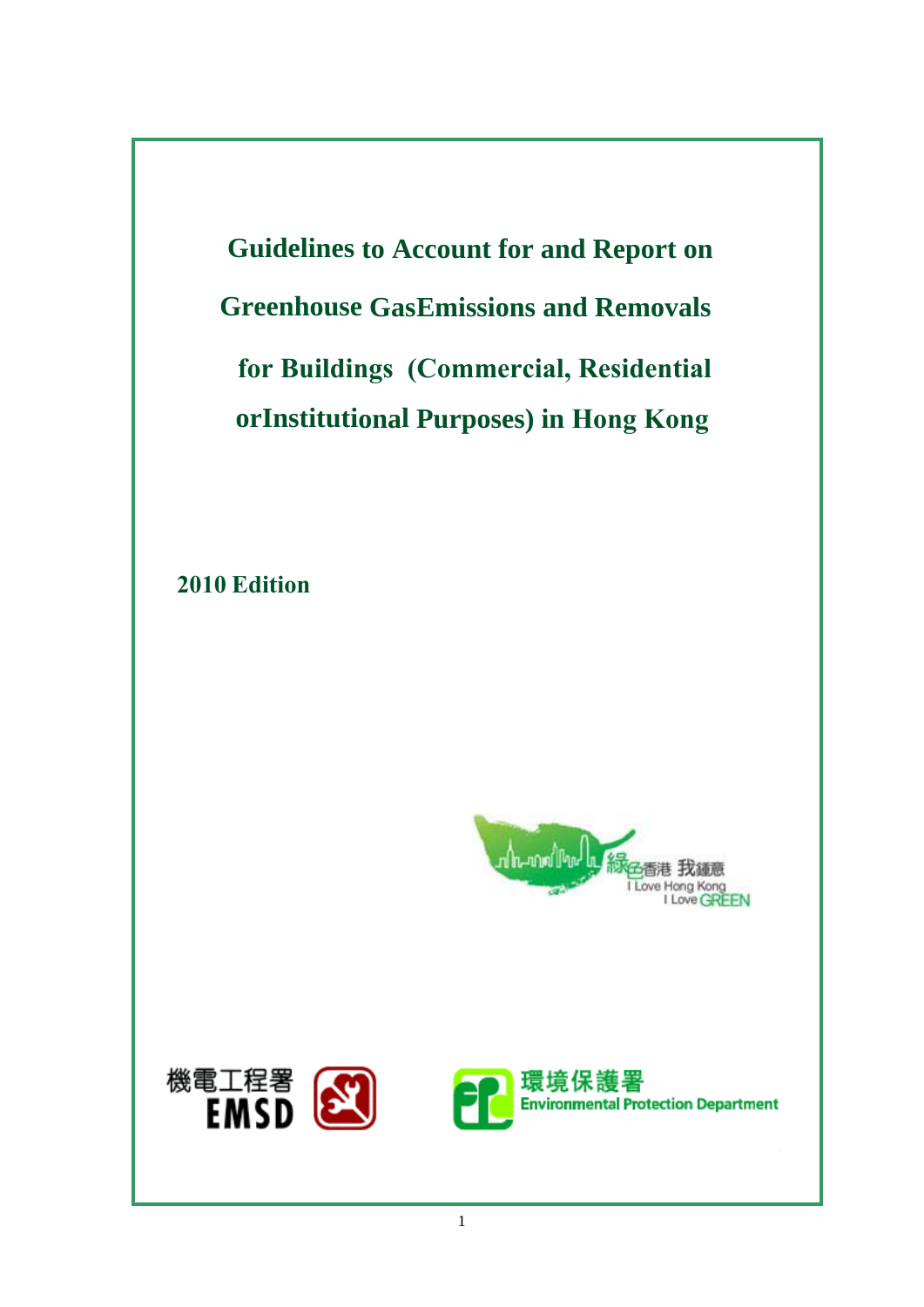**Published by the Environmental Protection Department and the Electrical and Mechanical Services Department** 

**Information referenced from World Resources Institute and World Business Council for Sustainable Development (WRI / WBCSD) is the copyright of WRI / WBCSD and must not be reproduced in any medium without licence.** 

**Information referenced from "International Standard on Greenhouse Gases- Part 1: Specification with guidance at the organization level for quantification and reporting of greenhouse gas emissions and removals, (ISO 14064-1)" is the copyright of International Standard Organization (ISO) and must not be reproduced in any medium without licence.** 

**First published, July 2008 Revised, February 2010**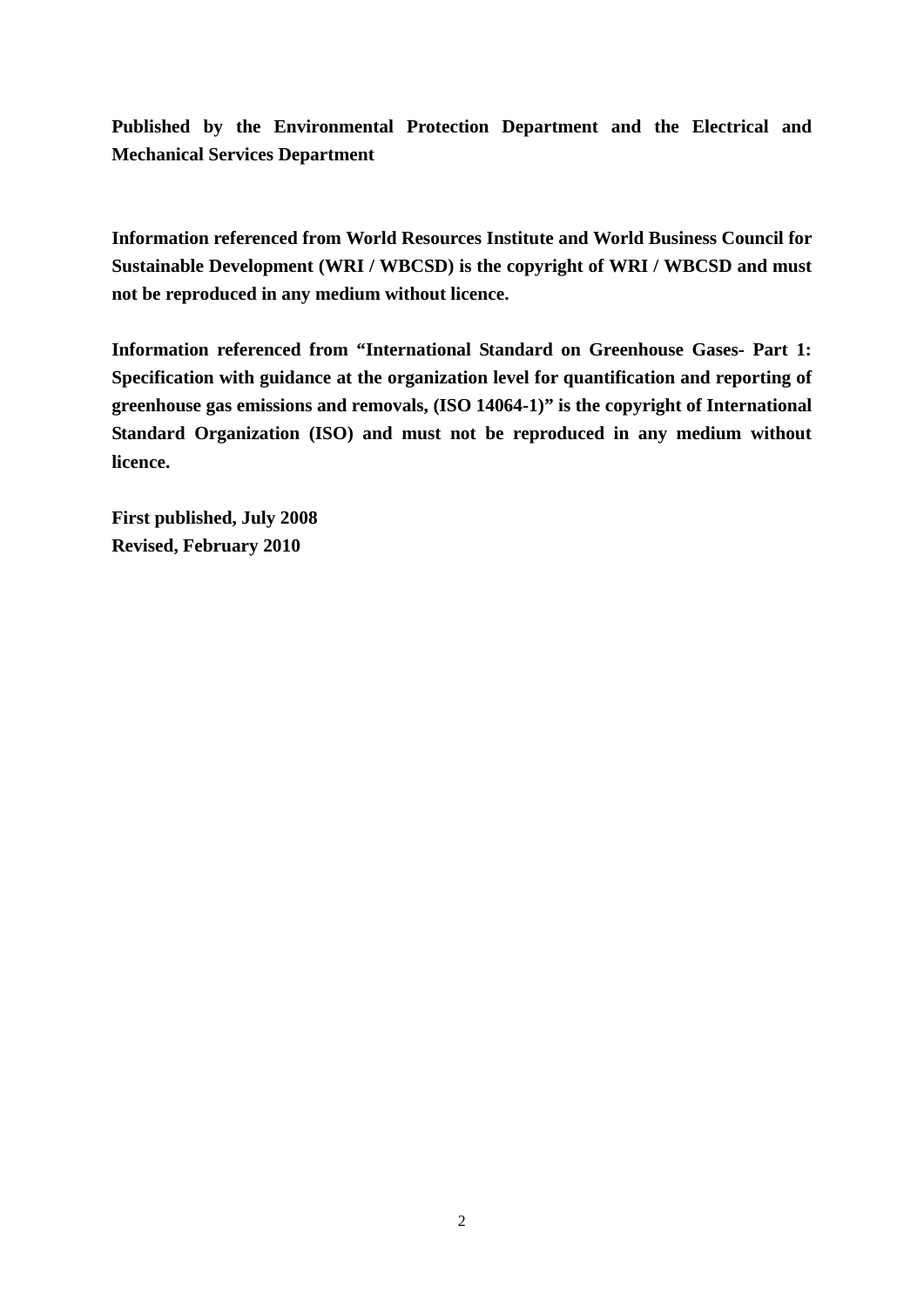# **TABLE OF CONTENTS**

| I              |                                                                                                  |
|----------------|--------------------------------------------------------------------------------------------------|
| $\bf{I}\bf{I}$ |                                                                                                  |
| Ш              |                                                                                                  |
| IV             |                                                                                                  |
| $\mathbf{V}$   |                                                                                                  |
| VI             |                                                                                                  |
| VII            |                                                                                                  |
| VIII           |                                                                                                  |
| <b>ANNEX A</b> | SIMPLIFIED QUANTIFICATION APPROACHES AND WORKING                                                 |
|                |                                                                                                  |
| (i)            |                                                                                                  |
| (ii)           |                                                                                                  |
| (iii)          |                                                                                                  |
| (iv)           |                                                                                                  |
| (v)            | Energy Indirect GHG Emissions due to Electricity and Towngas Purchased22                         |
| (vi)           |                                                                                                  |
| (vii)          | GHG Emissions due to Electricity Used for Processing Fresh Water and Sewage by Government        |
|                |                                                                                                  |
| (viii)         |                                                                                                  |
| <b>ANNEX B</b> |                                                                                                  |
| <b>ANNEX C</b> |                                                                                                  |
|                | <b>LIST OF TABLES</b>                                                                            |
| Table 1:       |                                                                                                  |
| Table 2:       |                                                                                                  |
| Table 3:       | <b>HFC and PFC Emissions from Refrigeration / Air-conditioning Equipment (Operation Process)</b> |
|                |                                                                                                  |
| Table 4:       |                                                                                                  |
| Table 5:       |                                                                                                  |
| Table 6:       | GHG Emissions from Towngas Purchased from the Hong Kong and China Gas Company                    |
|                |                                                                                                  |
| Table 7:       | Methane Generation at Landfill in Hong Kong due to Disposal of Paper Waste38                     |
| Table 8:       | GHG Emissions due to Electricity Used for Fresh Water Processing by Water Supplies               |
|                |                                                                                                  |
| Table 9:       | GHG Emissions due to Electricity Used for Sewage Processing by Drainage Services                 |
|                |                                                                                                  |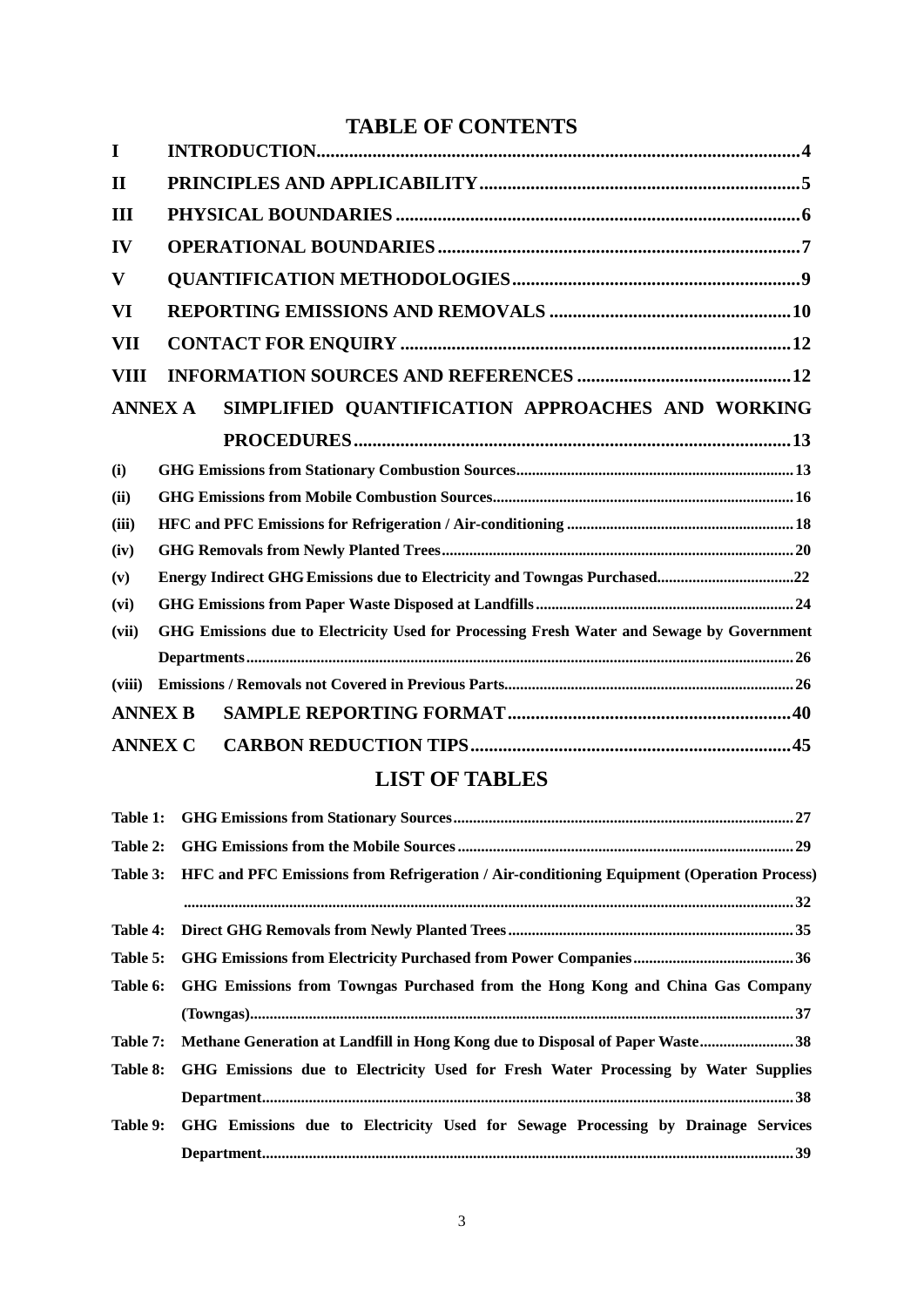# **Guidelines to Account for and Report on Greenhouse Gas Emissions and Removals for Buildings (Commercial, Residential or Institutional Purposes) in Hong Kong**

#### **I Introduction**

Climate change has become a challenge to the international community. The Government of the Hong Kong Special Administrative Region is committed to working closely with the international community in formulating measures to reduce greenhouse gas (GHG) emissions.

As a member economy of the Asia-Pacific Economic Co-operation (APEC), Hong Kong is working towards achieving a reduction in energy intensity of at least 25% by 2030 (with 2005 as the base year) as set out in the APEC Leaders' Declaration on Climate Change, Energy Security and Clean Development issued in September 2007. Delivery of this goal can only be achieved through co-operation among the Government, the business sector and the public in general.

Being a service economy without any major energy-intensive industries, electricity generation is the major source of GHG emissions in Hong Kong, accounting for over 60% of the total local emissions. The transport sector is the second largest GHG emission source (16%), followed by waste (12%). Among various end uses of electricity, buildings account for some 89% in Hong Kong. Therefore, reducing electricity consumption for building operations is instrumental in bringing down our GHG emissions. It will also have the co-benefits of reducing operational costs and improving the local and regional air quality.

In order to assist the users and managers of buildings to improve their awareness of GHG emissions, measure their GHG emission performance and actively participate in actions to combat climate change; the Government has prepared this set of guidelines (the Guidelines) to provide a systematic and scientific approach to account for and report on the GHG emissions and removals from buildings in Hong Kong. The Guidelines are applicable to buildings which are entirely used for commercial or residential purposes. They are also applicable to most of the buildings used for institutional purposes, which include schools, universities, community centres, sports complexes, etc. They may, however, not be applicable to buildings for industrial or other special purposes because of the complexities of GHG emitting processes in these buildings.

With the help of the Guidelines, the users and managers of buildings can measure their GHG performance, identify areas of improvement and conduct voluntary programmes to reduce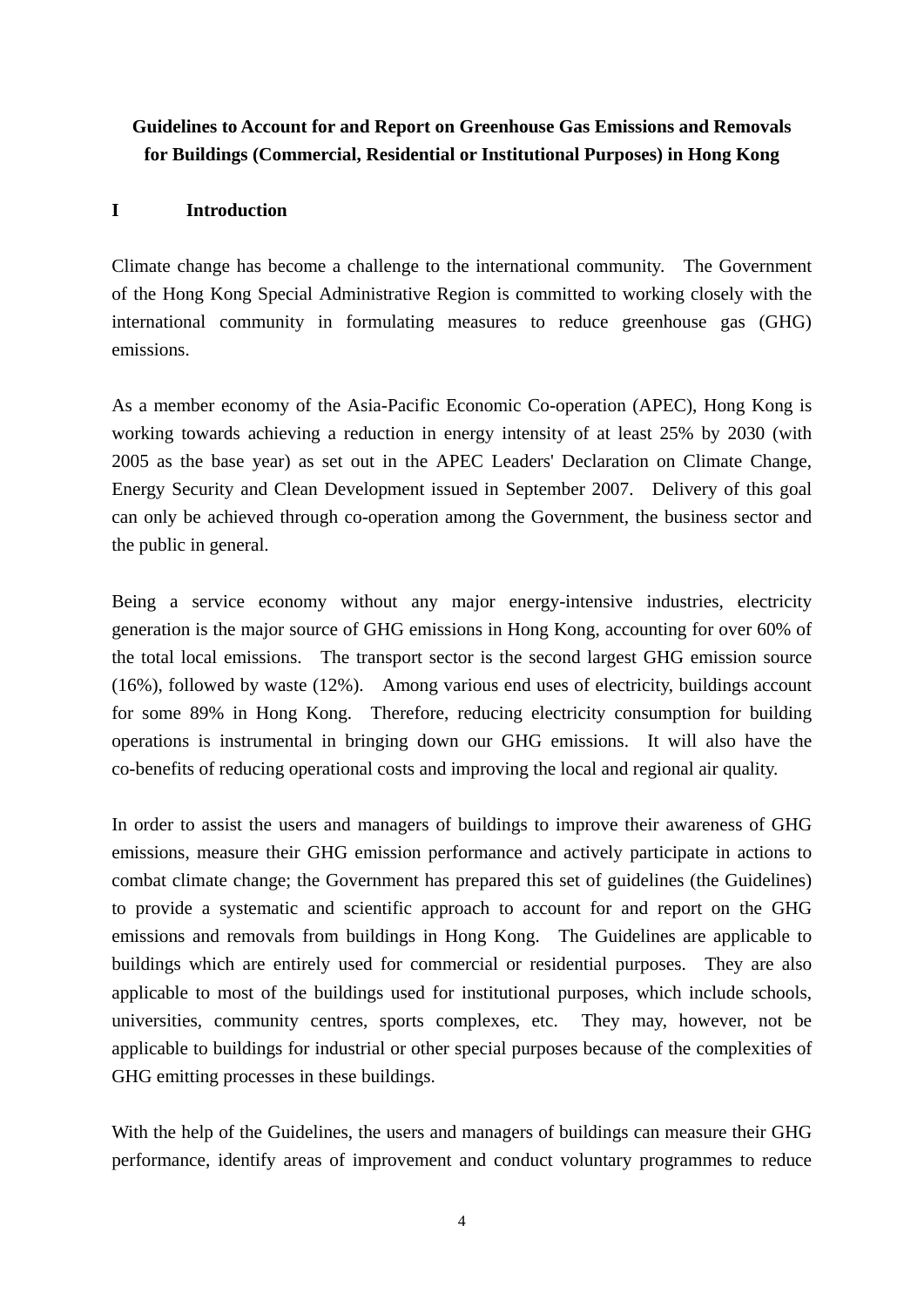and / or offset emissions arising from buildings according to the organizational or business goals.

## **II Principles and Applicability**

Accounting for and reporting on GHG emissions and removals from activities are similar to the financial accounting and reporting exercises that many business entities are familiar with. The users and / or managers of buildings (the reporting entity) should apply the Guidelines based on the following principles to ensure the GHG emissions and removals reported are true and fair representation of the GHG performance of the concerned buildings.

#### **Relevance**

The reporting entity should ensure that the boundaries, information, data, assumptions and methodologies selected for compiling the GHG inventory can appropriately reflect the GHG emission status of the buildings concerned and serve the needs of the internal and external users.

#### **Completeness**

The reporting entity should account for and report all GHG emissions and removals within the chosen physical and operational boundaries. Specific exclusions should be disclosed and justified.

## **Consistency**

The reporting entity should use consistent methodologies to allow meaningful comparisons in the GHG-related information including the trends of emissions over time. Any changes to the boundaries, information, data, assumptions and methodologies over time should be clearly reported.

#### **Accuracy**

The reporting entity should ensure that any bias and uncertainties in quantifying GHG emissions and removals are minimized as far as practicable.

#### **Transparency**

The reporting entity should disclose sufficient and appropriate information, including assumptions and references, to allow the users of the report to arrive at conclusions / decisions with reasonable confidence.

The Guidelines are intended primarily to be applied to buildings in Hong Kong which are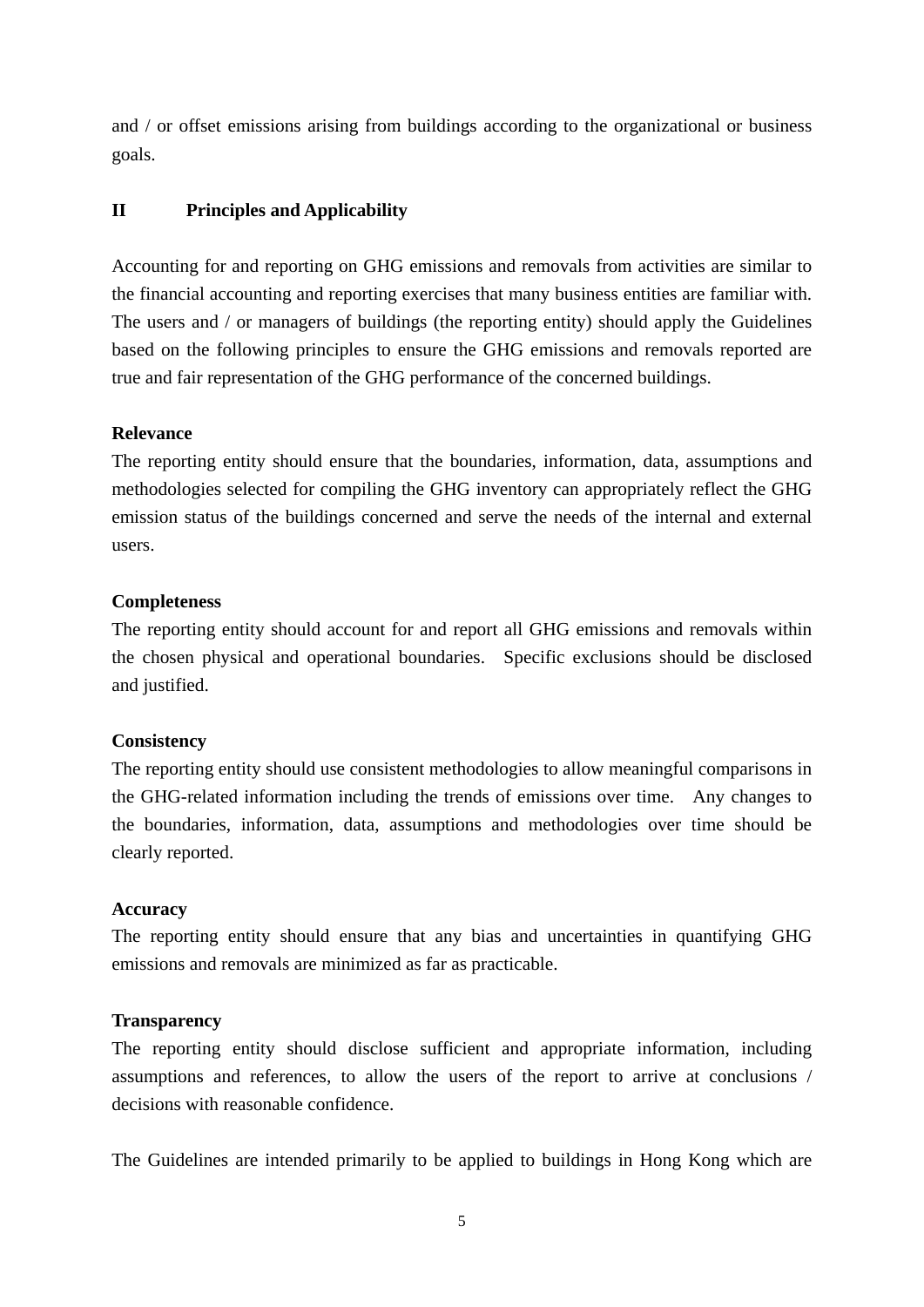entirely used for commercial (including offices, retails, restaurants, hostels and hotels) and / or residential purposes. The Guidelines can also be applied to buildings used for institutional purposes such as schools / universities, community centres, sports complexes, etc. However, care should be taken when the Guidelines are applied to buildings which have GHG emitting activities not commonly found in normal office or residential environment. The simplified quantification methodologies and conversion factors in the Guidelines are not intended to be used for activities associated with industrial buildings and / or buildings for special purposes because of the complexities of GHG emitting processes in these buildings.

While there are a certain number of gases found to have effects on our climate systems, the Guidelines only cover the six types of GHG, viz carbon dioxide  $(CO_2)$ , methane  $(CH_4)$ , nitrous oxide  $(N_2O)$ , hydrofluorocarbons (HFCs), perfluorocarbons (PFCs) and sulphur hexafluoride  $(SF_6)$ , included in the Kyoto Protocol to the United Nations Framework Convention on Climate Change. Since  $SF<sub>6</sub>$  is not commonly found in normal operations of building types covered by the Guidelines, no quantification methodology related to SF6 is provided in the Guidelines.

While the Guidelines are designed for self-assessment and self-reporting, the reporting entity may employ third party to conduct the accounting process and to report on the GHG performance for its buildings. The reporting entity (and its agent) may apply the Guidelines to prepare a report on the GHG performance of its buildings by taking the following steps-

- 1. to determine the physical boundaries of the report (see part III for details);
- 2. to determine the operational boundaries of the report (see part IV for details);
- 3. to determine the reporting period (usually the reporting period will be one year in length to match other accounting cycle);
- 4. to collect necessary data and information and to quantify the GHG performance (see part V for details); and
- 5. to prepare the report (see part VI for details).

## **III Physical Boundaries**

The physical boundaries of the accounting and reporting process usually match the site boundaries of the building concerned.

However, the reporting entity may choose to report GHG emissions and removals for a group of buildings collectively if these buildings are adjoining one another and / or sharing some centrally provided services.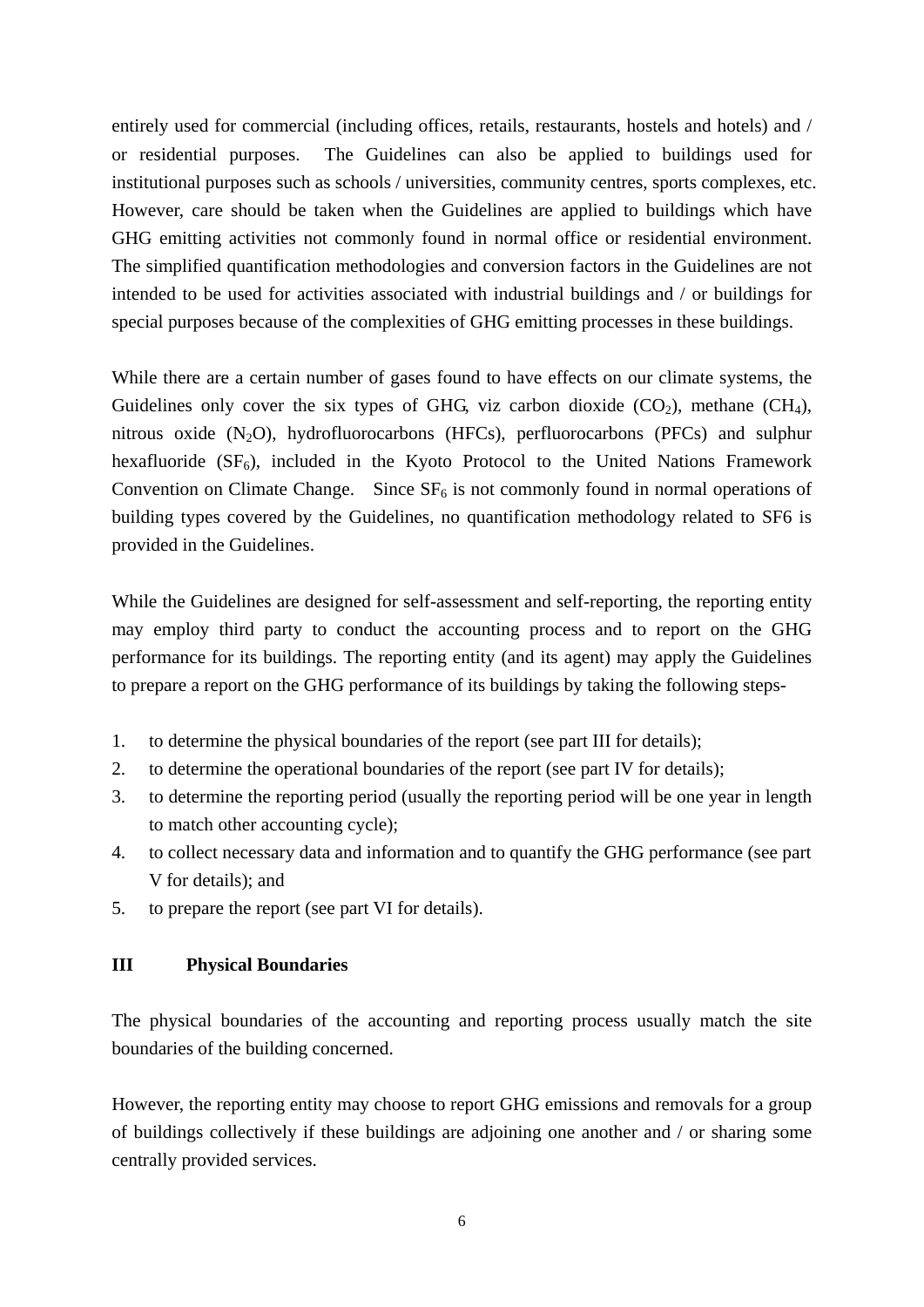The reporting entity is encouraged to report on the whole building concerned in totality as far as practicable. However, the reporting entity may elect to exclude specific parts of the building in the accounting and reporting process because there are real difficulties in collecting necessary information with respect to these parts. In such cases, the reporting entity should separately cover GHG emissions and removals of the communal areas of the building (including centrally provided services and facilities such as central air conditioning, car parks, etc.) as well as other parts of the building which it has access to reliable data and information.

The reporting entity is required to give details in the report on the areas, services, facilities covered and excluded in the accounting process as well as the basis of allocating emissions / removals.

## **IV Operational Boundaries**

The reporting entity shall determine the operational boundaries of its accounting and reporting process. This comprises identification of those operational activities which will result in GHG emissions or removals, classification of these activities into direct and indirect emissions, and determining the scopes of accounting and reporting for indirect emissions. The reporting entity shall document the operational boundaries and shall explain any change or deviation from those adopted in the past.

Emissions (direct and indirect) and removals in relation to the buildings can be broadly classified into three separate scopes as below-

- Scope 1 – direct emissions and removals;
- Scope 2 – energy indirect emissions; and
- Scope 3 – other indirect emissions.

## **Scope 1 – Direct emissions from sources and removals by sinks**

The reporting entity shall quantify and report GHG emissions from sources and removals by sinks it controls within the physical boundary of the building concerned. Scope 1 emissions and removals are principally resulted from the following activities-

• Combustion of fuels in stationary sources (excluding electrical equipment) to generate electricity, heat, or steam. For example: electricity generators, boilers, gas cooking stoves, etc.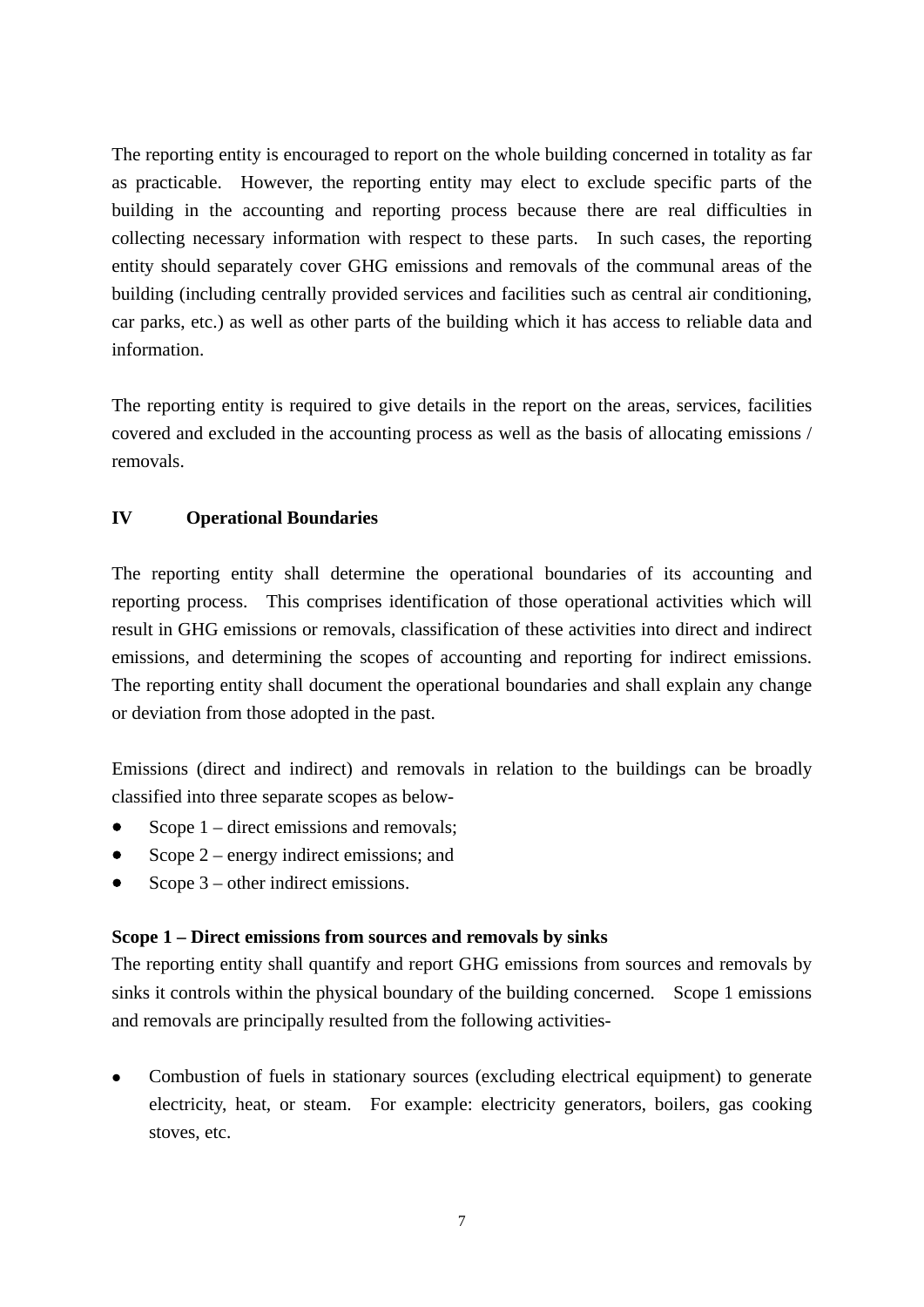- <span id="page-7-0"></span>Combustion of fuels in mobile sources (e.g. motor vehicles and ships) controlled by the reporting entity and dedicated to the building concerned to transport materials, products, waste and employees to and / or from the building concerned or used within the physical boundary of the building.<sup>[1](#page-7-0)</sup> For example, the commuter shuttle bus services operated for the building.
- Intentional or unintentional GHG releases from equipment and systems. For example: HFCs and PFCs emissions during the use of refrigeration and air conditioning equipment and other fugitive emissions.
- Assimilation of  $CO<sub>2</sub>$  into biomass through e.g. planting of trees in addition to those already in existence before the operation of the concerned building.
- Any other physical and chemical processing in the physical boundary which will emit or remove GHG. For example, on-site waste or sewage processing facilities in the building.

## **Scope 2 – Energy indirect emissions**

The reporting entity shall quantify and report GHG emissions from the generation of purchased electricity and / or Towngas that is consumed by its controlled equipment or its operations within the physical building boundary. Scope 2 emissions include-

- Electricity purchased from power companies.
- Towngas purchased from The Hong Kong and China Gas Company (Towngas).

## **Scope 3 – Other indirect emissions (Optional for reporting purposes)**

The reporting entity may choose, with quantification methodologies and necessary input information used being well-defined and easily available to the reporting entity, to quantify and report other indirect GHG emissions that are relevant to their activities and goals. While reporting on such indirect emissions is optional on the part of the reporting entity, the latter is encouraged to collect information relevant to the following areas where simple quantification methodologies have been developed for Hong Kong situation, and to quantify and report under Scope 3 GHG emissions-

Methane gas generation at landfill in Hong Kong due to disposal of paper waste.

<sup>1</sup> <sup>1</sup> Mobile sources controlled by users of the concerned building dedicated for particular employees/groups of employees working in the buildings are not included under Scope 1. However, the reporting entity may choose to report these under Scope 3 as transport for employees.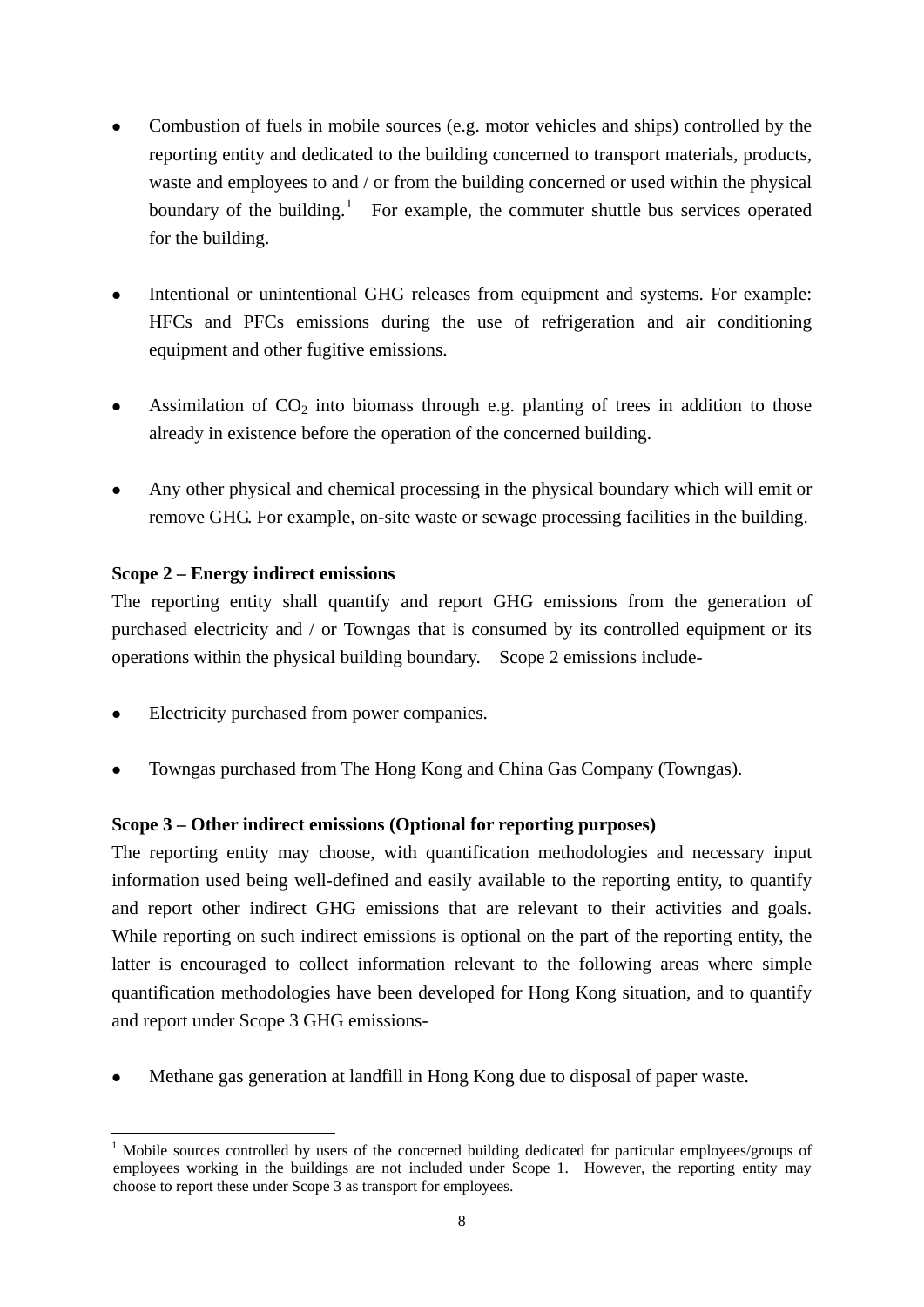- GHG emissions due to electricity used for fresh water processing by Water Services Department.
- GHG emissions due to electricity used for sewage processing by Drainage Services Department (if the sewage collected within physical boundary is treated by the Drainage Services Department).

Other examples of GHG emissions that the reporting entity may consider to quantify and to report on include, but not limited to, emissions arising from the following activities-

- Extraction and production of purchased materials and fuels for sources covered in Scope 1 or for generation of electricity / Towngas gas covered in Scope 2.
- Transportation of purchased materials or goods, fuels, products, waste, employees, occupants and guests, to and from the concerned buildings (other than those covered under Scope 1).
- Business travel by employees.
- Emissions from outsourced activities or other contractual arrangements.
- Use of sold products and services.
- Waste disposal other than those covered in the above list.

## **Links with International Emissions Reporting Framework**

Scopes of emissions (direct and indirect) and removals mentioned in the Guidelines are defined in accordance with the international reporting framework published by the World Resources Institute (WRI) / World Business Council for Sustainable Development (WBCSD), as reported in *The Greenhouse Gas Protocol: A Corporate Accounting and Reporting Standard* and International Organization for Standardization (ISO), as reported in ISO14064-1.

## **V Quantification Methodologies**

The reporting entity shall select and use quantification methodologies to separately quantify the GHG emissions and removals on a gas-by-gas basis for each activity covered in Scope 1 and 2, and as an option, for each activity covered in Scope 3 it chooses to report on.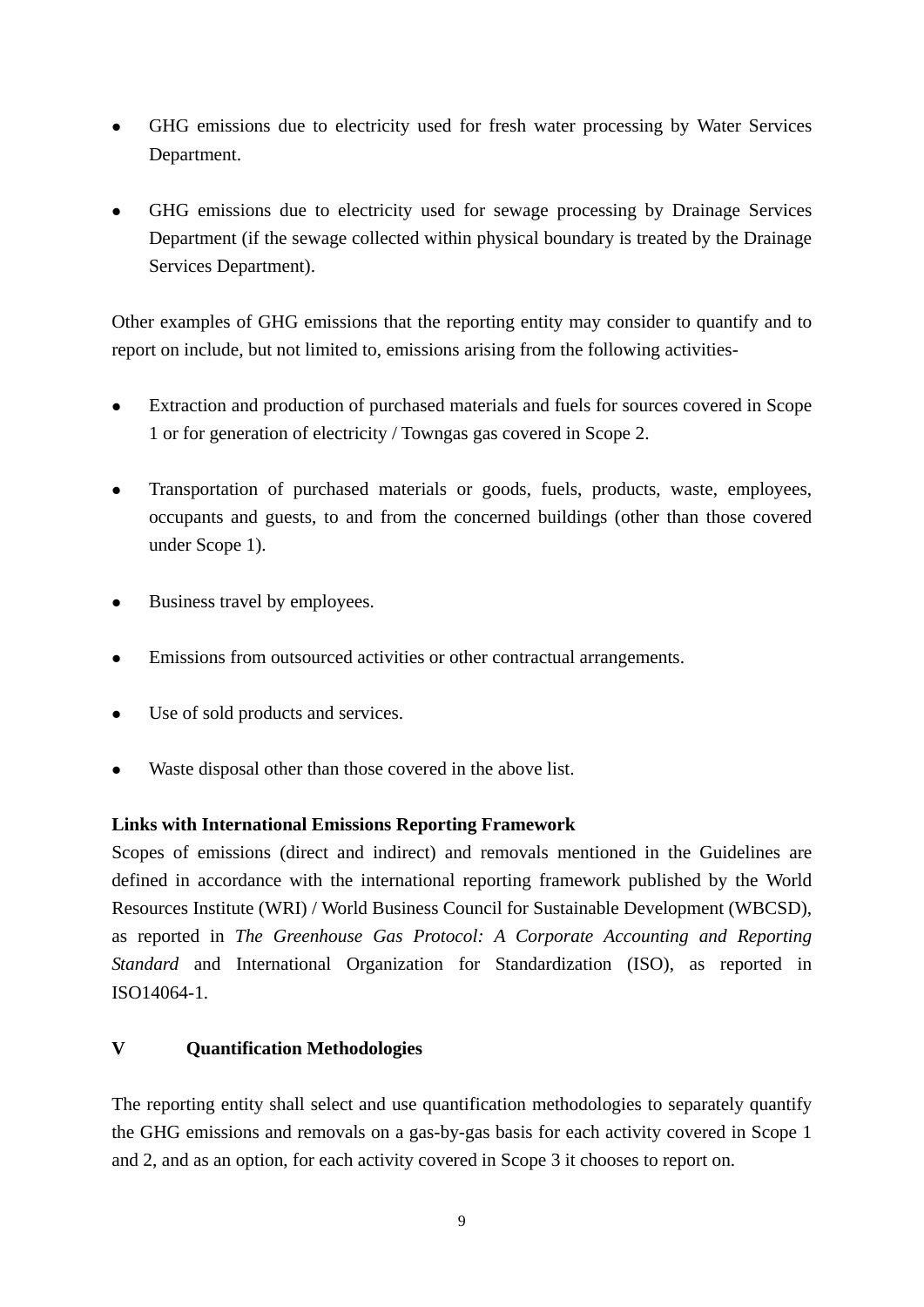Simplified quantification approaches together with the corresponding conversion factors, working procedures and worksheets for activities commonly found in buildings are provided in **Annex A** to assist the reporting entity to quantify the emissions and removals. The reporting entity, however, may employ quantification methodologies other than those provided in the Annex if such methodologies are well-documented and will reasonably minimize uncertainty and yield accurate, consistent and reproducible results.

The reporting entity shall explain any change of quantification methodologies as appropriate.

## **VI Reporting Emissions and Removals**

The reporting entity shall prepare a report on its GHG emissions and removals to inform internal or external users. The reporting entity shall determine whether to disseminate the report for public consumption.

## **Required Information**

The reporting entity should ensure that the following information is included in the report-

Description of the Reporting Entity and Operations of the Building(s)

- description of the reporting entity (e.g. the property management company of the reporting building) and the chosen physical boundary;
- an outline of the physical boundary chosen;
- $\bullet$  description of the types of areas within the reported building;
- $\bullet$  reporting period with its start date and end date;
- an outline of the operational boundaries. When Scope 3 emissions are included, a list of activities that are covered should be given;
- any specific exclusion of sources and  $/$  or operations under Scopes 1 and 2;
- $\bullet$  contact person of the reporting entity; and
- $\bullet$  sources of data collected (e.g. electricity, gas and water bills).

## Information on GHG Emissions and Removals

- total emissions for Scope 1 and Scope 2 operations (in tonnes of  $CO<sub>2</sub>$  equivalent);
- $\bullet$  emissions data for each separate scope and for each type of GHGs (in tonnes of  $CO<sub>2</sub>$ ) equivalent);
- total GHG removals from Scope 1 operations, in tonnes of  $CO<sub>2</sub>$  equivalent;
- methodologies used to quantify emissions and removals of GHG, including any methodologies changes since the last report of emissions and removals; and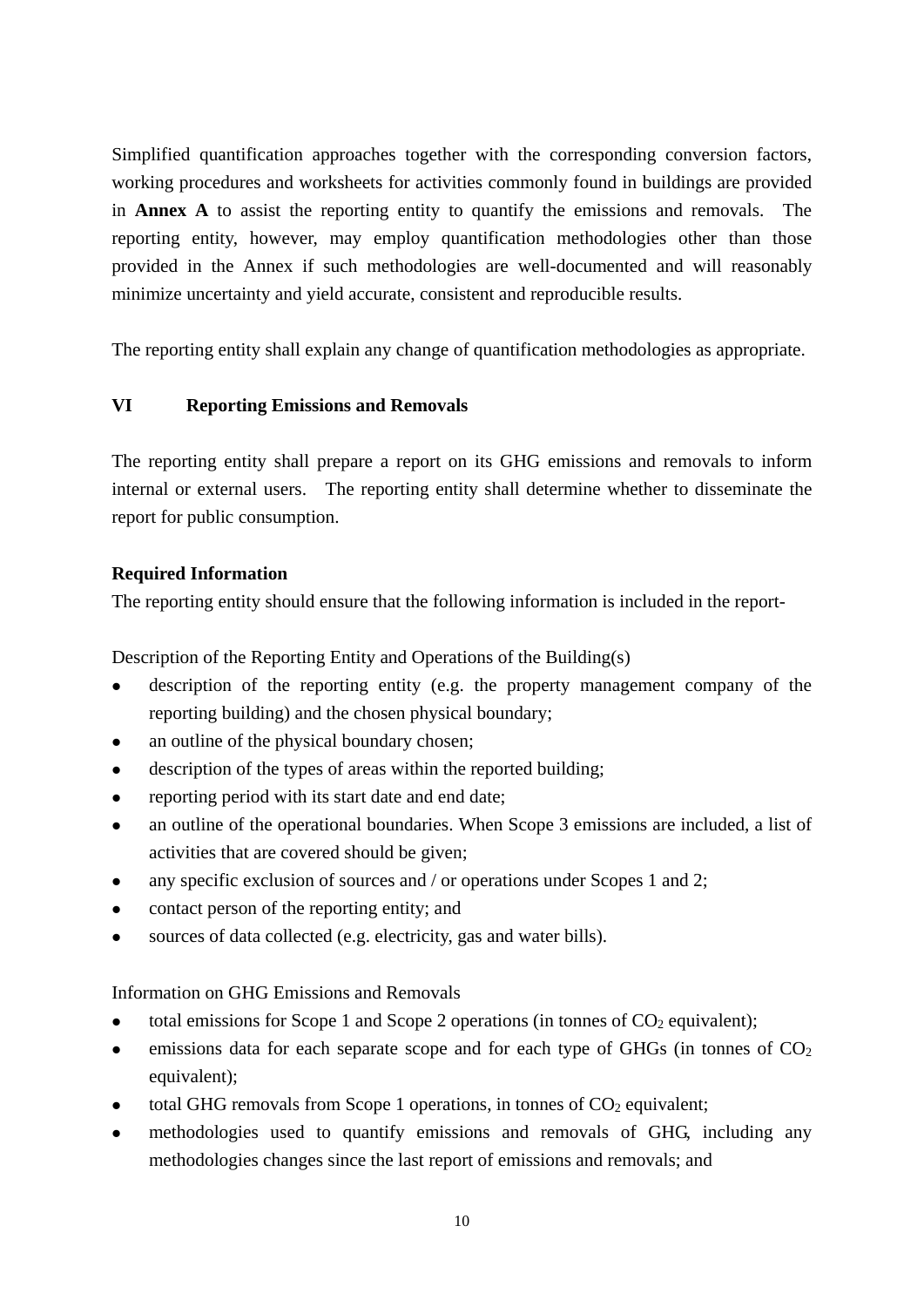changes in GHG emissions and removals since the last report over time, including any recalculations to previously reported emissions and removals.

## Information on GHG Offsets / Programmes

- $\bullet$  description of performance measured against internal and external benchmark, if any;
- scopes and areas that have been identified to improve GHG performance;
- description of on-site GHG offsets to compensate GHG emissions by the provisions of renewable energy sources within the physical boundary; and
- description of on-site GHG programme(s) to reduce GHG emissions and / or to increase GHG removals within the physical boundary.

## **Optional information**

The reporting entity is encouraged to provide the following information in the report-

- emissions data from Scope 3 operations;
- emissions data further divided by sources types (stationary, mobile, purchased electricity, purchased gases), activity types (office, community / institutional uses, retails, restaurants, other special purposes), etc. in order to improve the transparency of the reported information;
- $\bullet$  off-site offsetting activities (e.g. the use of renewable energy sources) to compensate the emissions within the physical boundary with the information further subdivided by location (within and outside Hong Kong);
- <sup>z</sup>goals and / or timeframe of the GHG emission reduction programme;
- programmes to collect necessary, reliable information to expand reporting of emissions from Scope 3 operations;
- programmes to improve GHG performance of service providers and  $/$  or clients of the reporting entity (see **Annex C** for some carbon reduction tips);
- any verification activities carried out by the reporting entity and / or an independent verifier to review the information contained in the report; and
- discussion in relation to the uncertainty analysis on the reported GHG data.

## **Use of Ratio Indicators**

If the reporting entity uses ratio indicators, i.e. quantified GHG emissions and removals normalized by certain operational measuring units such as GHG emissions per floor area or GHG emissions per employee, to organize its activities to reduce emissions, these indicators should also be reported with clear description of the normalization process used. If "floor area" is chosen to be the basis for such indicators, construction floor area (CFA) is recommended to provide consistency among different reports.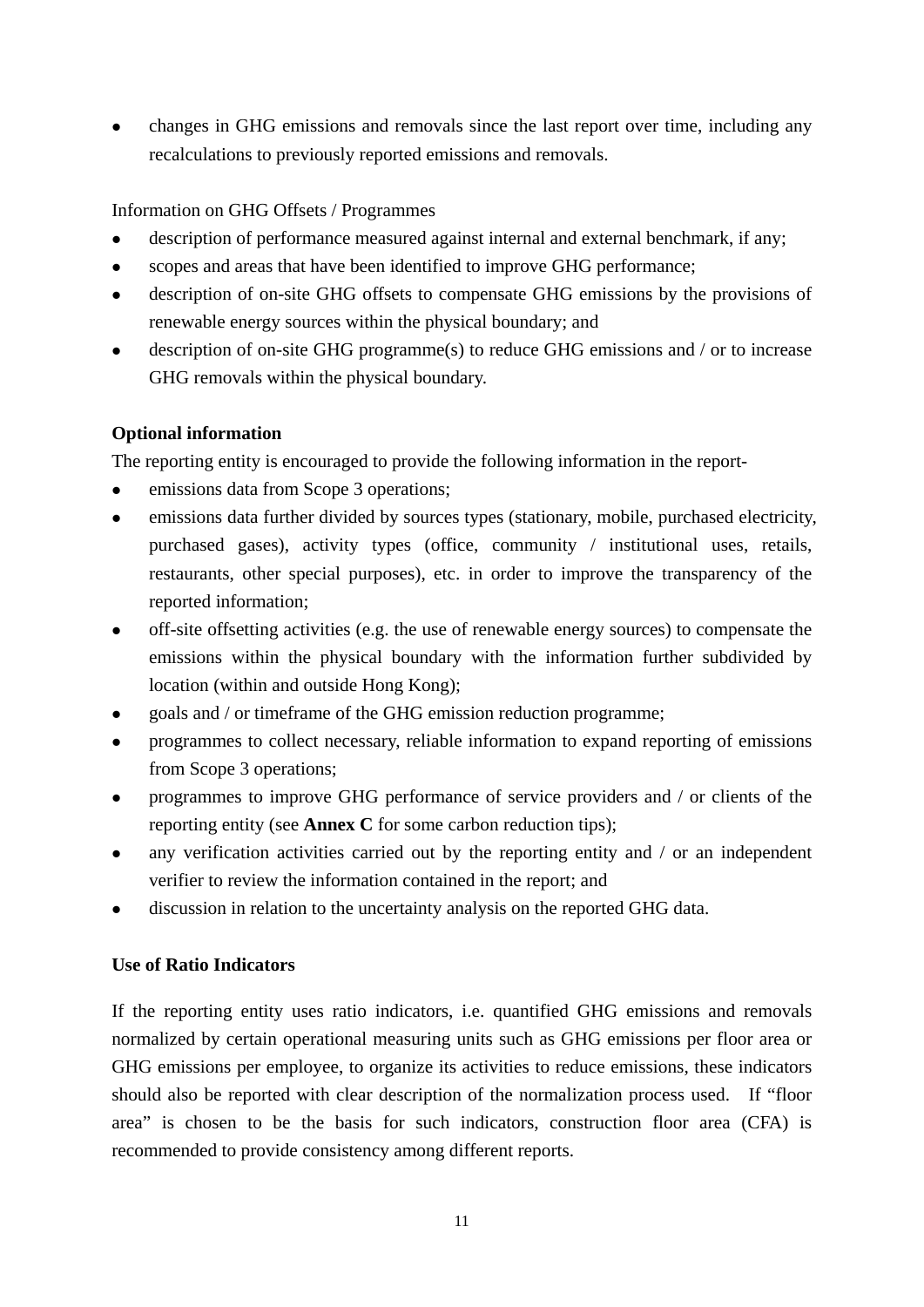A sample for reporting the accounting exercise is attached at Annex B for reference.

## **VII Contact for Enquiry**

For further enquiry on the Guidelines, please feel free to contact

| Cross-boundary & International Group |                                             |  |                                    | <b>Energy Efficiency Office</b>           |  |
|--------------------------------------|---------------------------------------------|--|------------------------------------|-------------------------------------------|--|
|                                      | <b>Environmental Protection Department,</b> |  | Electrical and Mechanical Services |                                           |  |
| Hong Kong                            |                                             |  | Department                         |                                           |  |
| Tel:                                 | $(852)$ 2594 6134                           |  | Tel:                               | (852) 2808 3465                           |  |
| Fax:                                 | (852) 2838 2155                             |  | Fax:                               | $(852)$ 2890 6081                         |  |
| Address:                             |                                             |  | Address:                           |                                           |  |
|                                      | <b>Environmental Protection Department</b>  |  |                                    | <b>Electrical and Mechanical Services</b> |  |
|                                      | 33/F, Revenue Tower,                        |  | Department,                        |                                           |  |
|                                      | 5 Gloucester Road,                          |  | 3 Kai Shing Street,                |                                           |  |
| Wanchai,                             |                                             |  | Kowloon,                           |                                           |  |
| Hong Kong                            |                                             |  | Hong Kong                          |                                           |  |
|                                      | Website:<br>www.epd.gov.hk                  |  |                                    | www.emsd.gov.hk                           |  |

## **VIII Information Sources and References**

The principal sources of information used in developing the Guidelines are-

- (a) World Resources Institute and World Business Council for Sustainable Development (WRI / WBCSD). (2004), *The Greenhouse Gas Protocol: A Corporate Accounting and Reporting Standard (revised edition)*, WRI / WBCSD. Copyright remains with WRI / WBCSD. More information is available at website: http://www.ghgprotocol.org
- (b) ISO (2006), *International Standard on Greenhouse Gases- Part 1: Specification with guidance at the organization level for quantification and reporting of greenhouse gas emissions and removals*, (ISO 14064-1), International Standard Organization. Copyright remains with ISO.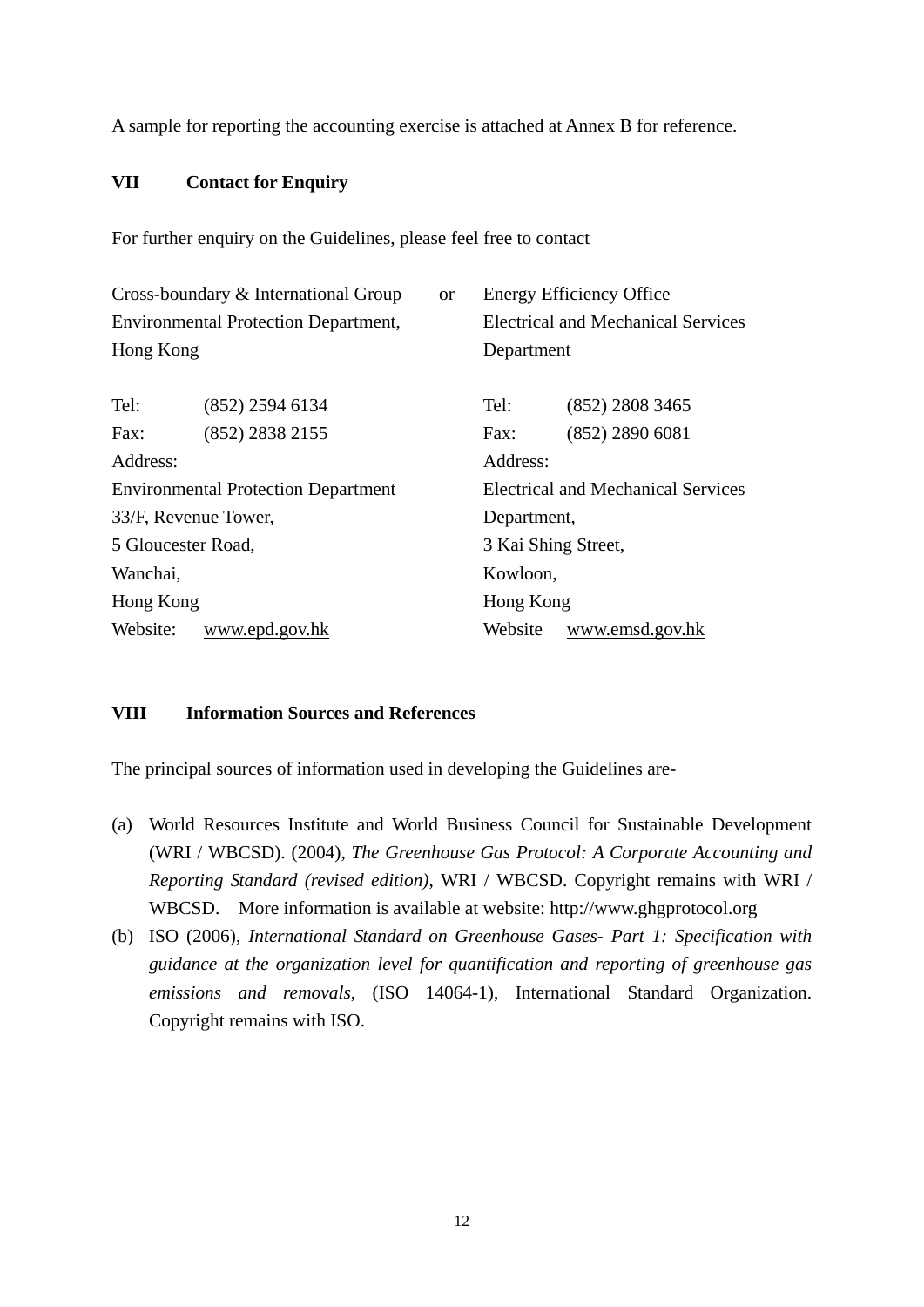#### **Simplified Quantification Approaches and Working Procedures**

#### **Scope 1 Direct Emissions and Removals**

#### **(i) GHG Emissions from Stationary Combustion Sources**

#### **Introduction**

The combustion process is defined by the rapid oxidation of substances (i.e. fuels) with the release of thermal energy (i.e. heat). Stationary combustion activities emit direct greenhouse gases (GHG) such as carbon dioxide (CO<sub>2</sub>), methane (CH<sub>4</sub>) and nitrous oxide (N<sub>2</sub>O) as well as ambient air pollutions. Emission of these gases from stationary combustion sources depend upon fuel characteristics, size along with combustion technology. Emissions also vary with operation and maintenance practices. This guidance only addresses direct emissions of the following types of GHG, i.e.,  $CO<sub>2</sub>$ , CH<sub>4</sub> and N<sub>2</sub>O.

#### **Definitions**

Most stationary combustion devices can be classified into one of the following categories-

- Boilers
- **Burners**
- **Turbines**
- Heaters
- Furnaces
- Ovens
- Dryers
- Internal Combustion Engines (e.g. Emergency Electricity Generator)
- Any other equipment or machinery that combusts carbon bearing fuels or waste streams.

It should be noted that non-combustion type electrical equivalent should not be counted for calculation.

Within the physical boundary, multiple combustion units may be operated. Emissions from all combustion units located within the physical boundary which are managed or controlled by the reporting entity should be included in the GHG inventory.

#### **Description of Approach and Procedure**

A fuel-based approach will be applied to calculate GHG emissions. The approach typically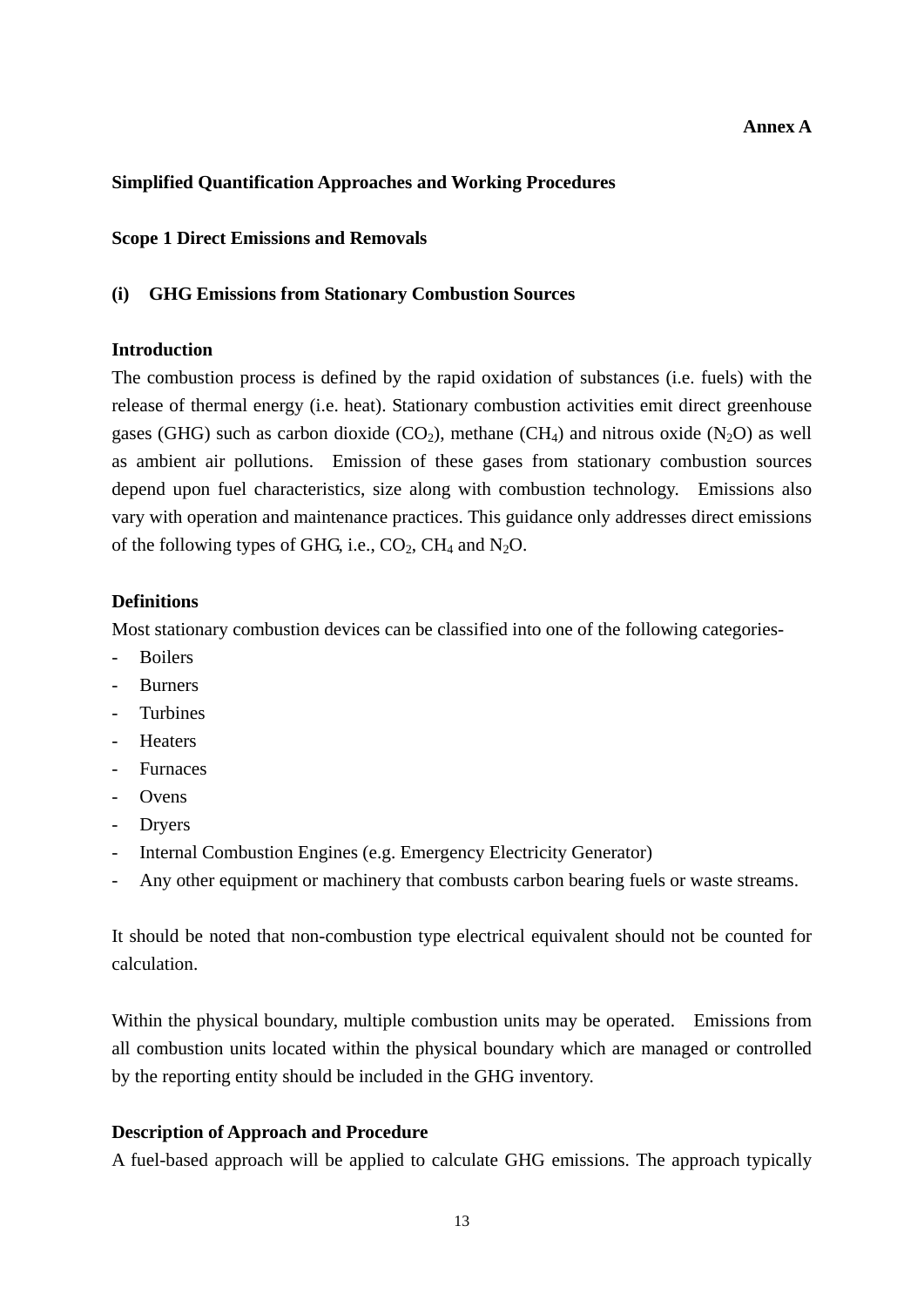requires the collection of activity data, in the form of the type and quantity of fuel consumed for combustion purposes.

In order to calculate  $CO<sub>2</sub>$  emissions using fuel type, fuel consumption and emission factor data, the following equations can be applied:

## **Emission** ( $CO_2$ ) =  $\Sigma$  Amount of Fuel Consumed x Emission Factor of  $CO_2$

where

Emission, in terms of tonnes of  $CO<sub>2</sub>$ -equivalent, is summed over all types of fuel used;

Amount of fuel consumed is in terms of volume (e.g. litre) or mass (e.g. kg) for particular fuel; and

Emission Factor of  $CO_2$  = Net Calorific Value of the Fuel x Carbon Factor of Fuel x Fraction of Carbon Oxidised x (44 / 12)

To calculate  $CH_4$  and  $N_2O$  emissions, the equation below can be applied:

# **Emission** ( $CH_4/N_2O$ ) =  $\Sigma$  Amount of Fuel Consumed x Emission Factor of ( $CH_4/N_2O$ ) **x Relative GWP**

where

Emission, in terms of tonnes of  $CO<sub>2</sub>$ -equivalent, is summed over all types of fuel used;

Amount of fuel consumed is in terms of volume (e.g. litre) or mass (e.g. kg) for particular fuel;

Emission Factor of  $(CH_4 / N_2O)$  = Net Calorific Value of the Fuel x Specific (CH<sub>4</sub> / N<sub>2</sub>O) Conversion Factor; and

Relative GWP = Relative Global Warming Potential (GWP) of  $CH_4/N_2O$ 

To apply the equation, the following steps should be taken

Step 1

Collect data on the quantity of fuel consumed on volume / weight basis. These data can be based on fuel receipts, purchase records or metering of the amount of fuel entering the combustion device of the reporting period.

Step 2

Check to ensure that all units are consistent.

Step 3

Estimate GHG emissions by multiplying the amount of fuel use by the relative emission factor and the corresponding relative GWP.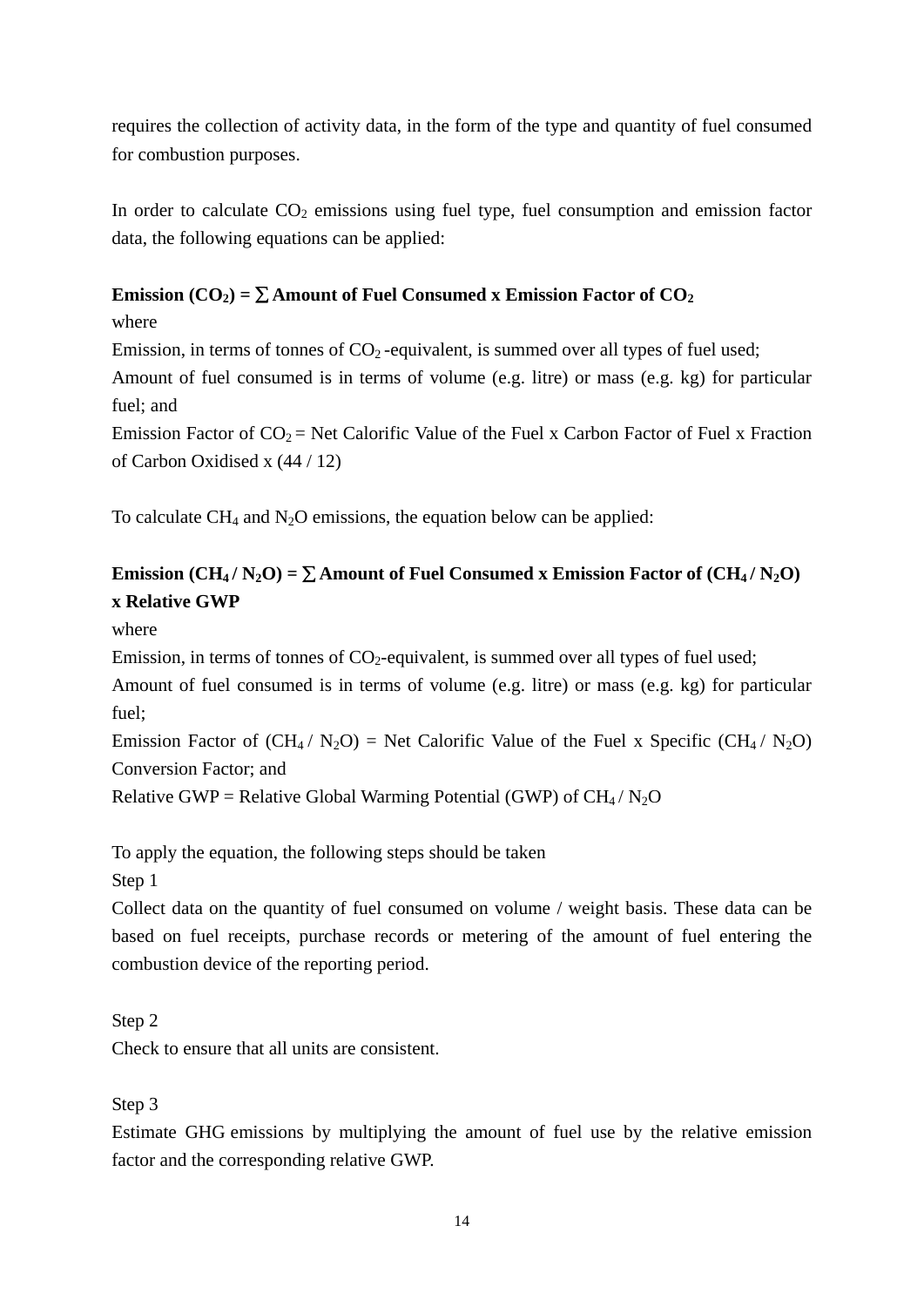Activity data, in the form of the type and quantity of fuel consumed, is the key input parameter to calculation-based methods. It is the one data variable that is completely dependent on the reporting entity to collect because no default values are possible. All activity data are therefore required to be in good record keeping by the reporting entity.

A sample reporting format and tables on emission factors are in Tables 1, 1-1, 1-2, 1-3 for reference.

#### **Documentation and archiving**

In order to ensure that the quantification process is transparent and verifiable, information and data should be documented. All raw data used to estimate emissions should also be archived for a reasonable period of time. The following information is recommended to be documented for stationary combustion emission estimates-

- Description of the physical boundary
- Description of the type of stationary sources carried out that result in GHG emissions
- Description of fuel consumed by each activity related to GHG emissions
- Description and list of metering or monitoring devices for each source
- Description of any cases of missing data for fuel based methods and the steps taken to approximate and / or replace missing data
- Description of management procedures implemented to ensure quality of the quantification process
- Discussion of the likely causes of uncertainty (statistical and systematic bias) and available data on the precision of measurement instrumentation or calibration errors.
- Description of steps taken to deal with confidential business information

## **Special Note: Direct Emissions from Stationary Combustion Sources Using Towngas**

GHG emissions due to combustion of Towngas at stationary sources are required to be quantified and reported separately under Scope 1 (as direct emissions within the physical boundary) and Scope 2 (as indirect emissions outside the physical boundary due to generation and transportation of Towngas from the production plant to the building of concern).

#### **Reference**

Michael Gillenwater, Environmental Resources Trust (2005), *Calculation Tool for Direct Emissions from Stationary Combustion*, World Resources and World Business Council for Sustainable Development (WRI / WBCSD). Copyright remains with WRI / WBCSD. More information is available at website: http://www.ghgprotocol.org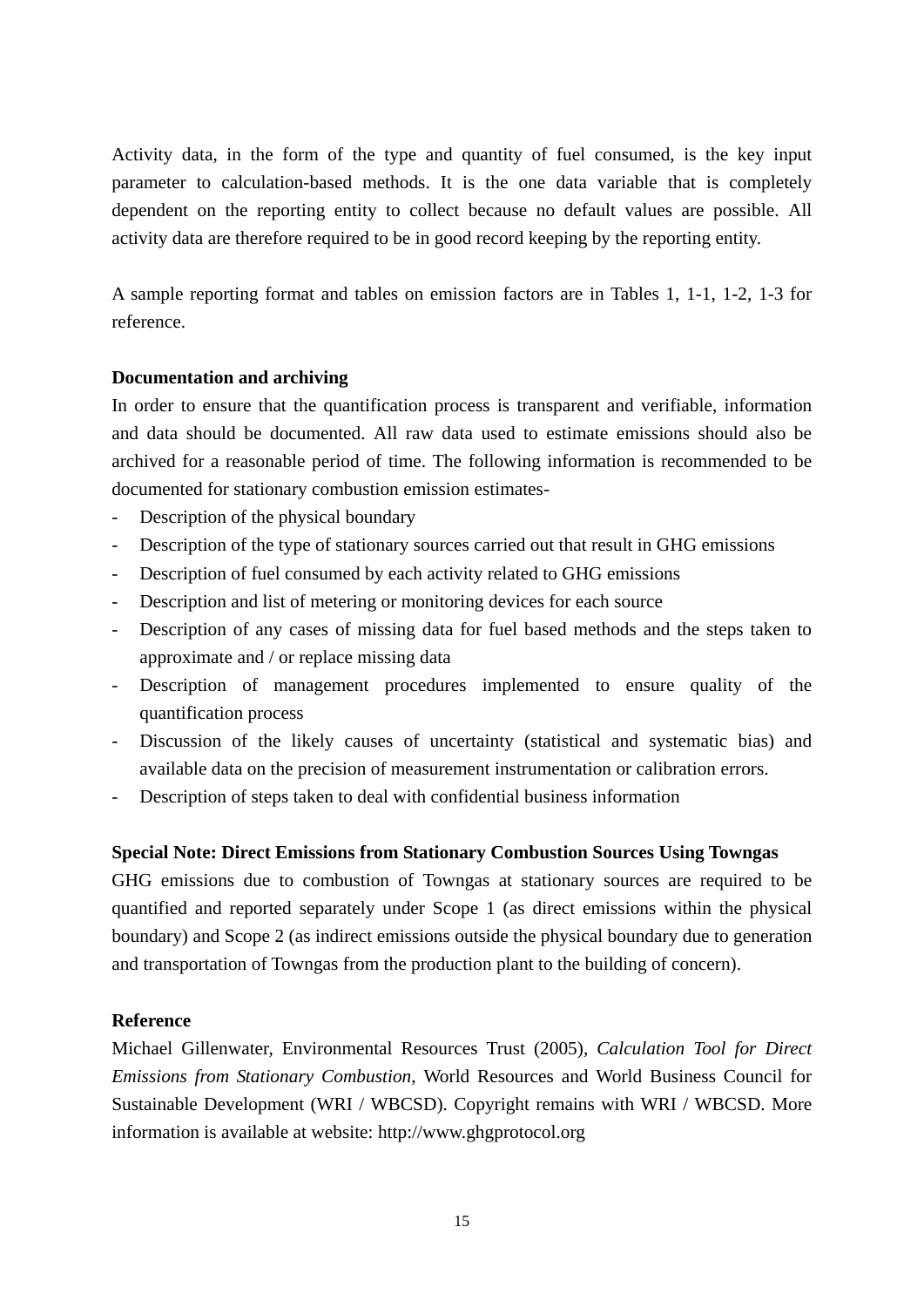#### **(ii) GHG Emissions from Mobile Combustion Sources**

#### **Introduction**

The following categories of mobile sources are covered:

- Road transport
- Air transport
- Water transport

Emissions from all mobile sources which serve within the physical building boundary, and mobile sources dedicated to provide transportation services for the concerned building (e.g. shuttle bus services provided by the building) should be included in the GHG inventory. The electricity purchased to operate the concerned mobile sources should be reported as energy indirect emissions under Scope 2 in the Guidelines.

#### **Description of Approach and Procedure**

As fuel consumption data will usually be available from fuel receipts or other purchase records, a fuel-based method is applied to calculate GHG emissions. The following equation outlines the recommended approach to calculating GHG emissions based on fuel use.

#### **Emission (CO<sub>2</sub>) =**  $\Sigma$  **Amount of Fuel Consumed x Emission Factor of CO<sub>2</sub>**

where

Emission, in terms of tonnes of  $CO_2$ -equivalent, is summed over all types of fuel used, all transport modes and vehicle categories;

Amount of fuel consumed is in terms of volume (e.g. litre) for particular fuel, transport mode and vehicle category; and

Emission Factor of  $CO_2$  = Net Calorific Value of the Fuel x Carbon Emission Factor of Fuel x Fraction of Carbon Oxidised x (44 / 12)

To calculate  $CH_4$  and  $N_2O$  emissions, the equation below can be applied-

## **Emission** (CH<sub>4</sub> / N<sub>2</sub>O) =  $\Sigma$  Amount of Fuel Consumed x Emission Factor of (CH<sub>4</sub> / N<sub>2</sub>O) **x Relative GWP**

where

Emission, in terms of tonnes of  $CO_2$ -equivalent, is summed over all types of fuel used, all transport modes and vehicle categories;

Amount of fuel consumed is in terms of volume (e.g. litre) for particular fuel, transport mode and vehicle category;

Emission Factor of  $(CH_4 / N_2O)$  = Net Calorific Value of the Fuel x Specific (CH<sub>4</sub> / N<sub>2</sub>O)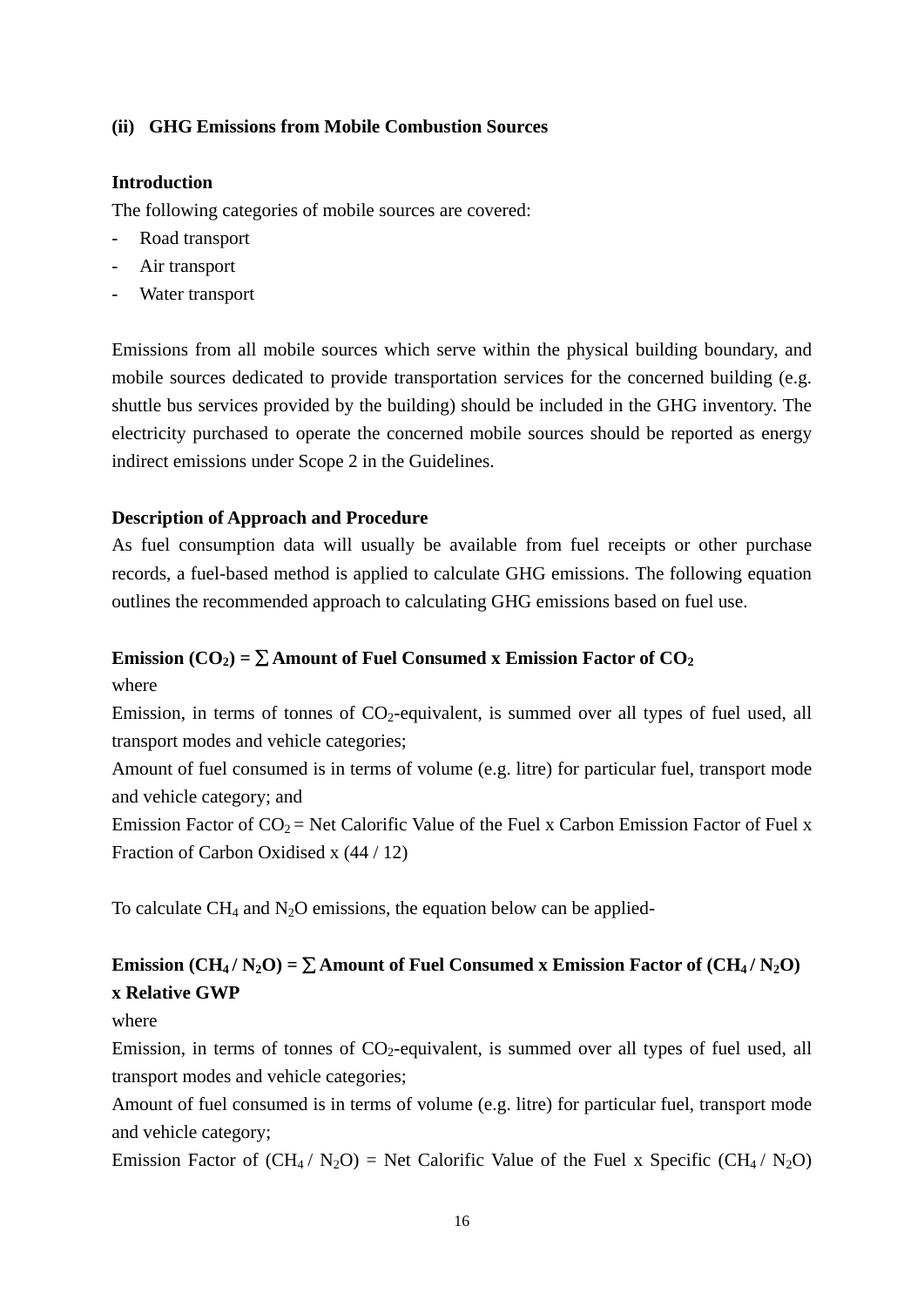Conversion Factor; and Relative GWP = Relative Global Warming Potential (GWP) of  $CH_4/N_2O$ 

The calculation requires essentially two main steps-

Step 1: Gather fuel consumption data by fuel type, by vehicle category and by transport mode. Fuel use data can be obtained from several different sources including fuel receipts, financial records on fuel expenditures, or direct measurements of fuel use.

Step 2: Convert fuel estimate to GHG emissions by multiplying results from Step 1 by relative emission factor and corresponding relative GWP.

A sample reporting format and tables on emission factors are in Tables 2, 2-1, 2-2, 2-3 for reference.

#### **Reference**

World Resources Institute and World Business Council for Sustainable Development (WRI / WBCSD). (2005), *Calculating CO2 Emissions from Mobile Sources- Guidance to calculation worksheets,* WRI / WBCSD. Copyright remains with WRI / WBCSD. More information is available at website: http://www.ghgprotocol.org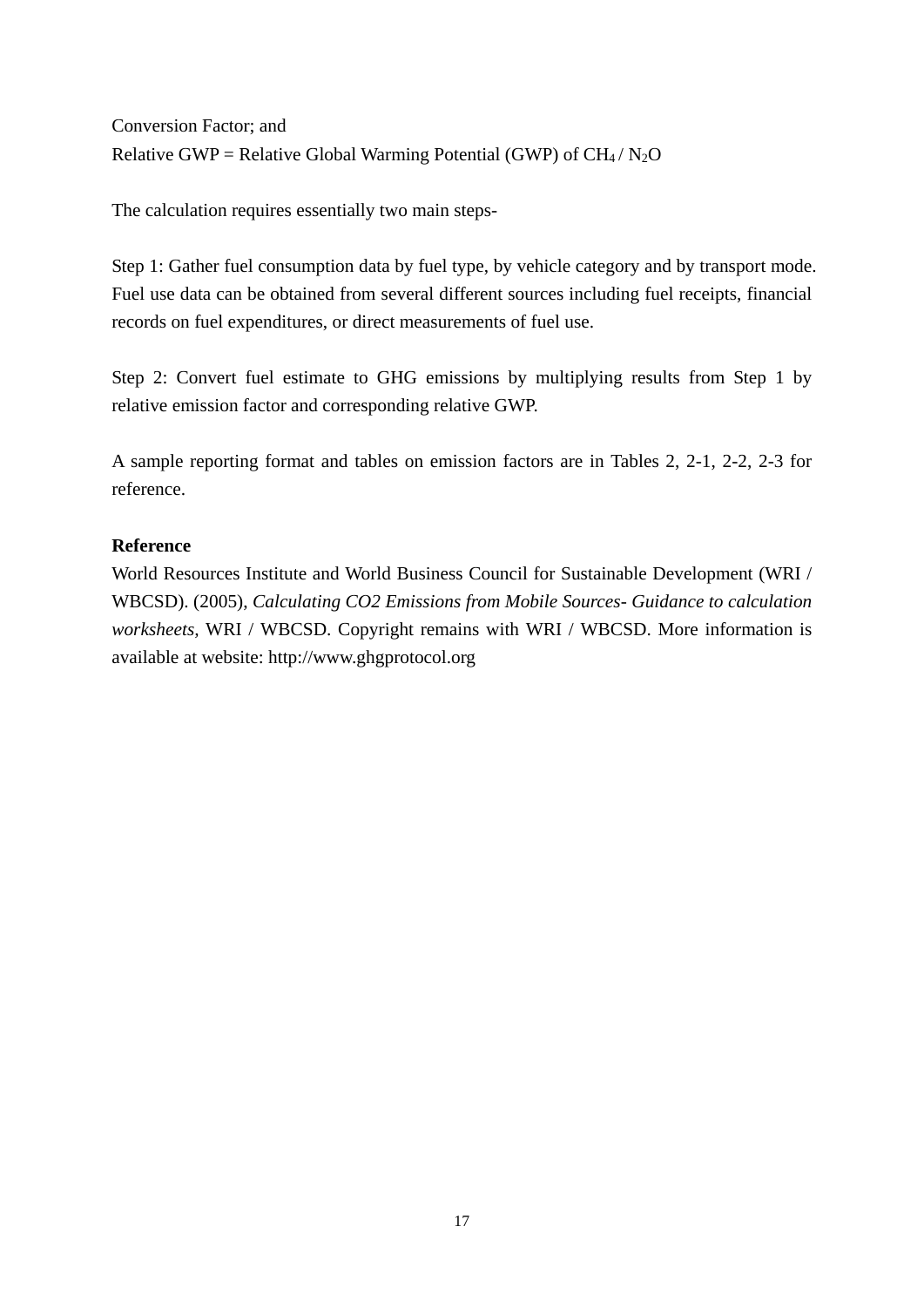#### **(iii) HFC and PFC Emissions for Refrigeration / Air-conditioning**

#### **Introduction**

Hydrofluorocarbons (HFC) and perfluorocarbons (PFC), which are commonly used in refrigeration and air conditioning sectors, are GHGs with global warming potentials (GWP) much higher than that of carbon dioxide. Therefore, uncontrolled release of these gases into atmosphere may have significant potential impact on climate change.

#### **Description of Approach and Procedure**

The approach below covers only emissions from operating phase of refrigeration / air conditioning system. If reliable data are collected, the reporting entity is encouraged to consider accounting for emissions of HFC / PFC during the assembly / installation as well as the disposal processes which are regarded as Scope 3 emissions in the Guidelines.

This methodology requires data including the type of refrigerant used, the inventory of refrigerant and the amount of refrigerant purchased for each type of equipment. The equation for calculating emissions for operating stage of refrigeration / air-conditioning systems can be summarized as follows-

$$
OE = \sum (C_s + C_i - C_d - C_e)_i \times GWP_i
$$

where:

 $OE =$  Emissions from operation of equipment due to release of refrigerant  $j$  (in  $CO<sub>2</sub>$ -equivalent)

 $C_s$  = Refrigerant inventory at beginning of the reporting period (in storage, not equipment)  $(kg)$ 

 $C_i$  = Refrigerant added to the inventory during the reporting period (kg)

 $C_d$  = Refrigerant disposed of through environmentally responsible means (e.g. collected by contractor for recycling) during the reporting period (kg)

 $C_e$  = Refrigerant inventory at end of the reporting period (in storage, not equipment) (kg) GWP=100-year global warming potential of the refrigerant *j*. Global Warming Potential (GWP) of the corresponding refrigerant can be obtained using Table 3-1.

The calculation requires five main steps-

Step 1: Gather information on the type of refrigerants used and the GHG composition for each refrigerant.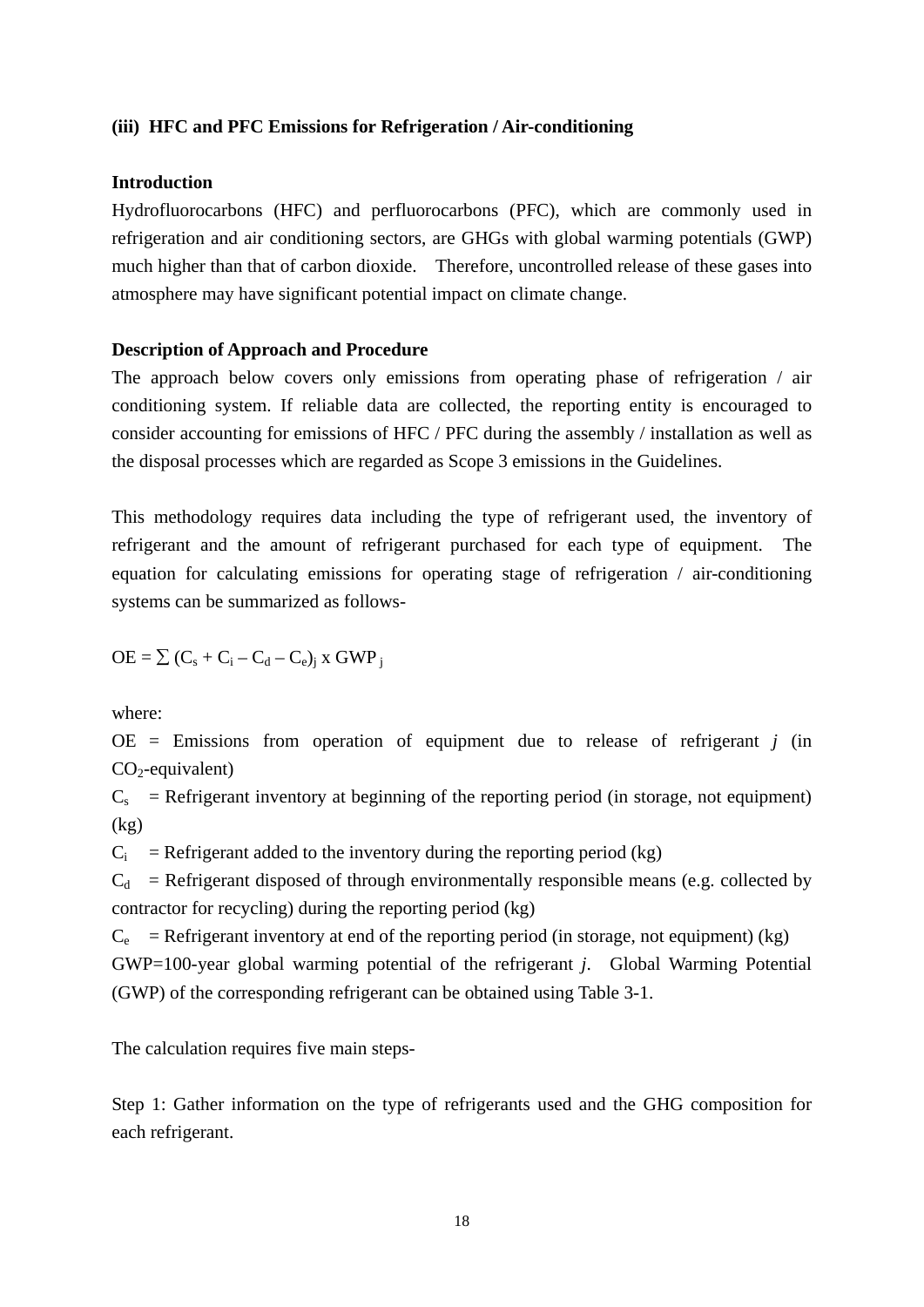Step 2: Gather data by amount of each refrigerant which is in stock at beginning and end of the reporting period.

Step 3: Gather data by amount of each refrigerant added to the stock during the reporting period.

Step 4: Gather data by amount of each refrigerant disposed of through environmentally responsible means during the reporting period.

Step 5: Convert into GHG emissions by multiplying the amount of each refrigerant escaped / leaked by relevant GWP of its constituent GHGs.

A sample reporting format and tables on GWP of common refrigerants are in Tables 3, 3-1 for reference.

#### **Documentation and archiving**

To ensure that quantification process is transparent and verifiable, information and data should be documented by equipment users who maintain their own equipment. For equipment users who have contractors that provide maintenance service on their equipment, reporting entity is recommended to obtain a record from the corresponding contractors.

# **Special Note: Climate change impact due to the use of hydrochlorofluorocarbons (HCFCs) in refrigeration and air conditioning systems**

 phased out under Montreal Protocol on Substances that Deplete the Ozone Layer. To make HCFCs are still commonly found in some refrigeration and air conditioning systems. Although these chemicals have high GWP, they are not listed in Kyoto Protocol to the United Nations Framework Convention on Climate Change as they are in the process of being the accounting and reporting system consistent with the Kyoto Protocol, the reporting entity is not required to report the release of HCFCs but is encouraged to report the efforts to reduce the production and consumption as well as to phase out these chemicals in the report.

## **Reference**

World Resources Institute and World Business Council for Sustainable Development (WRI / WBCSD) (2005), *Calculating HFC and PFC Emissions from the Manufacturing, Installation, Operation and Disposal of Refrigeration & Air-conditioning Equipment (Version 1.0) - Guide to calculation worksheets*, WRI / WBCSD. Copyright remains with WRI / WBCSD. More information is available at website: http://www.ghgprotocol.org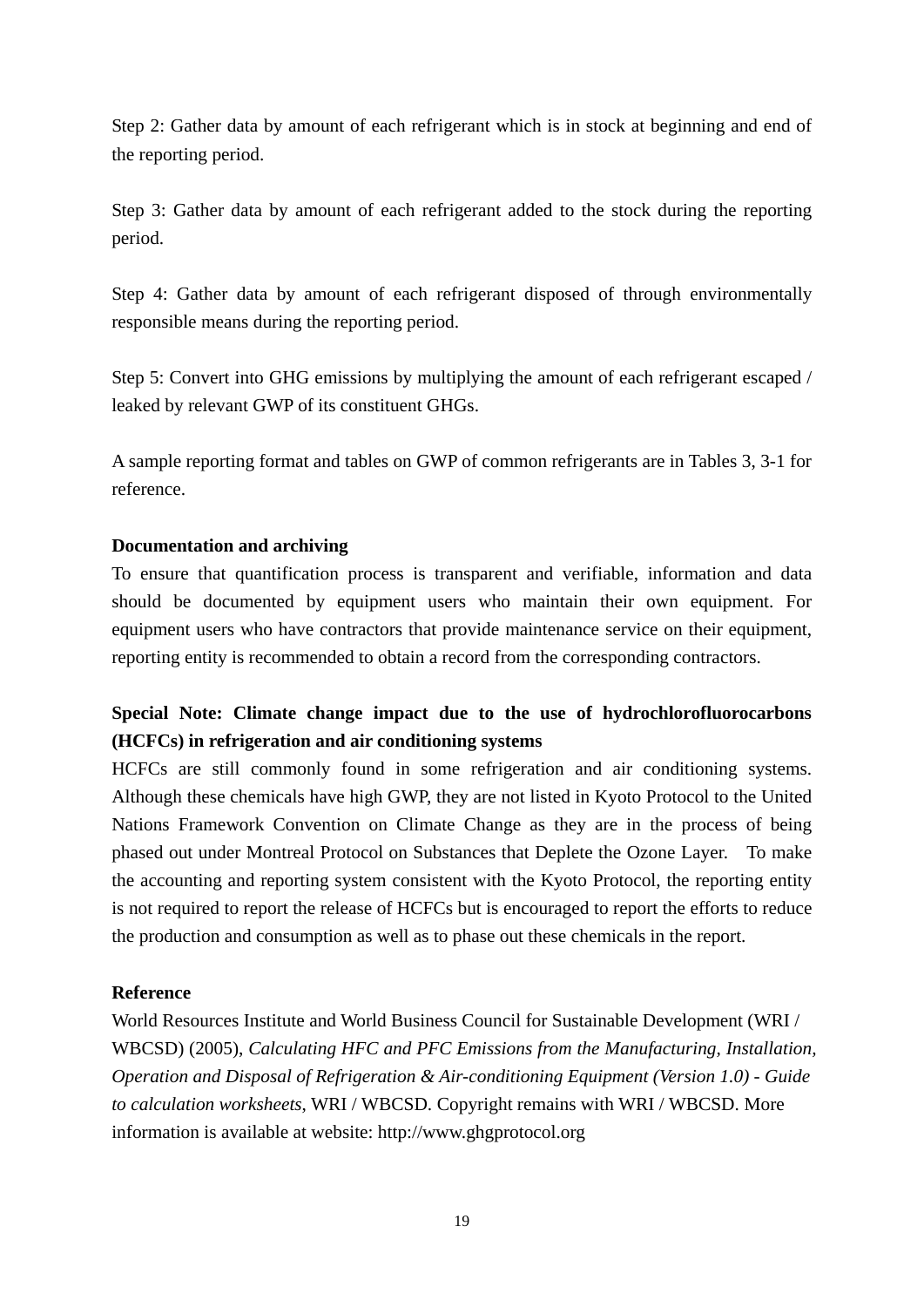#### **(iv) GHG Removals from Newly Planted Trees**

#### **Introduction**

Planting of trees can help reduce GHG from the atmosphere by assimilating  $CO<sub>2</sub>$  in the plant tissues when the trees grow with time. A default figure for the removal potential of each unit of tree is suggested based on Hong Kong's location, woodland types, and estimated density of trees. The figure is applicable to all trees commonly found in Hong Kong which are able to reach at least 5 metres in height. Since this figure is derived as annual average based on an extended period of time corresponding to the life cycle of the trees, the figure is suggested to be applicable to trees at all age unless the concerned trees are intended to be planted for a period significantly shorter than their natural life cycles.

However, the removal potentials of trees varied according to tree species, climate zones, management approach, etc. The reporting entity is encouraged to estimate the removal potentials based on recognized approach such as those provided by Intergovernmental Panel on Climate Change and reliable information.

#### **Description of Approach and Procedure**

The basic equation is as follows-

 $CO<sub>2</sub>$  removed by trees in one year = net number of additional trees planted since the concerned building is constructed x Removal Factor (estimated at 23kg / tree).

The calculation of GHG removals requires two main steps-

#### Step 1:

Gather data of the net number of plants **newly planted** within the physical boundary after the beginning stage of construction, or in cases when no reliable record is available for the pre-construction status, the net number of newly planted trees recorded since the operation of the building of concern.

Step 2: Convert  $CO_2$  removals by multiplying the data at Step 1 by the removal factor.

Note: Reporting entity should make reference to internationally recognized methodology for specific calculation of removal factors for different tree species if reporting entity can gather sufficient reliable information.

A sample reporting format is in Table 4 for reference.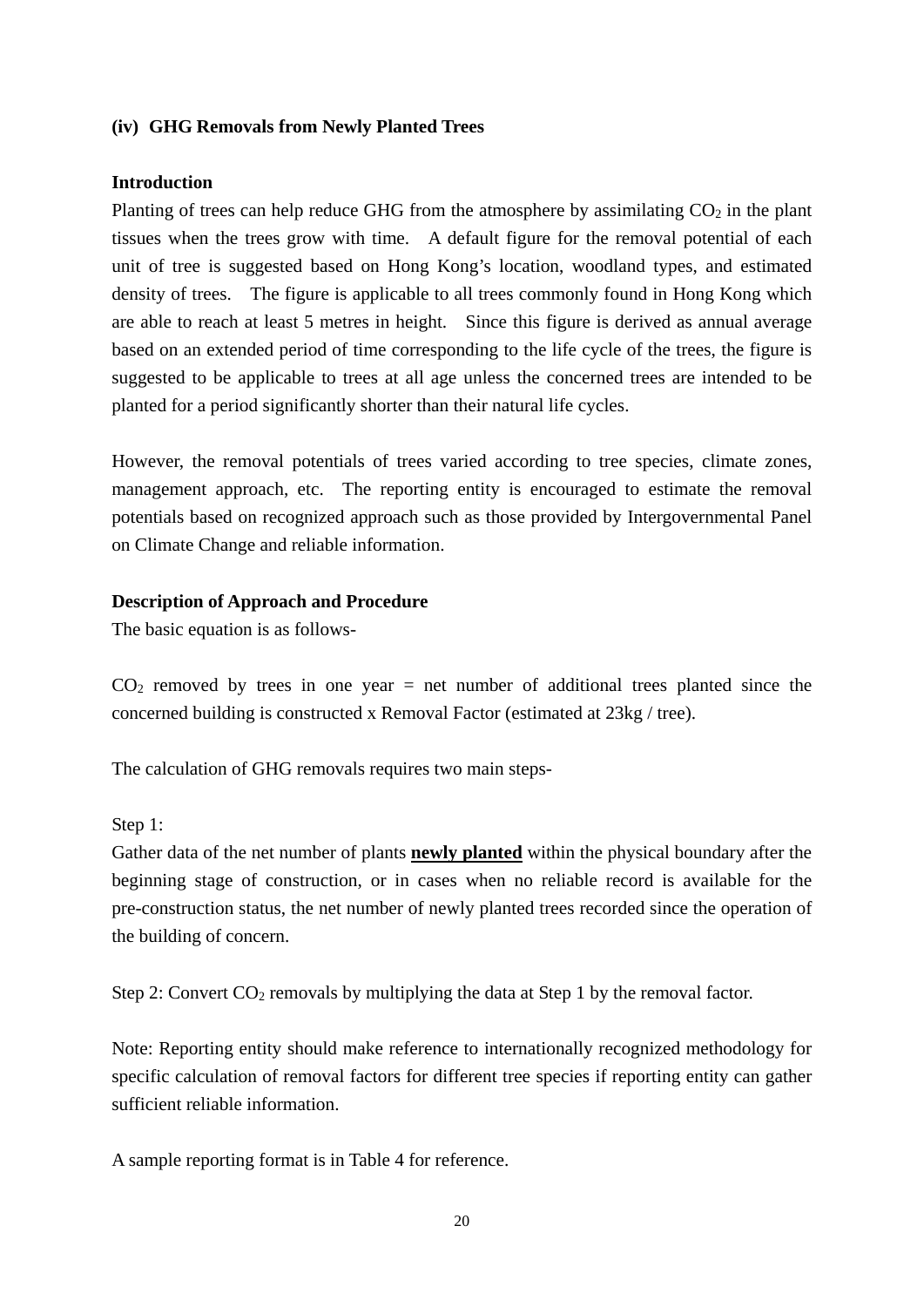#### **Reference**

Intergovernmental Panel on Climate Change (IPCC) National Greenhouse Gas Inventories Programme (1996), *Revised 1996 IPCC Guidelines for National Greenhouse Gas Inventories, Chapter 5: Land Use and Forestry,* IPCC.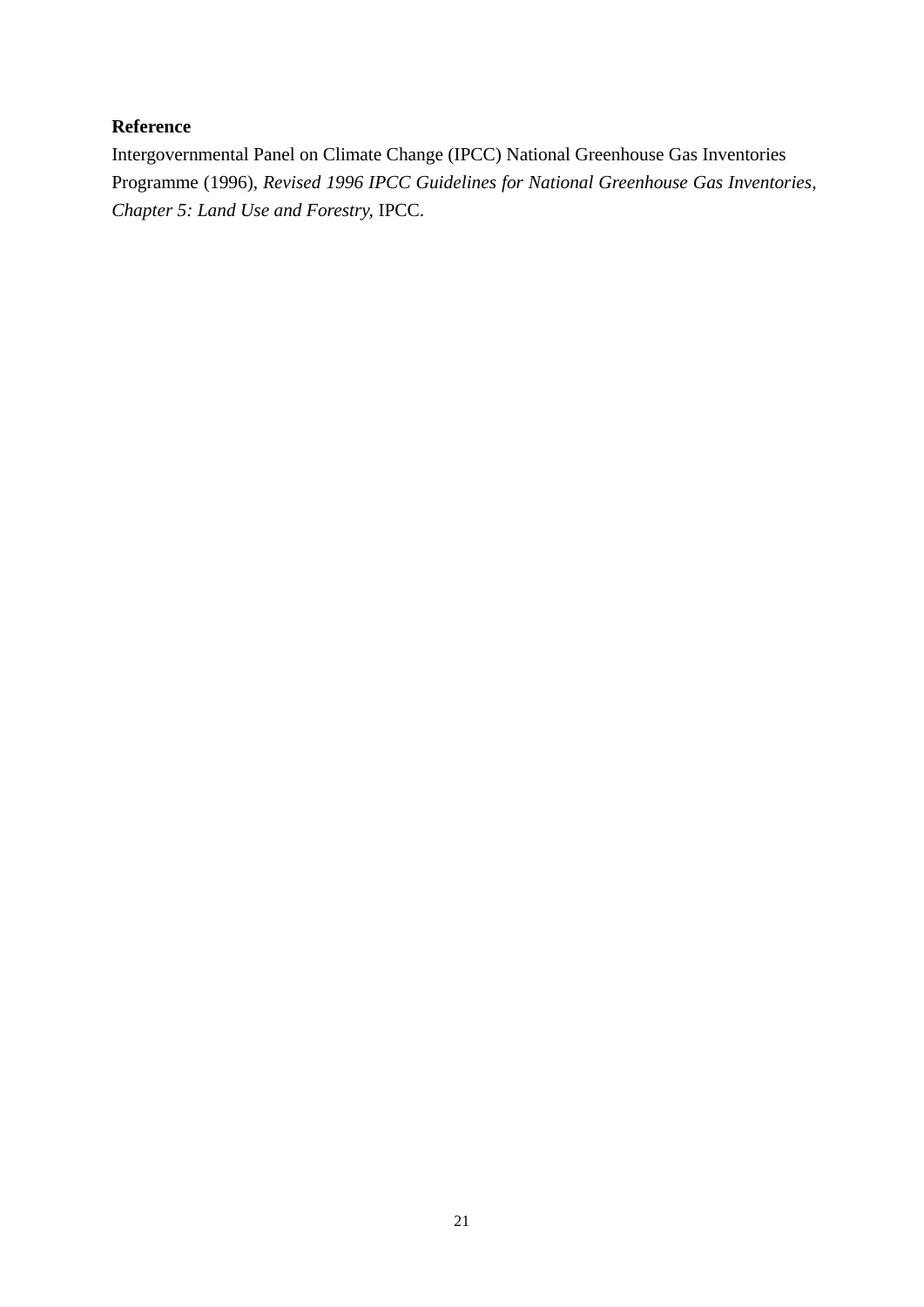#### **Scope 2 Energy Indirect Emissions**

#### **(v) Energy Indirect GHG Emissions due to Electricity and Towngas Purchased**

#### **Introduction**

Electricity is produced when fossil fuels are burned in stationary combustion units or when other fuel sources (e.g. natural gas, nuclear, wind, etc.) are consumed to produce energy. Towngas is produced from naphtha, landfill gases and natural gas.

While GHG emissions that result from the purchased electricity and Towngas are physically emitted at off-site facilities where the electricity and Towngas are converted from their fuels and raw materials, the emissions are still a consequence of the activities of the consumer that purchases the energy. Therefore, GHG emissions from the consumption of purchased energy are considered to be "indirect" emissions as they are the indirect consequence of purchase and consumption of electricity and Towngas.

#### **Description of Approach and Procedure**

Indirect GHG emissions from the consumption of purchased electricity / Towngas can be estimated by the equation-

GHG Emission = Quantity of purchased electricity / Towngas x Emission Factor

#### where

purchased electricity is measured in kilowatt-hours (kWh) and Towngas is charged in unit (i.e. 1 unit registered by the gas meter  $= 48$  megajoules (MJ) consumed).

The calculation requires 3 main steps-

Step 1: Determine the facility (e.g. area that the meter covers) involved in the report.

Step 2: Collect the amount of electricity / Towngas consumed for the facility mentioned.

Step 3: Calculate the emissions by filling in Tables 5 and 6.

#### **Emission Factors<sup>Note</sup>**

The reporting entity is required to account for GHG emissions associated with the electricity purchased in Hong Kong based on two emission factors. First, the reporting entity will quantify the emissions based on a territory-wide default value of **0.7kg / kWh**. Second, the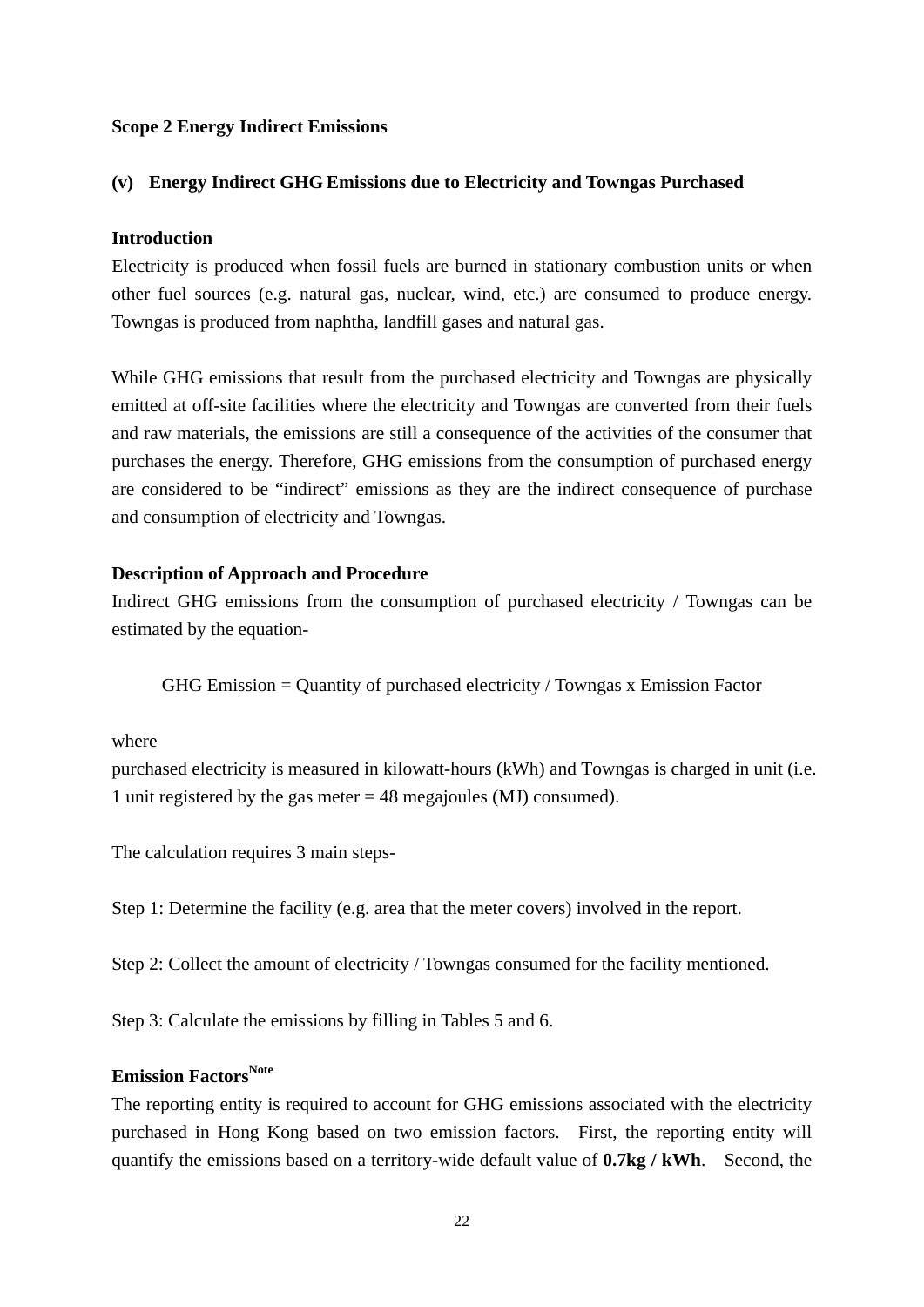reporting entity will quantify the emissions based on specific emission factors provided by its respective provider of electricity. In case that the specific emission factor for the reporting period is not available at the time of accounting, the latest specific emission factor from the power company may be used as an approximation. These specific emission factors are available from the power companies' websites.

 provided by the Towngas company. In case that the emission factor for the reporting period For purchased Towngas, the emission factor may be obtained from the public information is not available at the time of accounting, the latest emission factor from the Towngas company may be used as an approximation.

Sample reporting formats are in Tables 5 and 6 for reference.

#### **Note:**

For the emission factors of the power companies, more information is available at websites: China Light & Power Company Limited (CLP group): [https://www.clpgroup.com](https://www.clpgroup.com/)

Hong kong Electric Holdings Limited (HEC): [http://www.hec.com.hk](http://www.hec.com.hk/)

The emission factor of The Hong Kong and China Gas Company (Towngas) is available in the Annual report issued by the company. More information is available at website: http://www.hkcg.com/

## **Reference**

References to power companies' and gas company's websites/ reports

World Resources Institute and World Business Council for Sustainable Development (WRI / WBCSD). (2007), *Indirect CO<sub>2</sub> Emissions from the Consumption of Purchased Electricity*, *Heat, and / or Steam- Guide to calculation worksheets v1.2*, WRI / WBCSD. Copyright remains with WRI / WBCSD. More information is available at website: http://www.ghgprotocol.org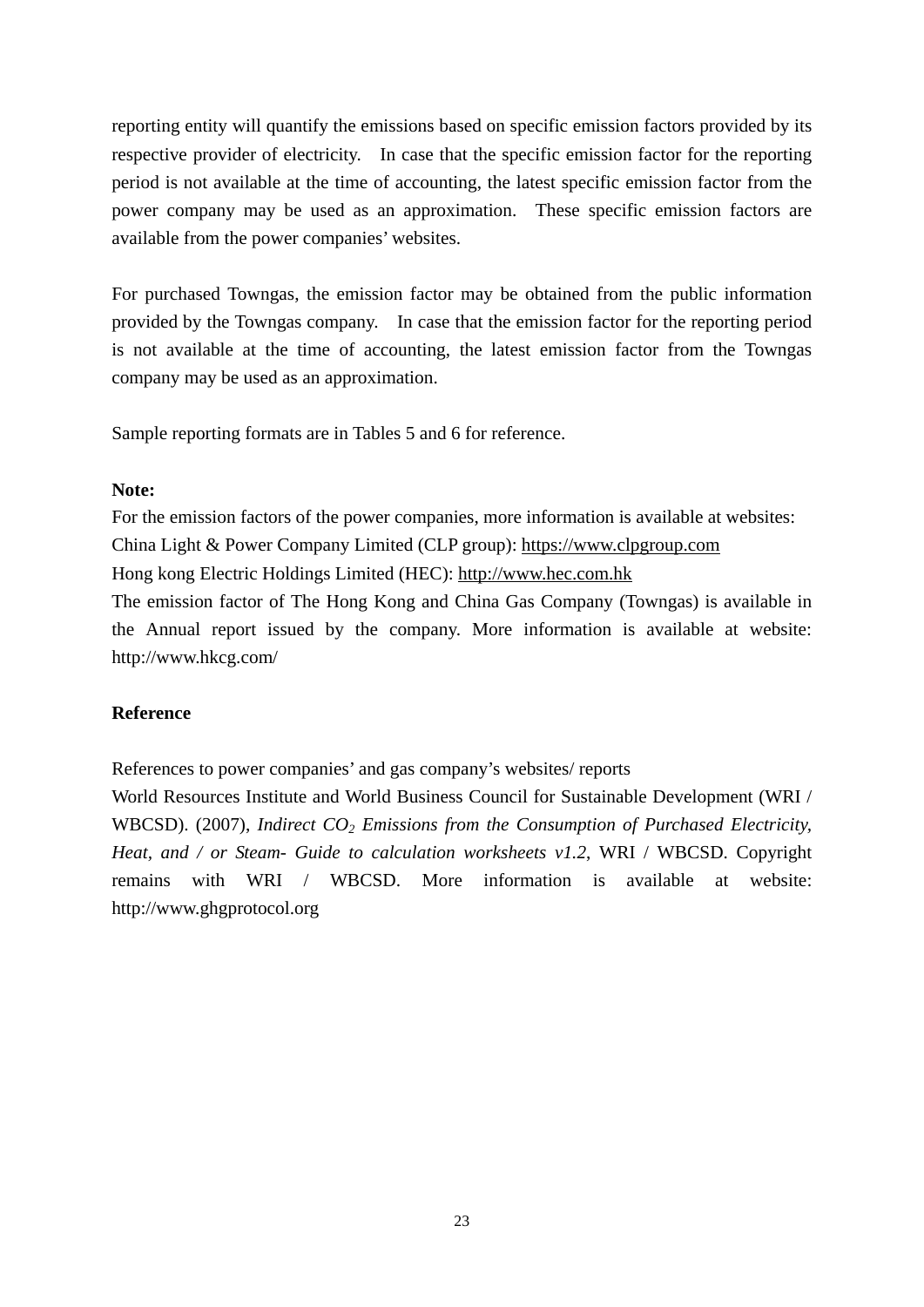#### **Scope 3 Other Indirect Emissions**

#### **Introduction**

Apart from Scope 1 and Scope 2 emissions, reporting entity may choose to quantify and report other kinds of indirect GHG emissions that are applicable in Hong Kong. Simplified approaches for the following areas are developed for the reporting entity to consider-

- Methane gas generation at landfill in Hong Kong due to disposal of paper waste.
- GHG emissions due to electricity used for fresh water processing by Water Supplies Department.
- GHG emissions due to electricity used for sewage processing by Drainage Services Department (if the sewage collected within physical boundary is treated by Government department).

#### **(vi) GHG Emissions from Paper Waste Disposed at Landfills**

#### **Description of Approach and Procedure**

GHG, mainly methane  $(CH<sub>4</sub>)$ , are generated from decomposition of organic carbon content of paper waste at landfills. While such emissions from landfills will usually continue over a long period of time, most of them are generated in the first few years after disposal. For simplifying the accounting process, the suggested calculation method assumes that the **total raw amount** of CH<sub>4</sub> emitted (i.e. the amount generated without taking into consideration of collection, recovery and utilization of landfill gas due to the management practices at landfills) throughout the whole decomposition process of the paper waste disposed at landfills will be emitted into the atmosphere within the same reporting period as paper waste collected.

The methodology requires data including the inventory of paper (kg), the amount of paper purchased (kg) and the amount of paper recycled (kg). It is assumed in the Guidelines that all paper (i.e. paper which is stored or purchased within the organization boundary) will eventually be disposed at landfills unless collected and recycled. The equation for calculating emissions for operating process can be summarized as follows-

 $E = (P_s + P_i - P_r - P_e)$  x Emission Factor (estimated at 4.8 kg CO<sub>2</sub>-e / kg) where

 $E =$  Emissions from paper waste disposed at landfills

 $P_s$  = Paper inventory at the beginning of the reporting period (in storage) (kg)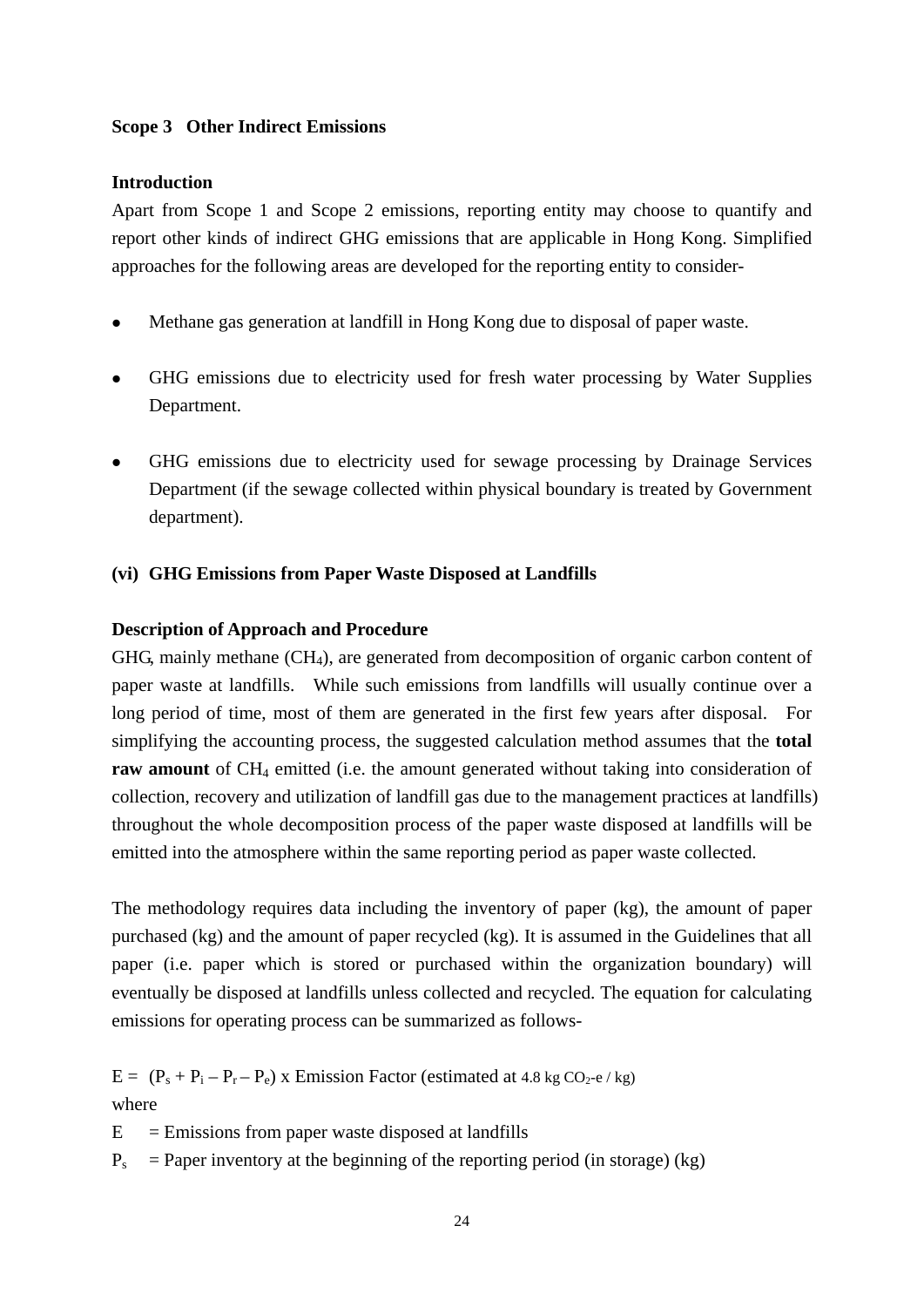- $P_i$  = Paper added to the inventory during the reporting period (kg)
- $P_r$  = Paper collected for recycling purpose (kg)
- $P_e$  = Paper inventory at the end of the reporting period (in storage) (kg)

The suggested calculation method of GHG emissions result from paper waste disposed at landfills in Hong Kong requires four main steps-

Step 1: Gather data by amount of paper which is in stock at beginning and end of the reporting period.

Step 2: Gather data by amount of paper purchased during the reporting period.

Step 3: Gather data by amount of paper disposed of through environmentally responsible ways (e.g. through collection of recycler) during the reporting period.

Step 4: Convert into GHG emissions by multiplying the net amount of paper consumed (i.e. the sum of amount collected in Steps 1 and 2 minus that in Step 3) by the emission factor which takes into account the carbon content of the paper waste and the GWP of CH<sub>4</sub>.

A sample reporting format is in Table 7 for reference.

Reporting entity is encouraged to use more elaborated accounting method based on established internationally recognized approaches if the reporting entity maintains a good database on the necessary raw information.

## **Special Note: Reporting the GHG avoided by recycling waste paper**

In case that the reporting entity can only collect information on the amount of waste paper recycled, he is encouraged to quantify the amount of GHG avoided by multiplying the amount of waste paper recycled with the emission factor above and to report the amount as part of the off-site GHG emission reduction efforts.

## **Reference**

Intergovernmental Panel on Climate Change (IPCC) National Greenhouse Gas Inventories Programme (1996), *Revised 1996 IPCC Guidelines for National Greenhouse Gas Inventories, Chapter6: Waste,* IPCC.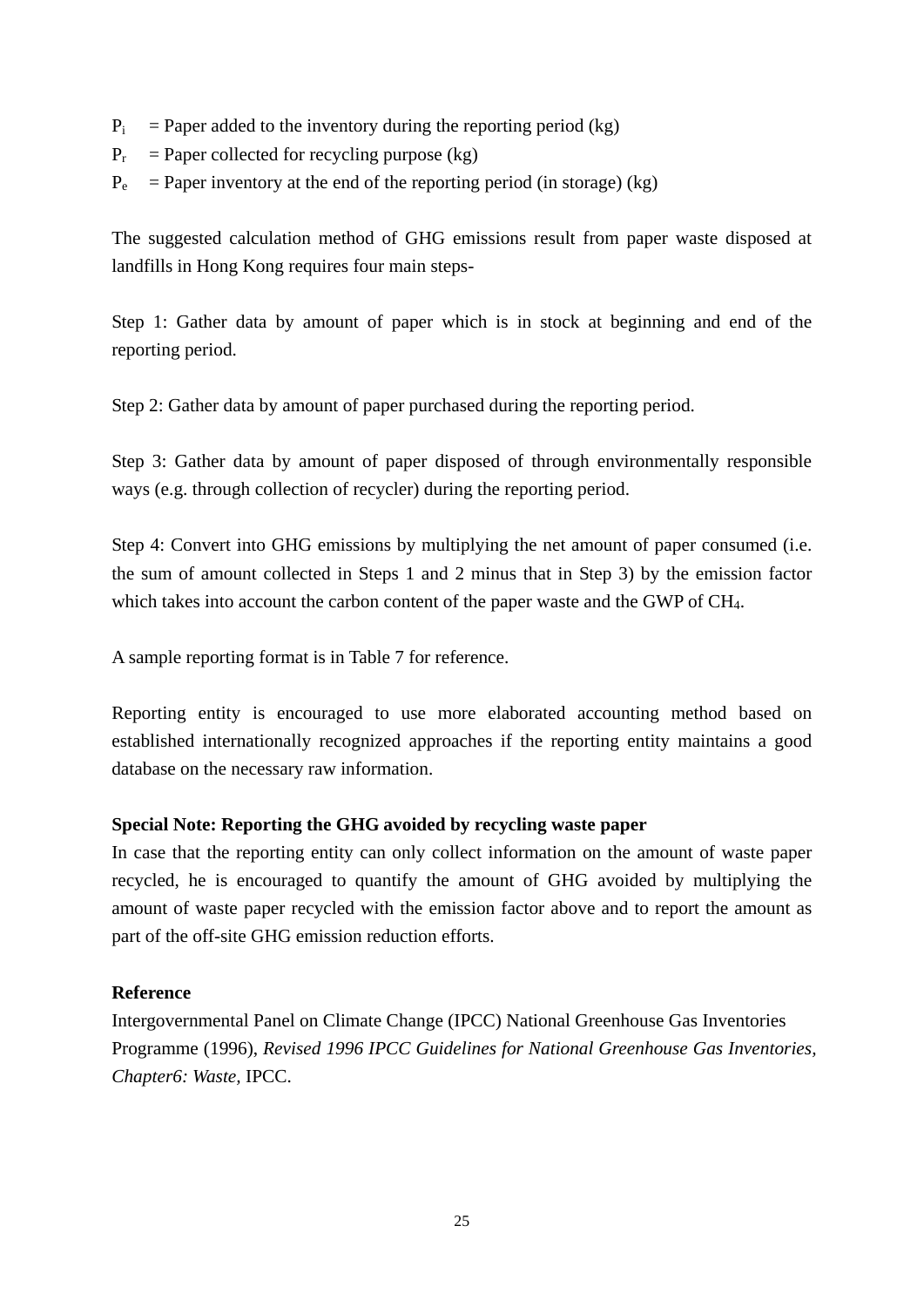# **(vii) GHG Emissions due to Electricity Used for Processing Fresh Water and Sewage by Government Departments**

## **Description of Approach and Procedure**

The calculation takes into account the indirect GHG emissions due to electricity used for processing fresh water by Water Supplies Department and sewage by Drainage Services Department in departments' fresh water / sewage treatment plants. The calculation requires two main steps-

Step 1: Gather water consumption data from water supply bill.

Step 2: Convert to GHG emissions by multiplying the amount of water consumed by relevant emission factor.

Sample reporting formats are in Tables 8 and 9 for reference.

#### **Reference:**

Drainage Services Department (DSD) (2007), *DSD Environmental Performance Report 2006*, DSD. More information is available at website: http://www.dsd.gov.hk Water Services Department (WSD) (2007), *Annual Report – Water Supplies Department 2006-2007, WSD.* More information is available at website: http://www.wsd.gov.hk

#### **(viii) Emissions / Removals not Covered in Previous Parts**

If the reporting entity possesses necessary information to quantify GHG emissions / removals which are not covered in the Guidelines, it is encouraged to quantify and report them by making use of internationally recognized quantification approaches.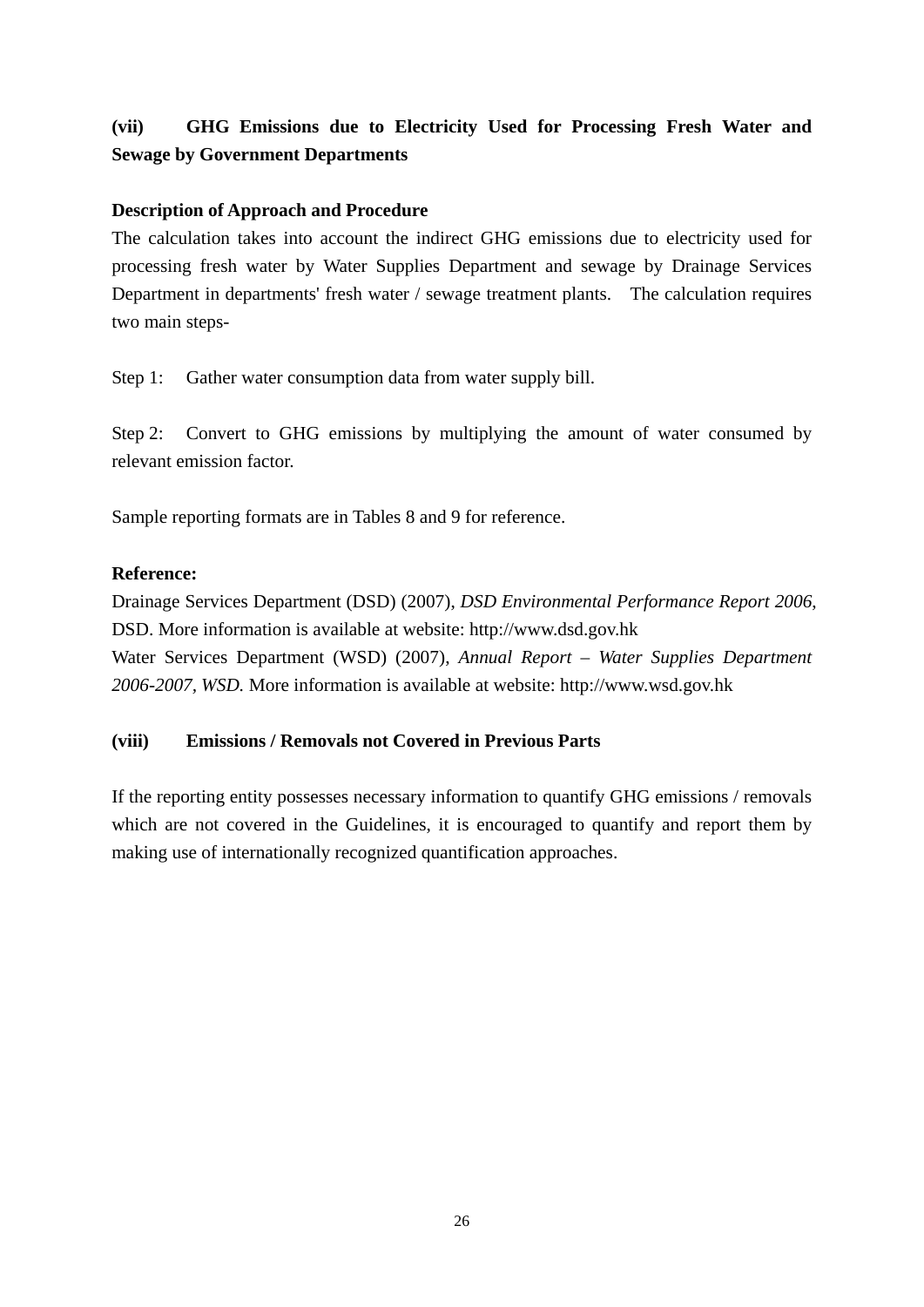#### **Table 1: GHG Emissions from Stationary Sources**

| Step 1                            | Step 2       |                  |           | Step 3         | Step 4                    | Step 5         | Step 6                | Step 7          | Step 8                |
|-----------------------------------|--------------|------------------|-----------|----------------|---------------------------|----------------|-----------------------|-----------------|-----------------------|
| $\mathbf{A}$                      | $\, {\bf B}$ | $\mathsf{C}$     | ${\bf D}$ | ${\bf E}$      | $\boldsymbol{\mathrm{F}}$ | $\mathsf G$    | $\, {\rm H}$          |                 |                       |
| Source description with           |              | Fuel Information |           | $CO2$ emission | $CO2$ emissions           | $CH4$ emission | $CH4$ emissions       | $N_2O$ emission | $N_2O$ emissions      |
| location (e.g. boilers, furnaces, | Fuel used    |                  | Fuel type | factor Note 2  | in tonnes of $CO2$        | factor Note 3  | in tonnes of $CO2$    | factor Note 3   | in tonnes of $CO2$    |
| ovens, and emergency              | Amount       | Unit Note 1      | Note 2    |                | equivalent                |                | equivalent            |                 | equivalent            |
| electricity generator etc.)       |              |                  |           |                | ((BxE) / 1000)            |                | ((BxG) /              |                 | (BxI) /               |
|                                   |              |                  |           |                |                           |                | (1000x1000)x          |                 | (1000x1000)x          |
|                                   |              |                  |           |                |                           |                | GWP <sup>Note 4</sup> |                 | GWP <sup>Note 4</sup> |
|                                   |              |                  |           |                |                           |                |                       |                 |                       |
|                                   |              |                  |           |                |                           |                |                       |                 |                       |
|                                   |              |                  |           |                |                           |                |                       |                 |                       |
|                                   |              |                  |           |                |                           |                |                       |                 |                       |
|                                   |              |                  |           |                |                           |                |                       |                 |                       |
|                                   |              |                  |           |                |                           |                |                       |                 |                       |
| <b>Total</b>                      |              |                  |           |                |                           |                |                       |                 |                       |

 *Please insert more rows as necessary* 

#### **IMPORTANT: Combustion of Towngas from stationary sources should also be reported in Table 1 (refer to Tables 1-1 to 1-3 for the emission factors) as it falls into the category of direct emissions. Indirect emission of purchased Towngas should be calculated in Table 5.**

Note 1: Select the appropriate fuel unit

Note 2: Select the appropriate fuel type and the corresponding emission factor (from Table 1-1) for calculation

Note 3: Refer to Table 1-2 for calculating  $CH_4$  emissions and Table 1-3 for N<sub>2</sub>O emissions.

Note 4: Global Warming Potential (GWP) of  $CH_4$  is 21 while it is 310 for N<sub>2</sub>O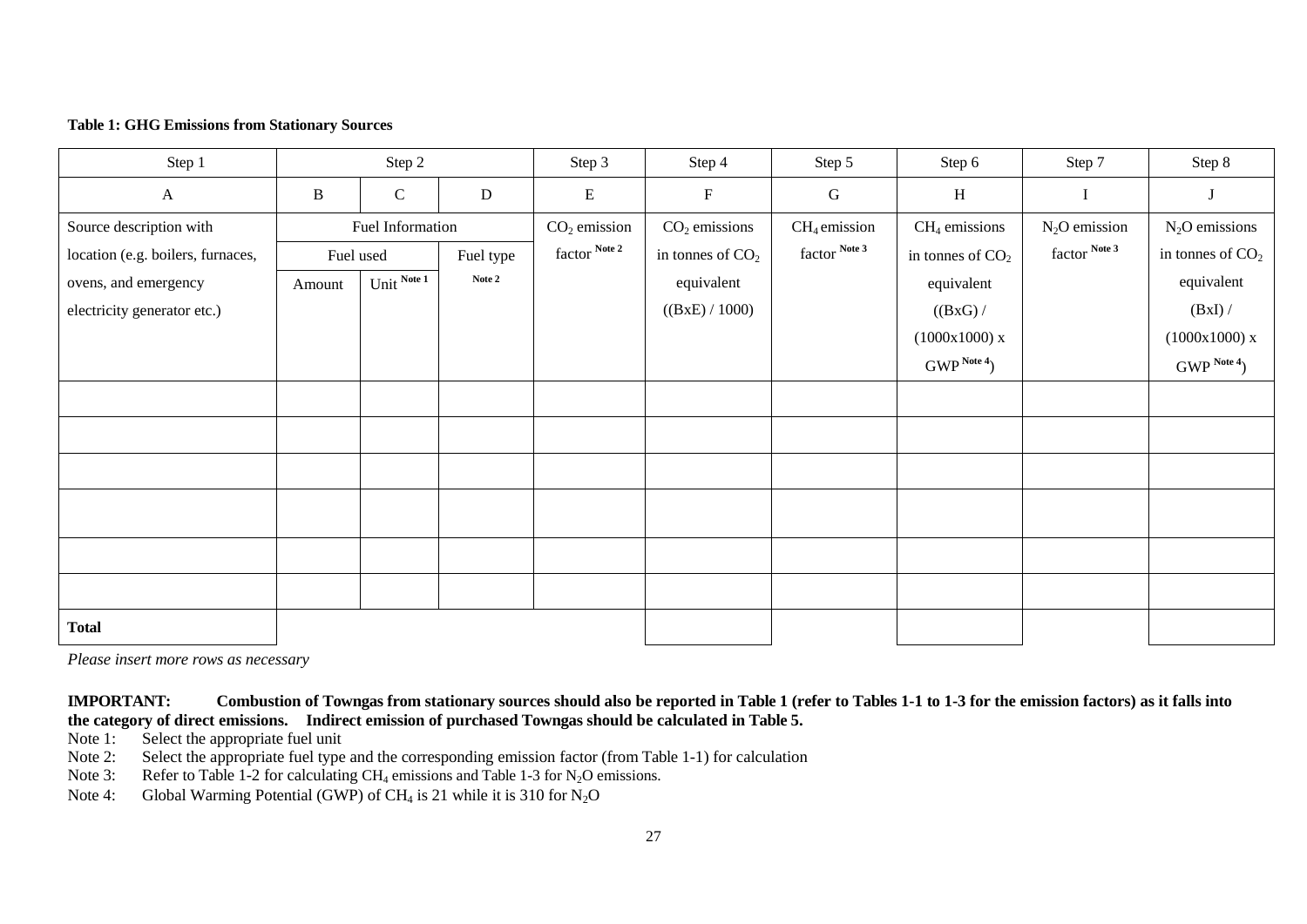## **Emission Factors for Stationary Combustion Sources**

| <b>Fuel Type</b> | <b>Emission Factor</b> | Unit     |
|------------------|------------------------|----------|
| Diesel Oil       | 2.614                  | kg/litre |
| LPG              | 3.017                  | kg/kg    |
| Kerosene         | 2.429                  | kg/litre |
| Charcoal         | 2.970                  | kg/kg    |
| Towngas          | 2.549                  | kg/Unit  |

#### Table 1-1 CO<sub>2</sub> Emission factor by fuel type (for stationary combustion sources)

**Table 1-2 CH4 Emission factor by fuel type (for stationary combustion sources)** 

| <b>Fuel Type</b> | <b>Emission Factor</b> | Unit    |
|------------------|------------------------|---------|
| Diesel Oil       | 0.0239                 | g/litre |
| LPG              | 0.0020                 | g/kg    |
| Kerosene         | 0.0241                 | g/litre |
| Charcoal         | 5.5290                 | g/kg    |
| Towngas          | 0.0446                 | g/Unit  |

**Table 1-3 N2O Emission factor by fuel type (for stationary combustion sources)** 

| <b>Fuel Type</b> | <b>Emission Factor</b> | Unit    |
|------------------|------------------------|---------|
| Diesel Oil       | 0.0074                 | g/litre |
| LPG              | 0.0000                 | g/kg    |
| Kerosene         | 0.0076                 | g/litre |
| Charcoal         | 0.0276                 | g/kg    |
| Towngas          | 0.0099                 | g/unit  |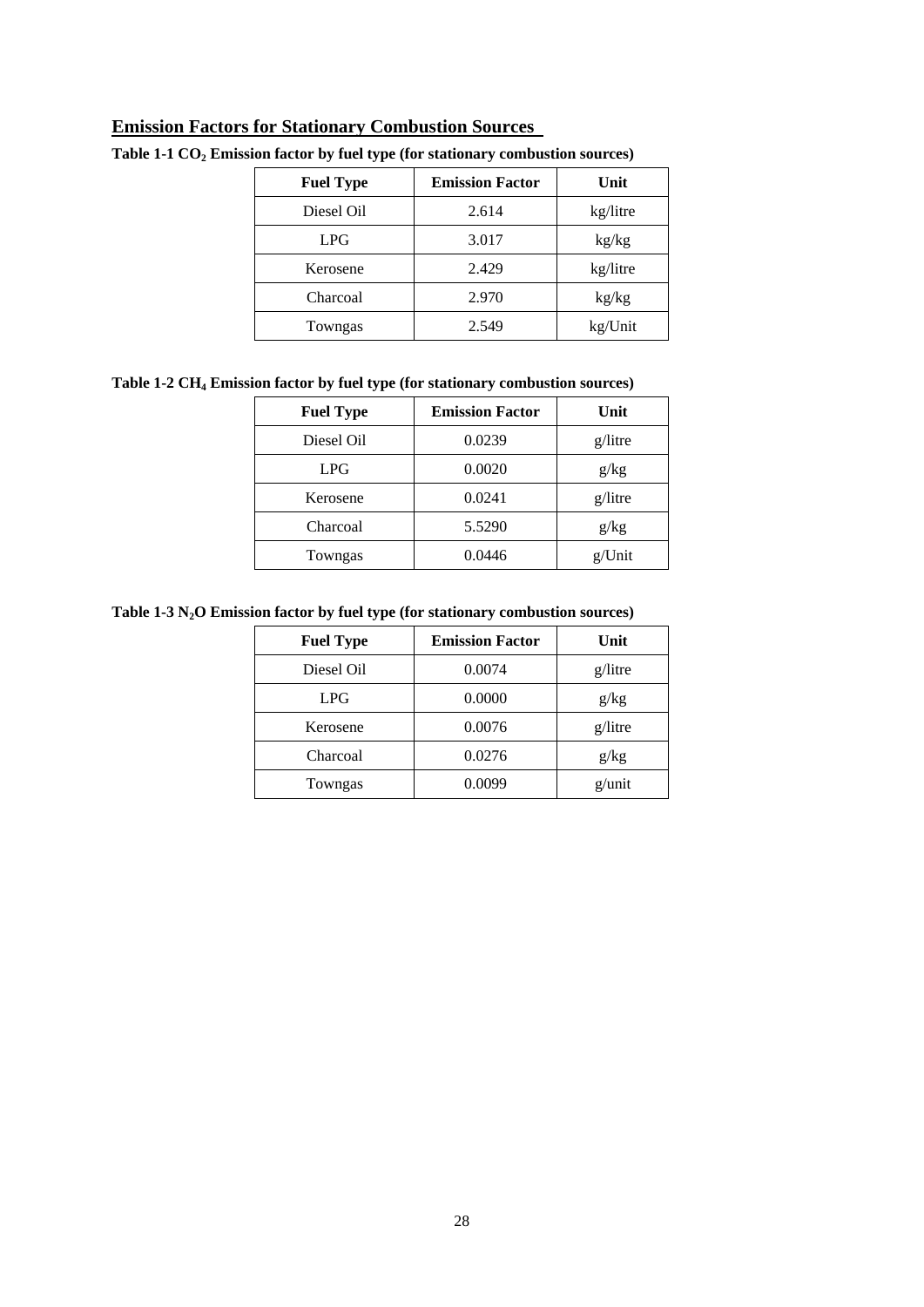#### **Table 2: GHG Emissions from the Mobile Sources**

| Step 1                    |              | Step 2           | Step 3                            | Step 4             | Step 5          | Step 6                        | Step 7        | Step 8                        |
|---------------------------|--------------|------------------|-----------------------------------|--------------------|-----------------|-------------------------------|---------------|-------------------------------|
| $\mathbf{A}$              | $\, {\bf B}$ | $\mathsf{C}$     | ${\bf D}$                         | E                  | $\mathbf F$     | G                             | $\, {\rm H}$  | Ι                             |
| Source description        |              | Fuel Information | CO <sub>2</sub>                   | $CO2$ emissions    | CH <sub>4</sub> | $CH4$ emissions               | $N_2O$        | $N_2O$ emissions              |
| (by different vehicle and | Amount of    | Fuel type        | emission                          | in tonnes of $CO2$ | emission        | in tonnes of $CO2$ equivalent | emission      | in tonnes of $CO2$ equivalent |
| fuel types)               | fuel used    |                  | $\mbox{factor}^{\ \mbox{Note 1}}$ | equivalent         | factor Note 2   | ((BxF)/(1000x1000)x)          | factor Note 3 | ((BxH)/(1000x1000)x)          |
|                           | (in litres)  |                  |                                   | ((BxD) / 1000)     |                 | GWP <sup>Note 4</sup> )       |               | GWP <sup>Note 4</sup> )       |
| <b>Road Transport</b>     |              |                  |                                   |                    |                 |                               |               |                               |
|                           |              |                  |                                   |                    |                 |                               |               |                               |
|                           |              |                  |                                   |                    |                 |                               |               |                               |
|                           |              |                  |                                   |                    |                 |                               |               |                               |
|                           |              |                  |                                   |                    |                 |                               |               |                               |
|                           |              |                  |                                   |                    |                 |                               |               |                               |
|                           |              |                  |                                   |                    |                 |                               |               |                               |
| <b>Navigation</b>         |              |                  |                                   |                    |                 |                               |               |                               |
|                           |              |                  |                                   |                    |                 |                               |               |                               |
| <b>Aviation</b>           |              |                  |                                   |                    |                 |                               |               |                               |
|                           |              |                  |                                   |                    |                 |                               |               |                               |
| <b>Total</b>              |              |                  |                                   |                    |                 |                               |               |                               |

*Please insert more rows as necessary* 

#### **Notes for GHG Emissions from Mobile Source**

- Note 1: Refer to Table 2-1 for  $CO_2$  emission factors for different vehicle and fuel type.
- Note 2: Refer to Table 2-2 for CH<sub>4</sub> emission factors for different vehicle and fuel type.
- Note 3: Refer to Table 2-3 for  $N_2O$  emission factors for different vehicle and fuel type.
- Note 4: Global Warming Potential (GWP) of CH<sub>4</sub> is 21 while it is 310 for N<sub>2</sub>O.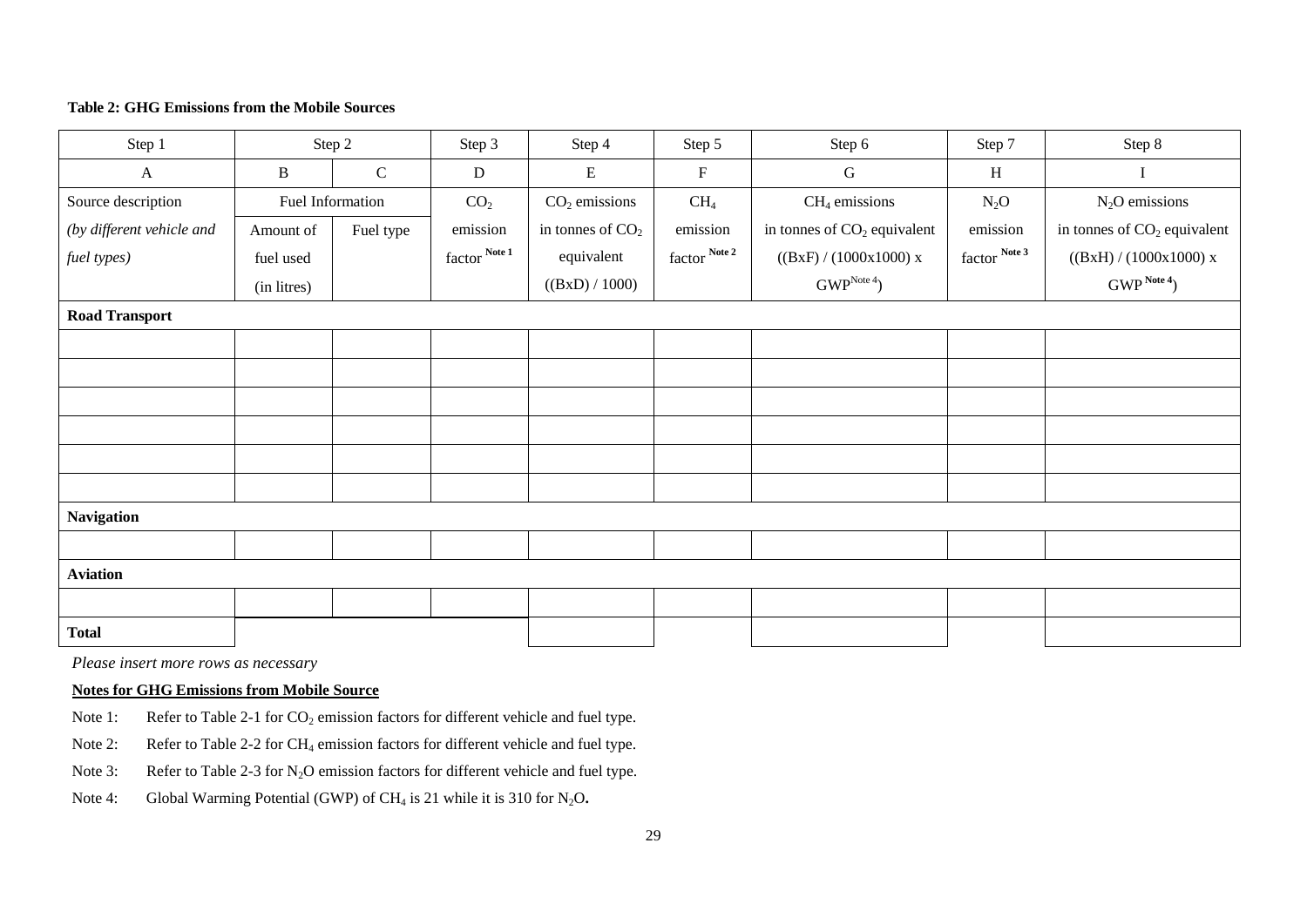## **Emission Factors for Mobile Combustion Sources**

| <b>Fuel Type</b>                  | <b>Emission Factor</b> | Unit     |
|-----------------------------------|------------------------|----------|
| Diesel Oil (DO)                   | 2.614                  | kg/litre |
| Unleaded Petrol (ULP)             | 2.360                  | kg/litre |
| Liquefied Petroleum Gas (LPG)     | 1.679                  | kg/litre |
|                                   | 3.017                  | kg/kg    |
| Gas Oil (For Ships only)          | 2.645                  | kg/litre |
| Kerosene (Including Jet Kerosene) | 2.429                  | kg/litre |

#### Table 2-1 CO<sub>2</sub> Emission factor (For mobile combustion sources)

#### **Table 2-2 CH4 Emission factor (For mobile combustion sources)**

| <b>Vehicle Type</b>        | <b>Fuel Type</b> | <b>Emission Factor</b> | Unit    |
|----------------------------|------------------|------------------------|---------|
| Motorcycle                 | <b>ULP</b>       | 1.422                  | g/litre |
| Passenger Car              | <b>ULP</b>       | 0.253                  | g/litre |
|                            | D <sub>O</sub>   | 0.072                  | g/litre |
| Private Van                | <b>ULP</b>       | 0.203                  | g/litre |
|                            | D <sub>O</sub>   | 0.072                  | g/litre |
|                            | <b>LPG</b>       | 0.248                  | g/litre |
| Public Light Bus           | D <sub>O</sub>   | 0.072                  | g/litre |
|                            | <b>LPG</b>       | 0.248                  | g/litre |
| <b>Light Goods Vehicle</b> | <b>ULP</b>       | 0.203                  | g/litre |
|                            | D <sub>O</sub>   | 0.072                  | g/litre |
| Heavy Goods Vehicle        | D <sub>O</sub>   | 0.145                  | g/litre |
| Medium Goods Vehicle       | D <sub>O</sub>   | 0.145                  | g/litre |
| Ships                      | Gas Oil          | 0.146                  | g/litre |
| Aviation                   | Jet Kerosene     | 0.069                  | g/litre |
| Other Mobile Machinery     | D <sub>O</sub>   | 0.0239                 | g/litre |
|                            | <b>LPG</b>       | 0.0036                 | g/litre |
|                            |                  | 0.006                  | g/kg    |
|                            | Kerosene         | 0.0241                 | g/litre |

## **Table 2-3 N2O Emission factor (For mobile combustion sources)**

| <b>Vehicle Type</b> | <b>Fuel Type</b> | <b>Emission Factor</b> | Unit    |
|---------------------|------------------|------------------------|---------|
| Motorcycle          | ULP              | 0.046                  | g/litre |
| Passenger Car       | ULP              | 1.105                  | g/litre |
|                     | DO               | 0.110                  | g/litre |
| Private Van         | ULP              | 1.140                  | g/litre |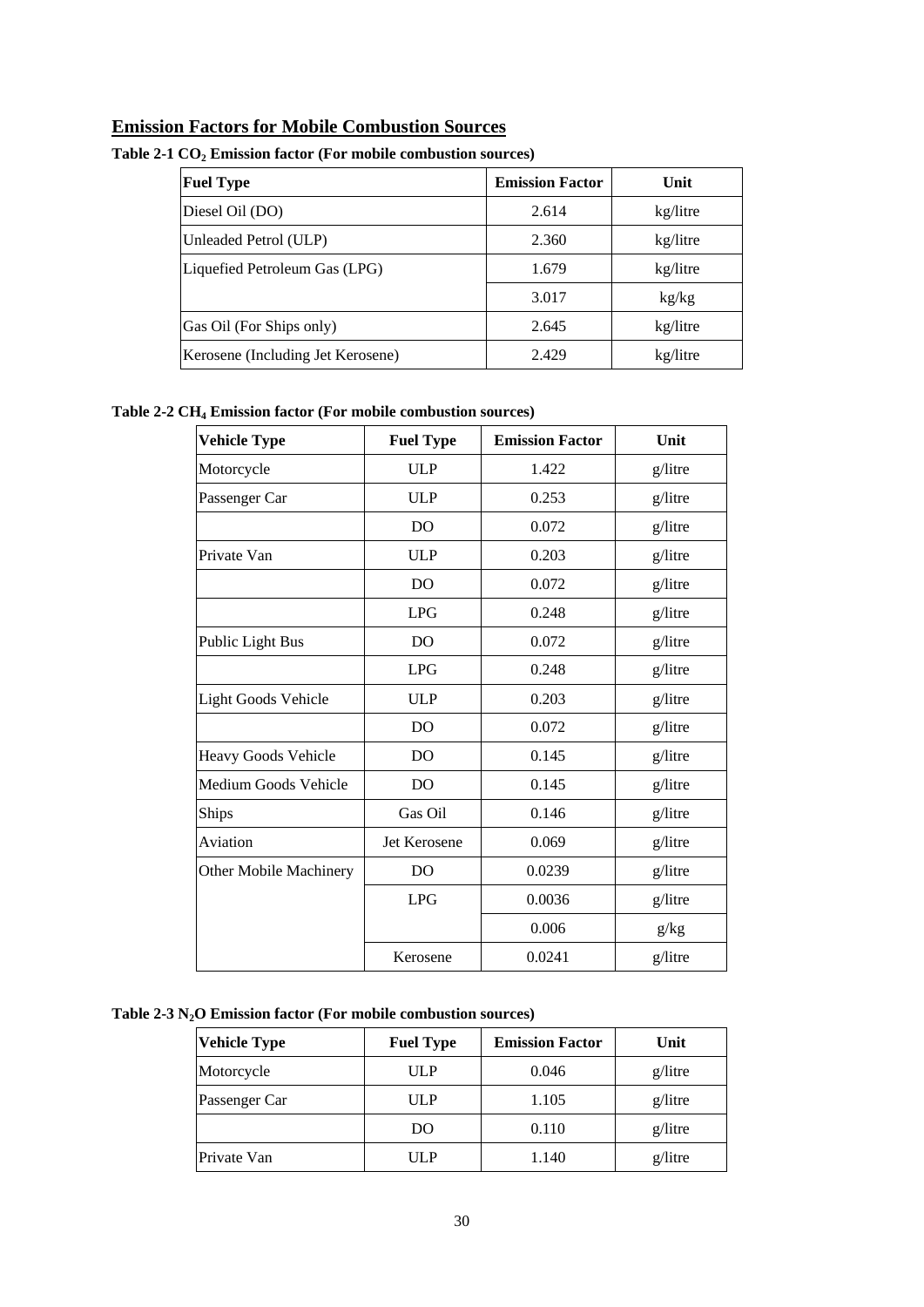| <b>Vehicle Type</b>    | <b>Fuel Type</b> | <b>Emission Factor</b> | Unit            |
|------------------------|------------------|------------------------|-----------------|
|                        | DO               | 0.506                  | g/litre         |
|                        | <b>LPG</b>       | 0.000                  | g/litre         |
| Public Light Bus       | DO               | 0.506                  | g/litre         |
|                        | LPG              | 0.000                  | g/litre         |
| Light Goods Vehicle    | <b>ULP</b>       | 1.105                  | g/litre         |
|                        | DO               | 0.506                  | g/litre         |
| Heavy Goods Vehicle    | DO               | 0.072                  | g/litre         |
| Medium Goods Vehicle   | DO               | 0.072                  | g/litre         |
| <b>Ships</b>           | Gas Oil          | 1.095                  | g/litre         |
| Aviation               | Jet Kerosene     | 0.000                  | g/litre         |
| Other Mobile Machinery | DO               | 0.007                  | g/litre         |
|                        | LPG              | 0.000                  | $g/l$ at $g/kg$ |
|                        | Kerosene         | 0.0076                 | g/litre         |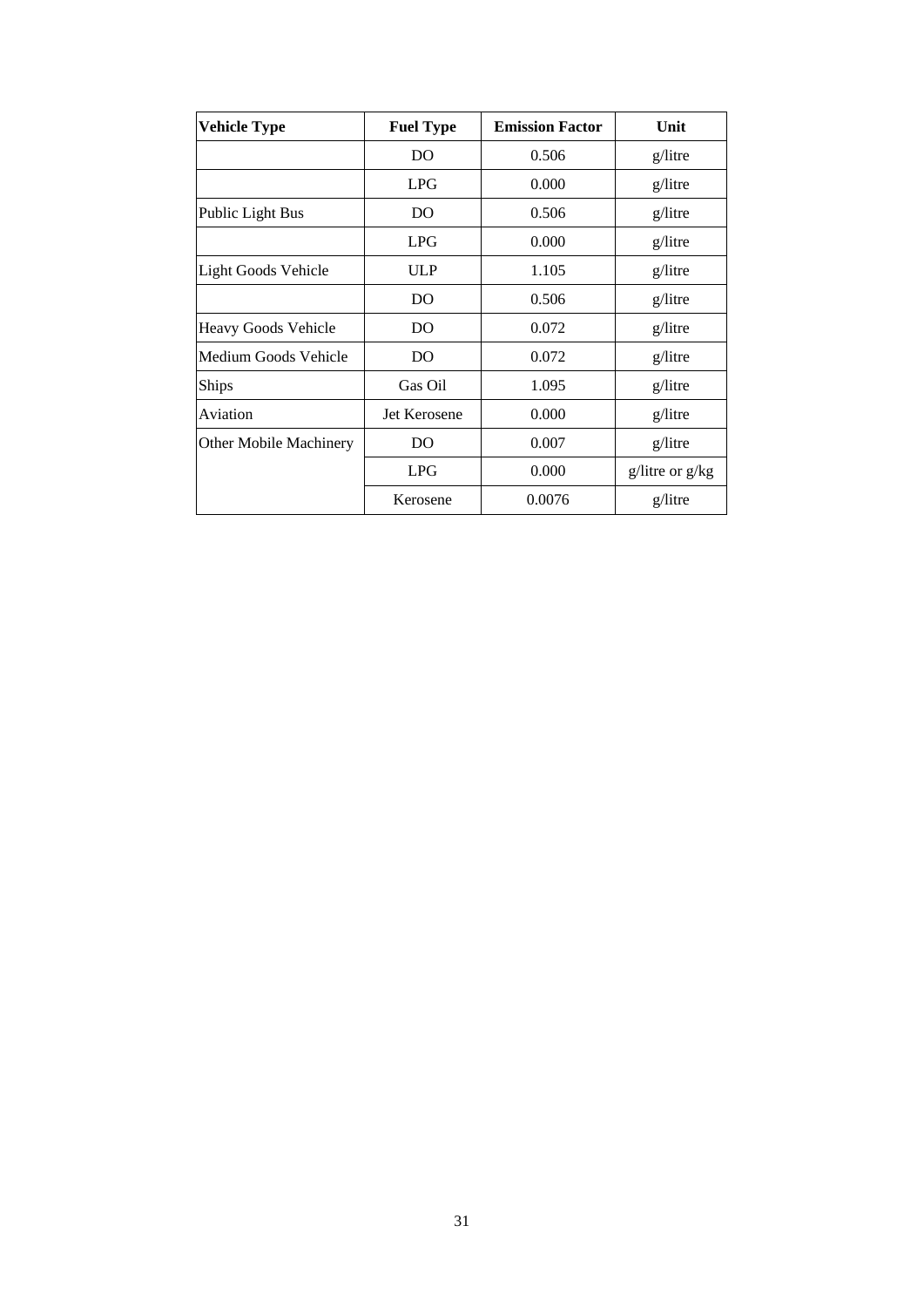**Table 3: HFC and PFC Emissions from Refrigeration / Air-conditioning Equipment (Operation Process)** 

| Step 1       | Step 2           | Step 3                            | Step 4                                          | Step 5         | Step 6       | Step 7                    |
|--------------|------------------|-----------------------------------|-------------------------------------------------|----------------|--------------|---------------------------|
| A            | B                | $\mathsf{C}$                      | D                                               | E              | $\mathbf{F}$ | G                         |
| Type of      |                  |                                   | Amount of HFC Amount of HFC Amount of HFC / PFC | Amount of      | GWP of       | ${\rm HFC}$ / ${\rm PFC}$ |
| refrigerant  | / PFC at the     | / PFC purchased                   | disposed (through                               | HFC / PFC at   | refrigerant  | emissions in tonnes       |
| Note 1       | beginning of the | during the                        | environmentally                                 | the end of the | Note 2       | of $CO2$ equivalent       |
|              |                  | reporting period reporting period | responsible means)                              | reporting      |              | $((B + C - D - E) x)$     |
|              | (kg)             | (kg)                              | during the reporting                            | period (kg)    |              | $\mathrm{F}$ / 1000)      |
|              |                  |                                   | period (kg)                                     |                |              |                           |
|              |                  |                                   |                                                 |                |              |                           |
|              |                  |                                   |                                                 |                |              |                           |
|              |                  |                                   |                                                 |                |              |                           |
|              |                  |                                   |                                                 |                |              |                           |
|              |                  |                                   |                                                 |                |              |                           |
|              |                  |                                   |                                                 |                |              |                           |
| <b>Total</b> |                  |                                   |                                                 |                |              |                           |

*Please insert more rows as necessary.* 

Note 1: Enter the type of refrigerant of the equipment

Note 2: Refer to Table 3-1 for the Global Warming Potential (GWP) of the corresponding refrigerant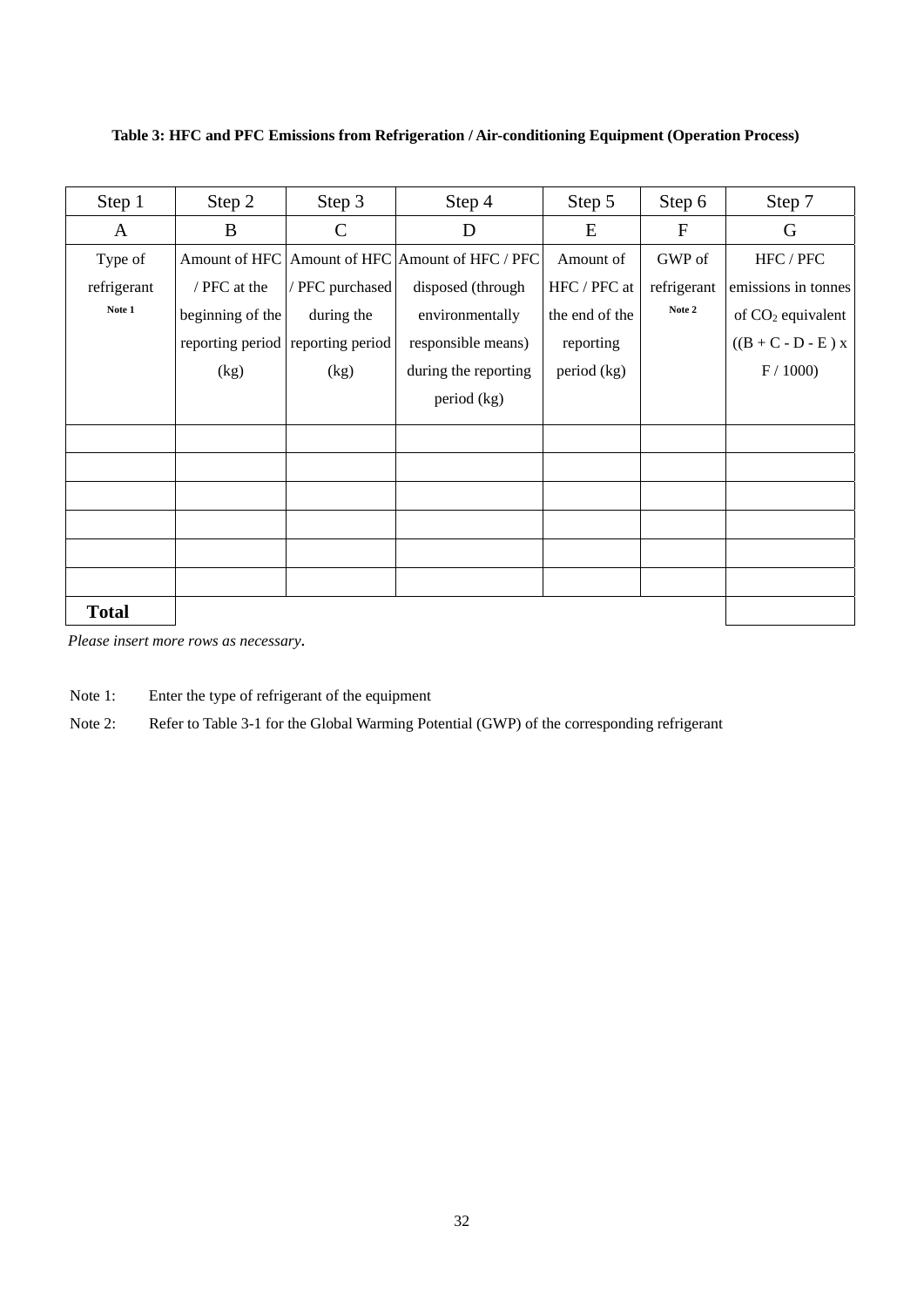| ∽<br><b>Gas or Blend</b> | ∽<br>$\ensuremath{\mathbf{GWP}}$ | Information Source $^{\rm Note\,2}$ |
|--------------------------|----------------------------------|-------------------------------------|
| HFC-23                   | 11,700                           | $\mathbf A$                         |
| <b>HFC-32</b>            | 650                              | $\mathbf A$                         |
| HFC-125                  | 2,800                            | $\mathbf A$                         |
| HFC-134a                 | 1,300                            | $\boldsymbol{\mathsf{A}}$           |
| HFC-143a                 | 3,800                            | $\mathbf A$                         |
| <b>HFC-152a</b>          | 140                              | $\mathbf A$                         |
| HFC-236fa                | 6,300                            | $\boldsymbol{\mathsf{A}}$           |
| $R-401A$                 | 18                               | $\, {\bf B}$                        |
| $R-401B$                 | 15                               | $\, {\bf B}$                        |
| $R-401C$                 | $21\,$                           | $\, {\bf B}$                        |
| R-402A                   | 1,680                            | $\, {\bf B}$                        |
| $R-402B$                 | 1,064                            | $\, {\bf B}$                        |
| $R-403A$                 | 1,400                            | $\, {\bf B}$                        |
| $R-403B$                 | 2,730                            | $\, {\bf B}$                        |
| $R-404A$                 | 3,260                            | $\, {\bf B}$                        |
| $R-406A$                 | $\boldsymbol{0}$                 | $\, {\bf B}$                        |
| $R-407A$                 | 1,770                            | $\, {\bf B}$                        |
| $R-407B$                 | 2,285                            | $\, {\bf B}$                        |
| $R-407C$                 | 1,526                            | $\, {\bf B}$                        |
| R-407D                   | 1,428                            | $\, {\bf B}$                        |
| <b>R-407E</b>            | 1,363                            | $\, {\bf B}$                        |
| R-408A                   | 1,944                            | $\, {\bf B}$                        |
| R-409A                   | $\boldsymbol{0}$                 | $\, {\bf B}$                        |
| $R-409B$                 | $\boldsymbol{0}$                 | $\, {\bf B}$                        |
| $R-410A$                 | 1,725                            | $\, {\bf B}$                        |
| $R-410B$                 | 1,833                            | $\, {\bf B}$                        |
| $R-411A$                 | 15                               | $\, {\bf B}$                        |
| $R-411B$                 | $\overline{4}$                   | $\, {\bf B}$                        |
| $R-412A$                 | 350                              | $\, {\bf B}$                        |
| $R-413A$                 | 1,774                            | $\, {\bf B}$                        |
| $R-414A$                 | $\boldsymbol{0}$                 | $\, {\bf B}$                        |
| $R-414B$                 | $\boldsymbol{0}$                 | $\, {\bf B}$                        |
| $R-415A$                 | $25\,$                           | $\, {\bf B}$                        |
| $R-415B$                 | $105\,$                          | $\, {\bf B}$                        |

**Table 3-1 Global Warming Potentials (GWP) of Common Refrigeration / Air-Conditioning Refrigerants Note 1**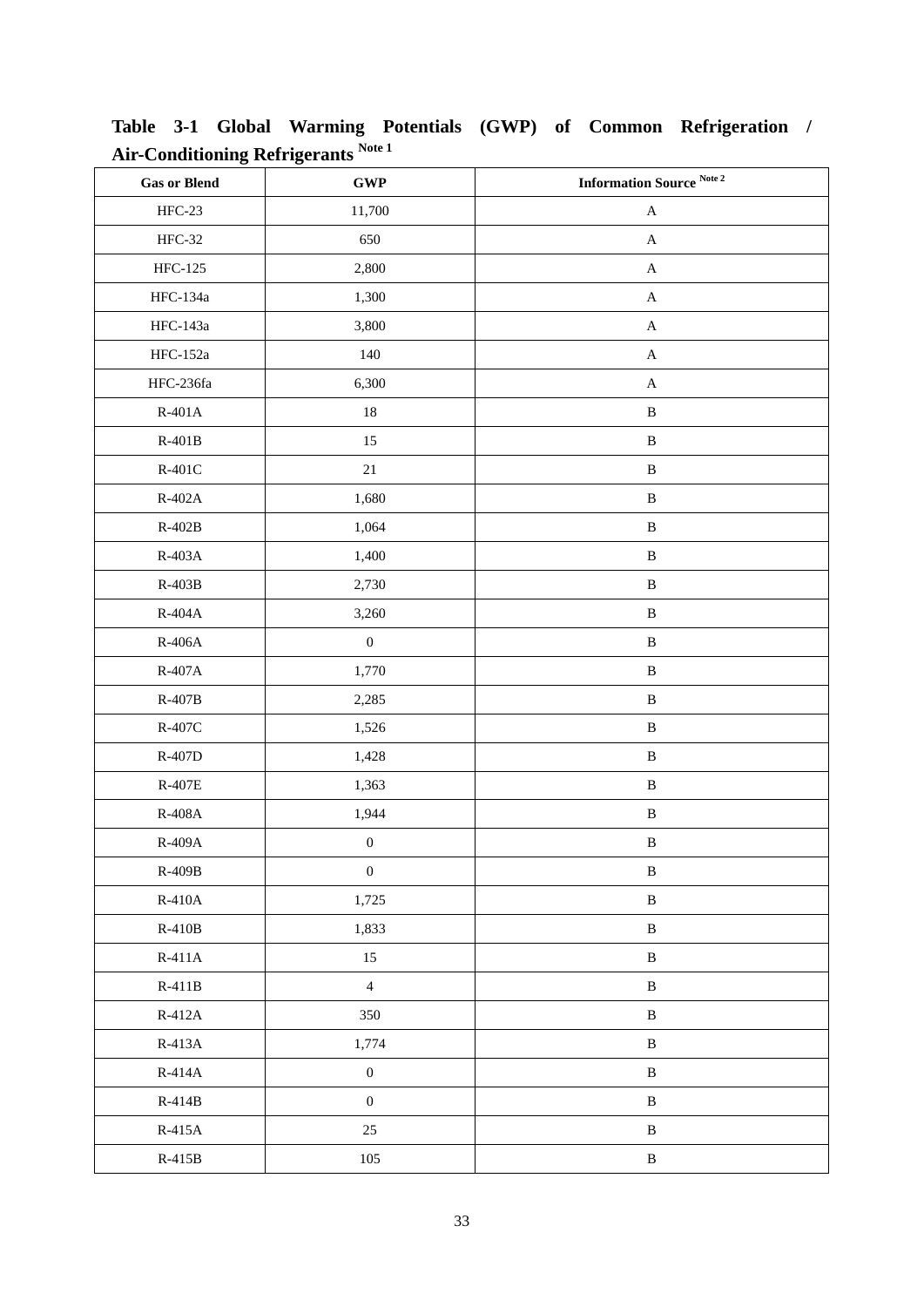| <b>Gas or Blend</b> | $\ensuremath{\mathbf{GWP}}$ | Information Source $^{\rm Note\,2}$ |
|---------------------|-----------------------------|-------------------------------------|
| $R-416A$            | 767                         | $\, {\bf B}$                        |
| R-417A              | 1,955                       | $\, {\bf B}$                        |
| R-418A              | $\overline{4}$              | $\, {\bf B}$                        |
| R-419A              | 2,403                       | $\, {\bf B}$                        |
| $R-420A$            | 1,144                       | $\, {\bf B}$                        |
| $R-500$             | 37                          | $\, {\bf B}$                        |
| $R-501$             | $\boldsymbol{0}$            | $\, {\bf B}$                        |
| $R-502$             | $\boldsymbol{0}$            | $\, {\bf B}$                        |
| R-503               | 4,692                       | $\, {\bf B}$                        |
| $R - 504$           | 313                         | $\, {\bf B}$                        |
| $R-505$             | $\boldsymbol{0}$            | $\, {\bf B}$                        |
| $R-506$             | $\boldsymbol{0}$            | $\, {\bf B}$                        |
| R-507 or R-507A     | 3,300                       | $\, {\bf B}$                        |
| R-508A              | 10,175                      | $\, {\bf B}$                        |
| $R-508B$            | 10,350                      | $\, {\bf B}$                        |
| R-509 or R-509A     | 3,920                       | $\, {\bf B}$                        |
| PFC-116 $(C_2F_6)$  | 9,200                       | $\mathbf{A}$                        |
| PFC-14 $(CF_4)$     | 6,500                       | $\mathbf A$                         |

Note 1: Refrigerants, with components other than HFCs and PFCs, have been well-recognized to have effects on our climate systems. Nevertheless, the Guidelines only cover those which are in the group of Kyoto protocol recognized gases  $(CO_2, CH_4, HFC, PFC, SF_6$  and  $N_2O$ ). Hence, in the Guidelines, GWPs of all refrigerants other than HFCs and PFCs are considered to be zero.

Note 2: Information sources:

A: IPCC Second Assessment Report (1995)

B: "World Resources Institute (2005), *Calculating HFC and PFC Emissions from the Manufacturing, Installation, Operation and Disposal of Refrigeration & Air-conditioning Equipment (Version 1.0) - Guide to calculation worksheets*, World Business Council for Sustainable Development", in which the latter states that the source of reference is from ASHRAE Standard 34.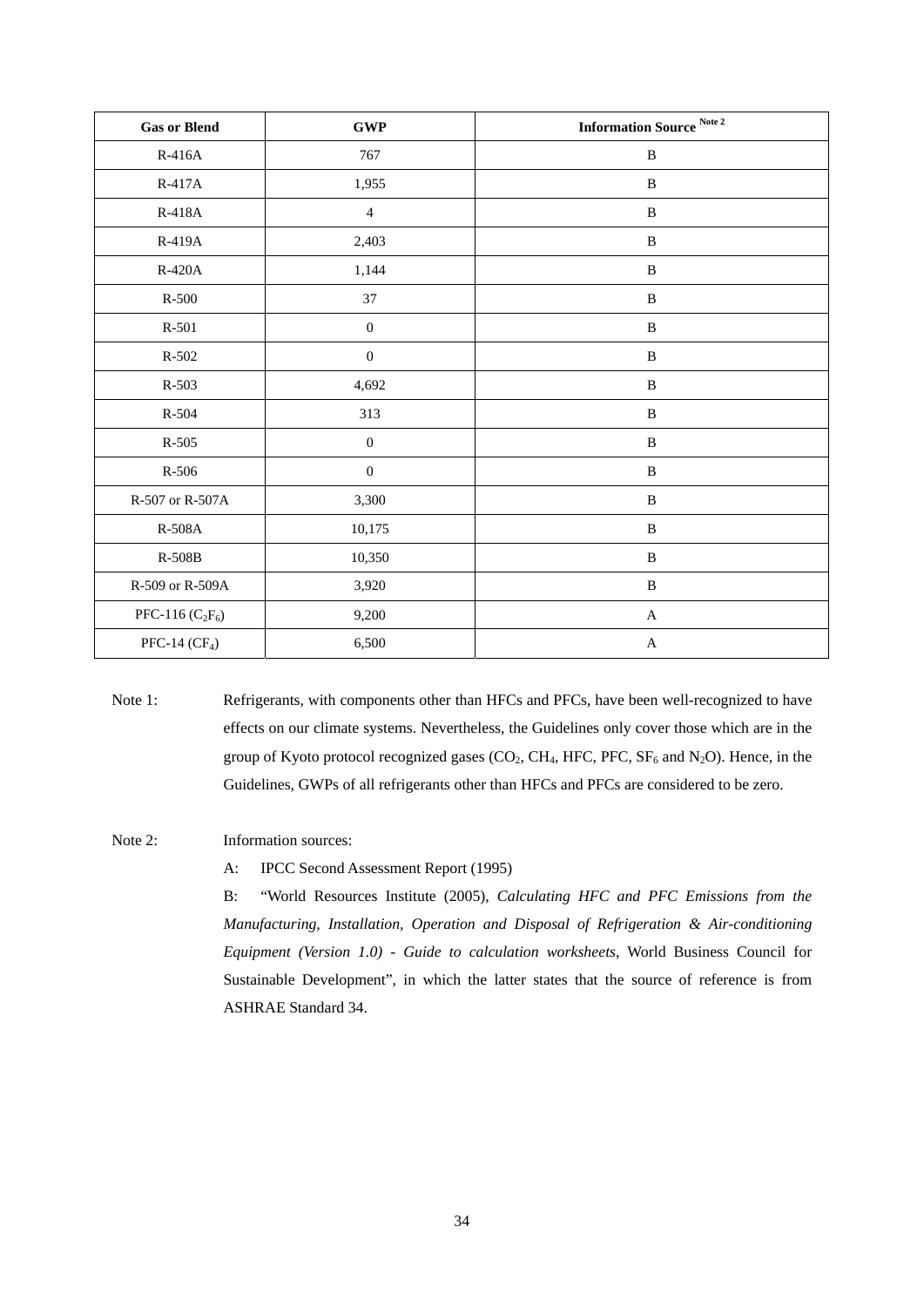#### **Table 4: Direct GHG Removals from Newly Planted Trees**

| Step 1                                                   | Step 2                         | Step 3                         | Step 4                                             | Step 5                                                                                                                 |
|----------------------------------------------------------|--------------------------------|--------------------------------|----------------------------------------------------|------------------------------------------------------------------------------------------------------------------------|
| A                                                        | B                              | C                              | D                                                  | Ε                                                                                                                      |
| Source description<br>(Location of the trees<br>planted) | No. of trees<br>planted (unit) | No. of trees<br>removed (unit) | $CO2$ removal<br>factor Note<br>(kg / unit / year) | $CO2$ removals in tonnes<br>of $CO2$ equivalent<br>( $(B-C)$ x D / 1000 x<br>length of reporting<br>period (in years)) |
|                                                          |                                |                                | 23                                                 |                                                                                                                        |
| <b>Total</b>                                             |                                |                                |                                                    |                                                                                                                        |

 *Please insert more rows as necessary* 

Note: The default figure for the removal potential of each unit of tree is suggested based on Hong Kong's location, woodland types, and estimated density of trees. The figure is applicable to all trees commonly found in Hong Kong which are able to reach at least 5 metres in height.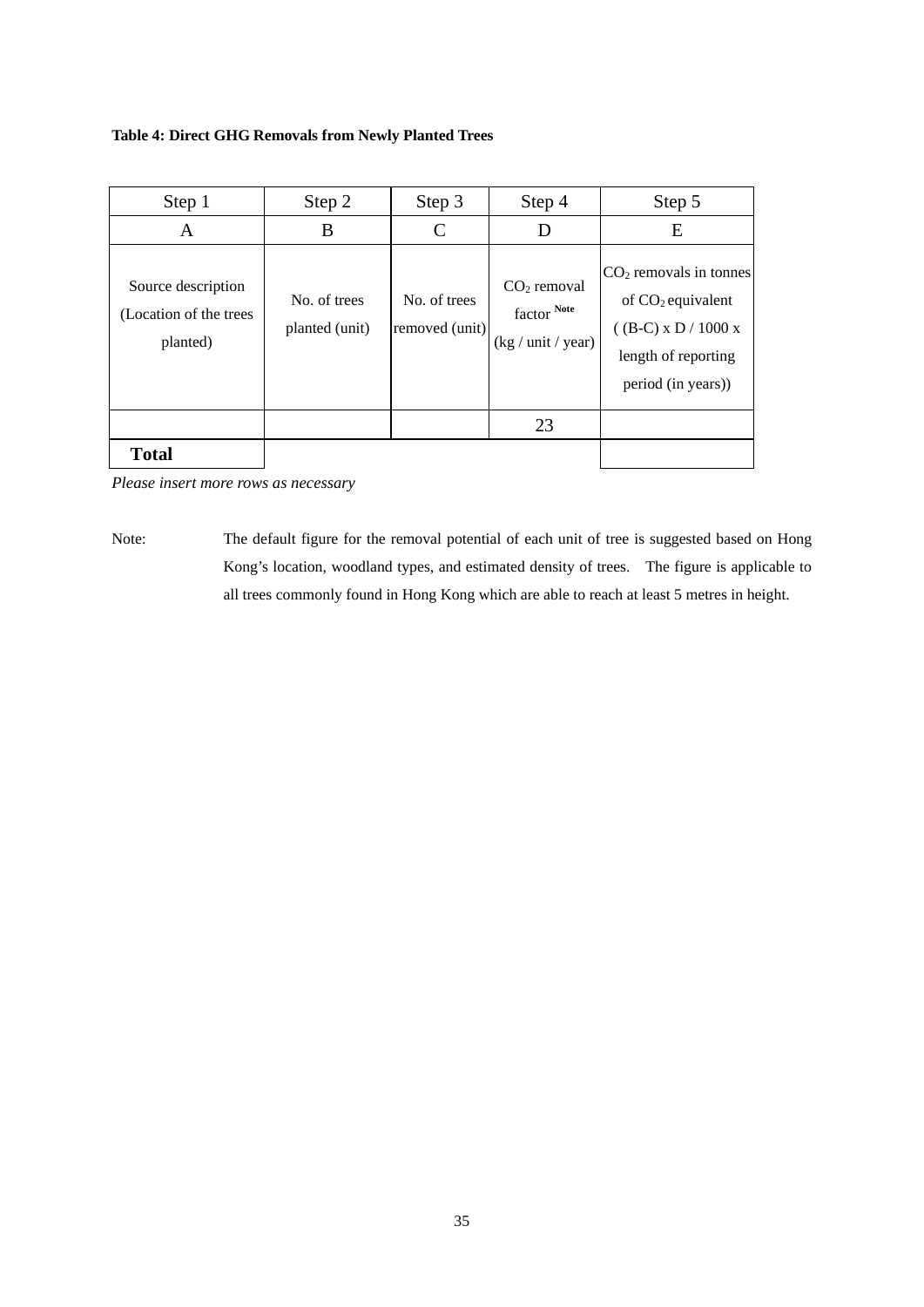**Table 5: GHG Emissions from Electricity Purchased from Power Companies** 

| Step 1                                                                      | Step 2                                         |                                | Step 3                               |                                | Step 4                                                                           |
|-----------------------------------------------------------------------------|------------------------------------------------|--------------------------------|--------------------------------------|--------------------------------|----------------------------------------------------------------------------------|
| A                                                                           | B                                              |                                | $C^{Note}$                           |                                |                                                                                  |
| Facility / source<br>description (i.e. Area /<br>facilities the electricity | Amount of<br>electricity purchased<br>(in kWh) |                                | <b>Emission</b> factor<br>(kg / kWh) |                                | Indirect GHG emissions in<br>tonnes of $CO2$ equivalent<br>$(B \times C / 1000)$ |
| bill is reporting)                                                          |                                                | Power<br>company -<br>specific | Territory-wide<br>default value      | Power<br>company -<br>specific | Territory-wide<br>default value                                                  |
|                                                                             |                                                |                                |                                      |                                |                                                                                  |
|                                                                             |                                                |                                |                                      |                                |                                                                                  |
|                                                                             |                                                |                                |                                      |                                |                                                                                  |
| <b>Total</b>                                                                |                                                |                                |                                      |                                |                                                                                  |

 the emissions based on a territory-wide default value of **0.7kg / kWh**. Second, the reporting entity will quantify the emissions based on specific emission factors provided by its respective provider of approximation. These specific emission factors are available from the power companies' websites. For reference, the table below indicates the emission factors of the two power companies in Hong Note : The reporting entity is required to account for GHG emissions associated with the electricity purchased in Hong Kong based on two emission factors. First, the reporting entity will quantify electricity. In case that the specific emission factor for the reporting period is not available at the time of accounting, the latest specific emission factor from the power company may be used as an Kong for the past 6 years.

| GHG Emission Factor for Different Power Companies in Hong Kong (in kg $CO2$ -e / kWh) |  |  |  |  |
|---------------------------------------------------------------------------------------|--|--|--|--|
|                                                                                       |  |  |  |  |

| Power company      | 2002 | 2003 | 2004 | 2005 | 2006 | 2007 | 2008 |
|--------------------|------|------|------|------|------|------|------|
| $\cap$ i d#        | 0.48 | 0.56 | 0.53 | 0.52 | 0.53 | 0.57 | 0.54 |
| $HEC$ <sup>*</sup> | 0.96 | 0.98 | 0.98 | 0.92 | 0.91 | 0.83 | 0.84 |

# Emission factors for CLP were derived from information in *CLP Holdings Annual Report* and *CLP's Key Performance Statistics.* 

\* Emission factors for HEC were derived from information in *HEC's Environment, Quality, Health and Safety Report* and HEC's website.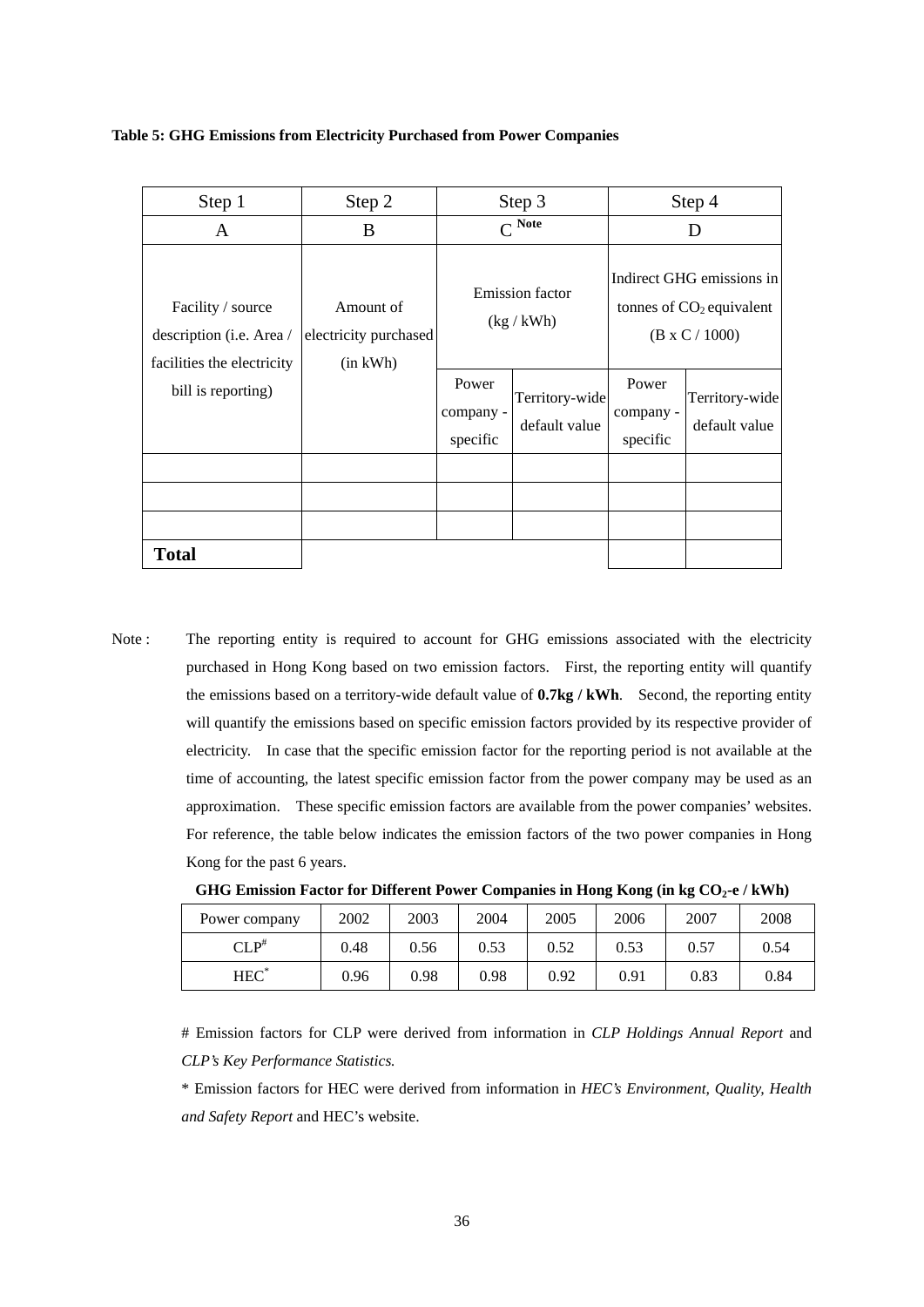**Table 6: GHG Emissions from Towngas Purchased from the Hong Kong and China Gas Company (Towngas)** 

| Step 1                                                                                       | Step 2                                               | Step 3                         | Step 4                                                                                      |
|----------------------------------------------------------------------------------------------|------------------------------------------------------|--------------------------------|---------------------------------------------------------------------------------------------|
| A                                                                                            | B                                                    | $\mathcal{C}$                  | D                                                                                           |
| Facility / source<br>description(i.e. Area /<br>facilities the Towngas bill is<br>reporting) | <b>Amount of Towngas</b><br>purchased<br>(Unit Note) | Emission factor<br>(kg / Unit) | <b>Indirect GHG</b><br>emissions in tonnes of<br>$CO2$ equivalent<br>$(B \times C / 1,000)$ |
|                                                                                              |                                                      |                                |                                                                                             |
|                                                                                              |                                                      |                                |                                                                                             |
|                                                                                              |                                                      |                                |                                                                                             |
|                                                                                              |                                                      |                                |                                                                                             |
|                                                                                              |                                                      |                                |                                                                                             |
|                                                                                              |                                                      |                                |                                                                                             |
| <b>Total</b>                                                                                 |                                                      |                                |                                                                                             |

 three years were derived as below. This factor only accounts for the emissions during the production of Towngas within the company. Reporting entity should report in Table 1 as well the Note : Each unit registered by gas meter represents that the town gas with a heat value of 48 MJ. Based on the information from the Hong Kong and China Gas Company, the emission factors for the past GHG emissions associated with combustion of Towngas within the physical boundary under Scope 1

In case that the emission factor for the reporting period is not available at the time of accounting, the latest emission factor from the Towngas company may be used as an approximation.

| Year                   | 2005  | 2006  | 2007  | 2008  |  |
|------------------------|-------|-------|-------|-------|--|
| <b>Emission Factor</b> | 0.735 | 0.693 | 0.592 | 0.593 |  |

GHG Emission Factor (in kg CO<sub>2</sub>-e / Unit of Towngas purchased)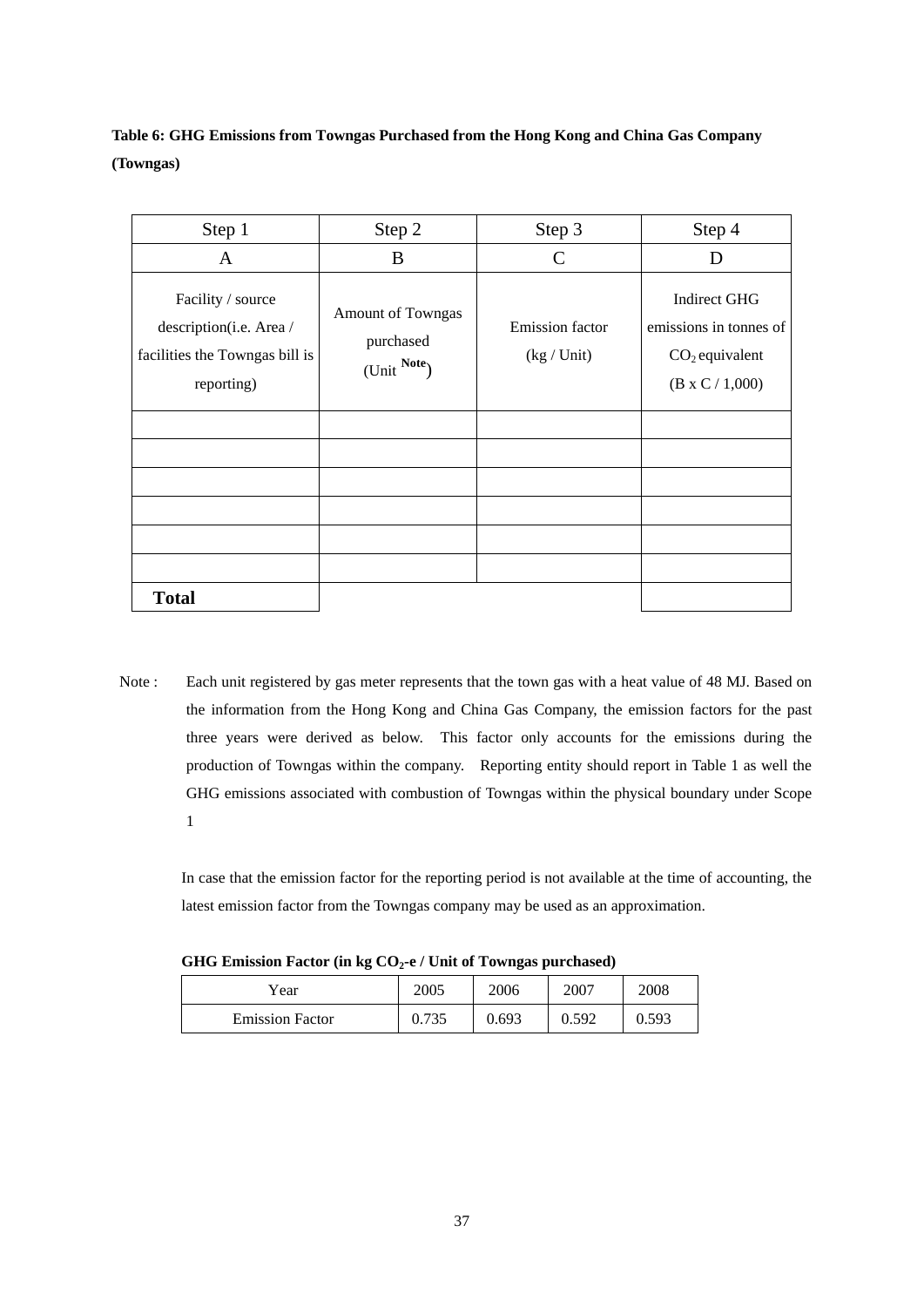| Step 1              | Step 2           | Step 3        | Step 4                                                       | Step 5           | Step 6                    | Step 7                |
|---------------------|------------------|---------------|--------------------------------------------------------------|------------------|---------------------------|-----------------------|
| A                   | B                | $\mathcal{C}$ | D                                                            | E                | $\boldsymbol{\mathrm{F}}$ | G                     |
| Source description  | Amount of        | Amount of     | Amount of paper                                              | Amount of        | Emission                  | Indirect emissions    |
| (i.e. Area / floor) | paper in storage | paper         | collected for                                                | paper in storage | factor                    | in tonnes of $CO2$    |
|                     | at the beginning | purchased     | recycling during at the end of the $(\text{kg CO}_2$ -e / kg |                  |                           | equivalent            |
|                     | of the reporting | during the    | the reporting                                                | reporting period | of waste) Note            | $((B + C - D - E) x)$ |
|                     | period (kg)      | reporting     | period (kg)                                                  | (kg)             |                           | F / 1000              |
|                     |                  | period (kg)   |                                                              |                  |                           |                       |
|                     |                  |               |                                                              |                  | 4.8                       |                       |
| <b>Total</b>        |                  |               |                                                              |                  |                           |                       |

 **Table 7: Methane Generation at Landfill in Hong Kong due to Disposal of Paper Waste** 

 *Please insert more rows as necessary* 

Note: For simplifying the accounting process, the default emission factor assumes that the **total raw amount** of CH<sub>4</sub> emitted throughout the whole decomposition process of the paper waste disposed at landfills will be emitted into the atmosphere within the same reporting period as paper waste collected. In addition, the default value does not take into account the reduction in emission due to collection, recovery and utilization of landfill gas due to the management practices at landfills.

## **Table 8: GHG Emissions due to Electricity Used for Fresh Water Processing by Water Supplies Department**

| Step 1                                                    | Step 2                                                                                                              | Step 3                                                                     | Step 4                                                              |
|-----------------------------------------------------------|---------------------------------------------------------------------------------------------------------------------|----------------------------------------------------------------------------|---------------------------------------------------------------------|
| A                                                         | B                                                                                                                   | C                                                                          | Ð                                                                   |
| Source description<br>water service bill is<br>reporting) | Amount of water<br>(i.e. Area / facilities the consumed as listed on the<br>water service bill<br>(m <sup>3</sup> ) | <b>Emission factor</b><br>$(\text{kg}\mathbin{/}\text{m}^3)^{\text{Note}}$ | Emissions in tonnes of<br>$CO2$ equivalent<br>$(B \times C / 1000)$ |
|                                                           |                                                                                                                     |                                                                            |                                                                     |
| <b>Total</b>                                              |                                                                                                                     |                                                                            |                                                                     |

 *Please insert more rows as necessary* 

Note: Emission factor of GHG emissions due to electricity used for processing fresh water = Unit electricity consumption of fresh water (from WSD) x Territory-wide default value (i.e. 0.7kg / kWh) of purchased electricity provided in Table 5.

In case that the unit electricity consumption for processing fresh water for the reporting period is not available at the time of accounting, the latest emission factor from table below may be used as an approximation.

GHG Emission Factor (in kg  $CO_2$ -e / m<sup>3</sup>)

| $v_{\text{ear}}$       | 2003  | 2004  | 2005  | 2006  | 2007  | 2008  |
|------------------------|-------|-------|-------|-------|-------|-------|
| <b>Emission Factor</b> | 0.440 | 0.463 | 0.476 | 0.438 | 0.414 | 0.424 |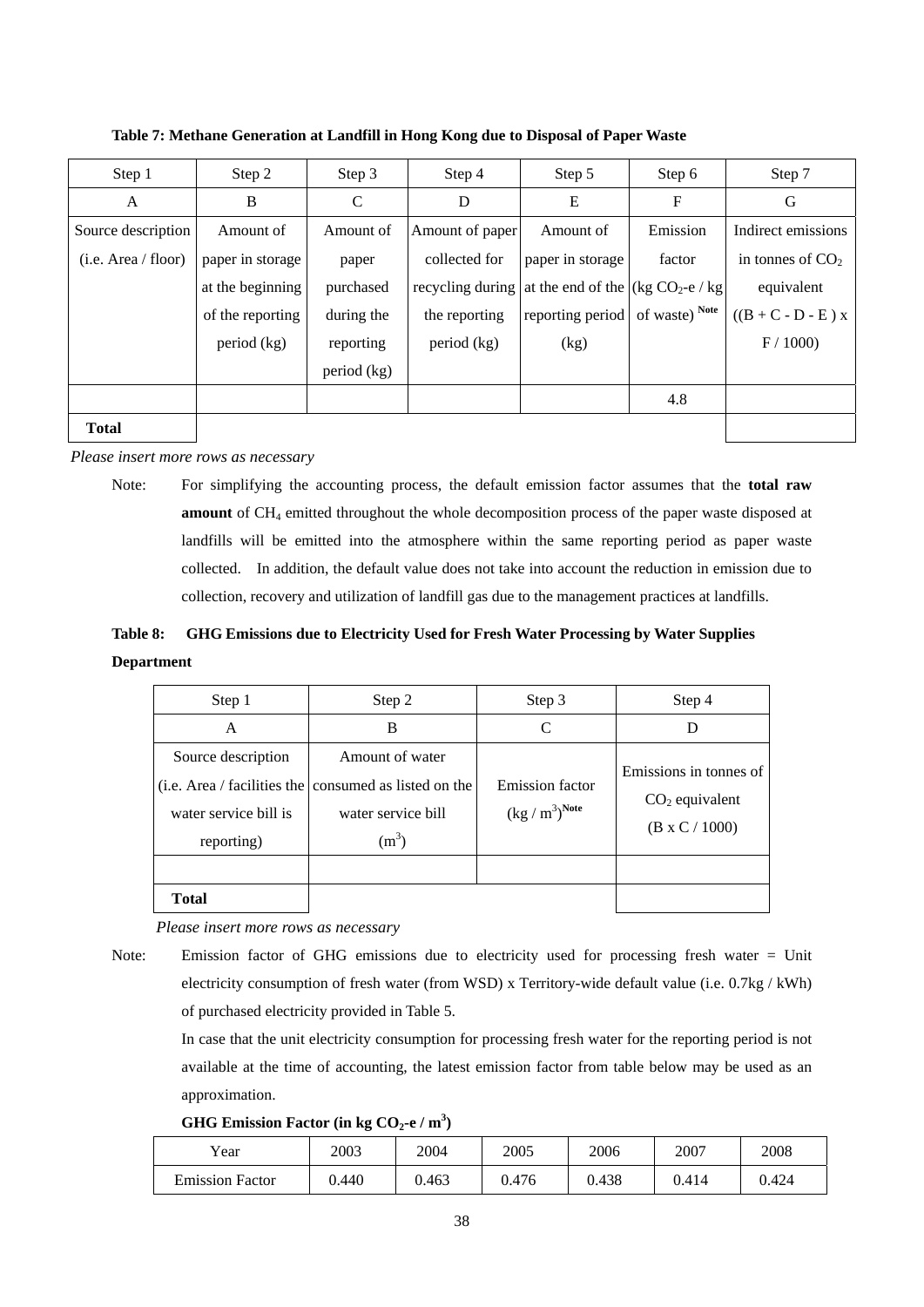| Step 1                             | Step 2      | Step 3                     | Step 4                |
|------------------------------------|-------------|----------------------------|-----------------------|
| A                                  | B           | C                          |                       |
| Source description ( <i>i.e.</i> ) | Fresh water | Default                    | Emissions in tonnes   |
| Area / facilities the water        | consumption | <b>Emission Factor</b>     | $CO2$ equivalent      |
| service bill is reporting)         | $(m^3)$     | $(kg/m^3)$ <sup>Note</sup> | $(B \times C / 1000)$ |
|                                    |             |                            |                       |
|                                    |             |                            |                       |
| <b>Total</b>                       |             |                            |                       |

**Table 9: GHG Emissions due to Electricity Used for Sewage Processing by Drainage Services Department** 

 *Please insert more rows as necessary* 

Note: The default emission factor is determined according to the purpose of water used as follows:

| <b>Source description</b>         | Default Emission Factor (kg / $m3$ )                           |  |  |
|-----------------------------------|----------------------------------------------------------------|--|--|
| Restaurants and catering services | $(0.7 \times$ Emission Factor) assuming 70% of the fresh water |  |  |
|                                   | consumed will enter the sewage system.                         |  |  |
| Other commercial, residential     | $(1.0 \times$ Emission Factor) assuming 100% of the fresh      |  |  |
| and institutional purposes        | water consumed will enter the sewage system.                   |  |  |

In which emission factor is the emission factor of GHG emissions due to electricity used for processing fresh water derived from the following equation

 default value (i.e. 0.7kg / kWh) of purchased electricity provided in Table 5 Emission Factor = Unit electricity consumption of processing sewage (from DSD) x Territory-wide

 In case that the unit electricity consumption for processing sewage for the reporting period is not available at the time of accounting, the latest emission factor from table below may be used as an approximation.

**GHG Emission Factor (in kg**  $CO_2$ **-e** / m<sup>3</sup>)

|                        | __           |       |       |       |       |       |
|------------------------|--------------|-------|-------|-------|-------|-------|
| Year                   | 2003         | 2004  | 2005  | 2006  | 2007  | 2008  |
| <b>Emission Factor</b> | 172<br>J.114 | 0.155 | 0.160 | 0.171 | 0.174 | 0.172 |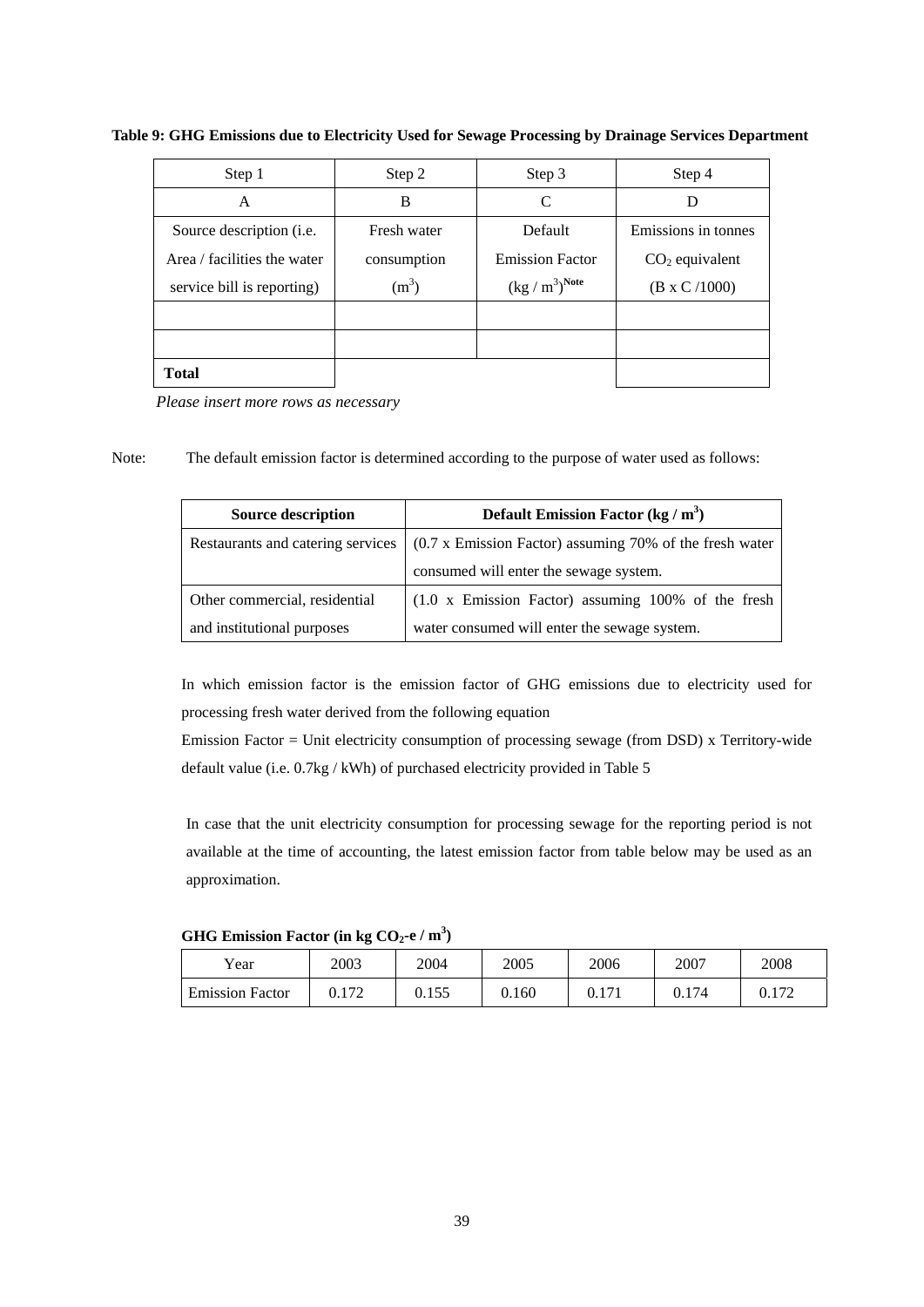#### **Annex B**

## **Sample Reporting Format**

- 1. Name of the reporting entity:
- 2. Description of the reporting entity

*Some possible descriptions are:* 

- *(a) Building management with a single responsible occupier;*
- *(b) Building management with all end-users;*

*(c) Building management with some of the end-users (with details of the end-users participated);* 

- *(d) Building management only of a building of multiple responsible occupiers; and*
- *(e) Others (with full details).*
- 3. Reporting period (with start and end dates)
- 4. Scope of physical boundary chosen
- (a) Location of the building(s)
- (b) Description of the purpose of the building(s) or physical boundary chosen *Some possible descriptions are:* 
	- *(i) Offices;*
	- *(ii) Retails;*
	- *(iii) Restaurants;*
	- *(iv) Hotel / hostel;*
	- *(v) Residential;*
	- *(vi) School;*
	- *(vii) University;*
	- *(viii) Sports complex; and*
	- $(ix)$  $Commu$ *nity centre*
- (c) Description of physical boundary with detailed information (including the respective construction floor areas) on the areas covered in the exercise by
	- (i) Communal areas (including common facilities); and
	- (ii) Tenant areas.
- (d) Description of areas excluded in the exercise
- 5. Scope of operational boundary chosen
- (a) Description of Scope 1 activities included and excluded
- (b) Description of Scope 2 activities included and excluded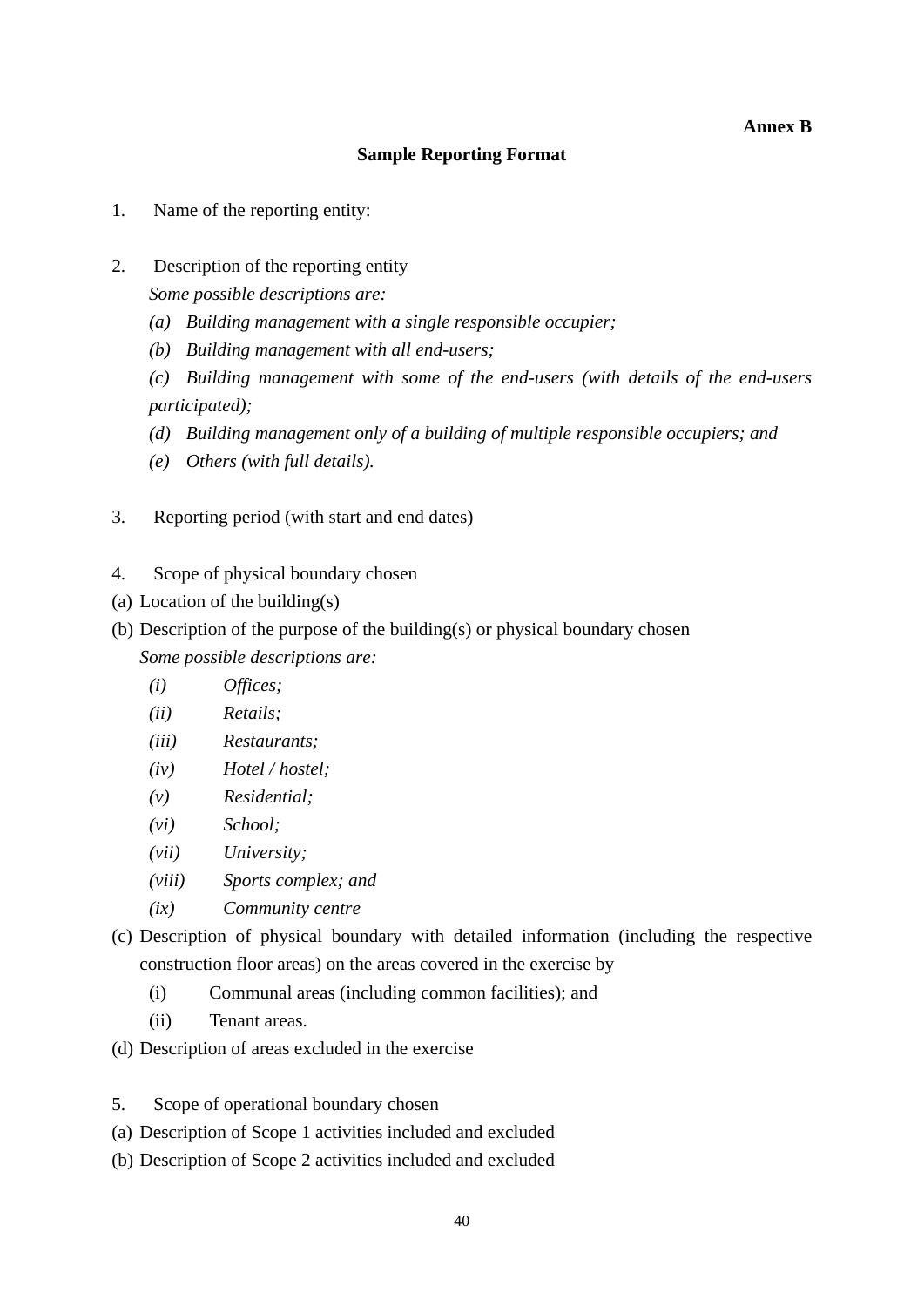#### (c) Description of Scope 3 activities included

- 6. Methodologies for quantifying emissions and removals
- (a) List of activities for which simplified methodologies and conversion factors in the Guidelines are used for quantification
- (b) Details (including necessary reference) of other methodologies and conversion factors used for quantification
- (c) Details of any changes in methodologies and conversion factors since the last report
- (d) Details on any re-calculation of previously reported emissions and removals because of changes in methodologies and conversion factors
- 7. Information on GHG emissions and removals (see sample reporting table below)
- 8. Information on GHG emissions and removals over time
- (a) Summary of the quantities and changes of GHG emissions and removals since the first report
- (b) Details of any changes to previously reported emissions and removals
- 9. Information on GHG offsets and programmes
- (a) Description of GHG performance against internal and / or external benchmark (if any) including any ratio indicators used
- (b) Scopes and areas identified to improve GHG performance
- (c) Description of activities / programmes to improve GHG performance including provision of on-site renewable energy sources and on-site offsetting activities. For example, if the reporting entity can only quantify the amount of paper waste recycled, the amount of GHG avoided due to recycling of paper waste can be reported here.
- 10. Other optional information
- 11. Contact person of the reporting entity
- 12. List of data sources, references, etc.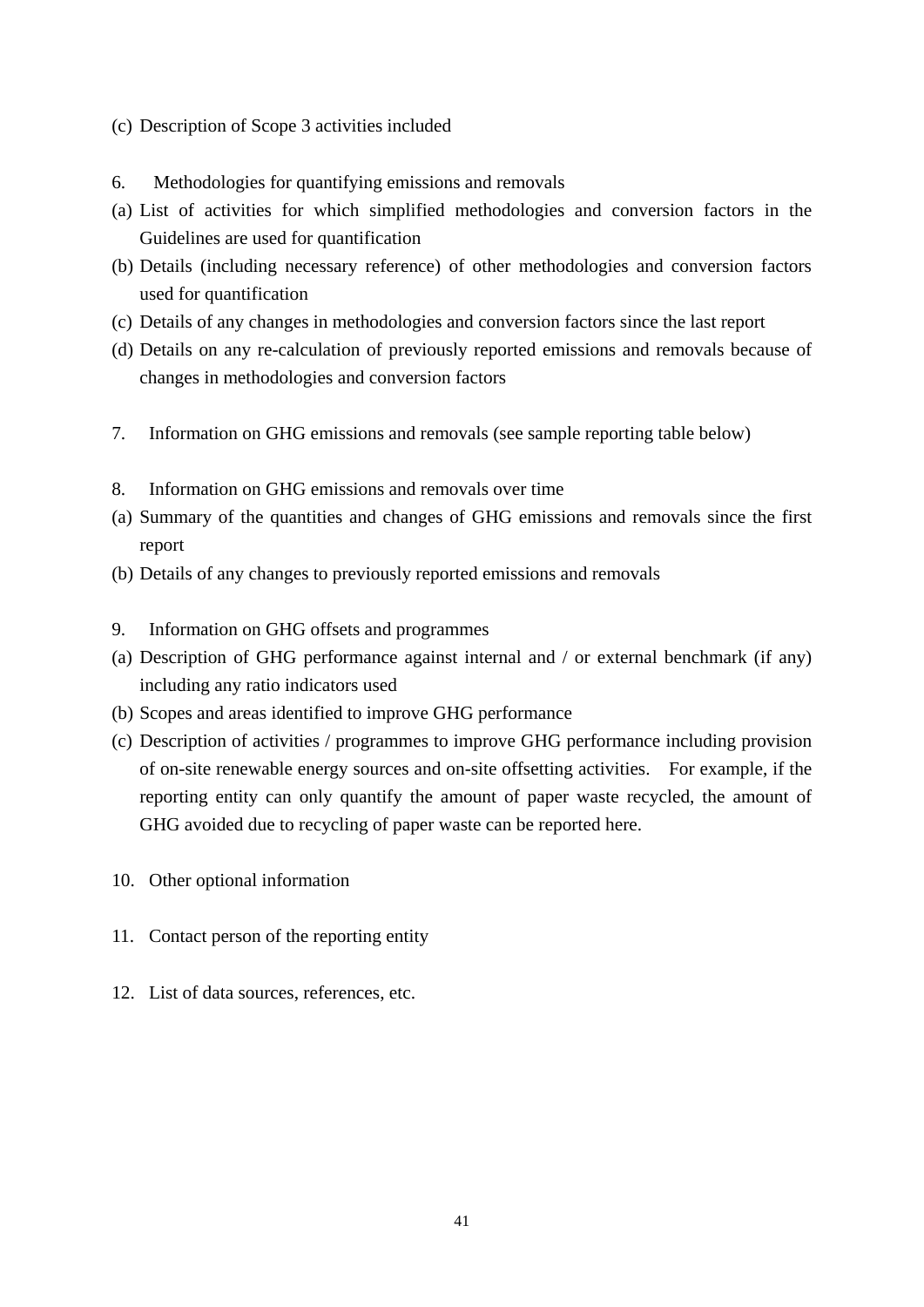# **Sample Reporting Table**

Information on GHG emissions and removals for XXX

Reporting Period: (XX/XX/XXXX – XX/XX/XXXX)

|                                                                                                         | Emissions by gas type (in tonnes of $CO2$ -equivalent) |                    |                |                        |                |              |
|---------------------------------------------------------------------------------------------------------|--------------------------------------------------------|--------------------|----------------|------------------------|----------------|--------------|
| Description (by sources, areas, etc.)                                                                   | Carbon                                                 |                    | <b>Nitrous</b> | Hydrofluoro-Perfluoro- |                |              |
|                                                                                                         | dioxide                                                | <b>Methane</b>     | oxide          | carbons                | <b>Carbons</b> | <b>Total</b> |
|                                                                                                         | (CO <sub>2</sub> )                                     | (CH <sub>4</sub> ) | $(N_2O)$       | (HFCs)                 | (PFCs)         |              |
| <b>Scope 1 Direct Emissions</b>                                                                         |                                                        |                    |                |                        |                |              |
| <b>Stationary Combustion Sources</b>                                                                    |                                                        |                    |                |                        |                |              |
|                                                                                                         |                                                        |                    |                | N/A                    | N/A            |              |
|                                                                                                         |                                                        |                    |                | N/A                    | N/A            |              |
| <b>Mobile Combustion Sources</b>                                                                        |                                                        |                    |                |                        |                |              |
|                                                                                                         |                                                        |                    |                | N/A                    | N/A            |              |
|                                                                                                         |                                                        |                    |                | N/A                    | N/A            |              |
| <b>Fugitive Emissions</b>                                                                               |                                                        |                    |                |                        |                |              |
|                                                                                                         | N/A                                                    | N/A                | N/A            |                        |                |              |
|                                                                                                         | N/A                                                    | N/A                | N/A            |                        |                |              |
| <b>Other Direct Emissions</b>                                                                           |                                                        |                    |                |                        |                |              |
|                                                                                                         |                                                        |                    |                |                        |                |              |
|                                                                                                         |                                                        |                    |                |                        |                |              |
| <b>Scope 1 Emissions Total</b>                                                                          |                                                        |                    |                |                        |                |              |
| <b>Scope 1 Direct Removals</b>                                                                          |                                                        |                    |                |                        |                |              |
| Planting of additional trees                                                                            |                                                        |                    |                |                        |                |              |
|                                                                                                         |                                                        | N/A                | N/A            | N/A                    | N/A            |              |
|                                                                                                         |                                                        | N/A                | N/A            | N/A                    | N/A            |              |
| <b>Other Direct Removals</b>                                                                            |                                                        |                    |                |                        |                |              |
|                                                                                                         |                                                        |                    |                |                        |                |              |
|                                                                                                         |                                                        |                    |                |                        |                |              |
| Scope 1 Removals Total                                                                                  |                                                        |                    |                |                        |                |              |
|                                                                                                         |                                                        |                    |                |                        |                |              |
| Scope 2 Energy Indirect Emissions (To be reported in general without being classified into specific gas |                                                        |                    |                |                        |                |              |
| type)                                                                                                   |                                                        |                    |                |                        |                |              |
| <b>Electricity Purchased</b>                                                                            |                                                        |                    |                |                        |                |              |
|                                                                                                         |                                                        |                    |                |                        |                |              |
|                                                                                                         |                                                        |                    |                |                        |                |              |
| <b>Towngas Purchased</b>                                                                                |                                                        |                    |                |                        |                |              |
|                                                                                                         |                                                        |                    |                |                        |                |              |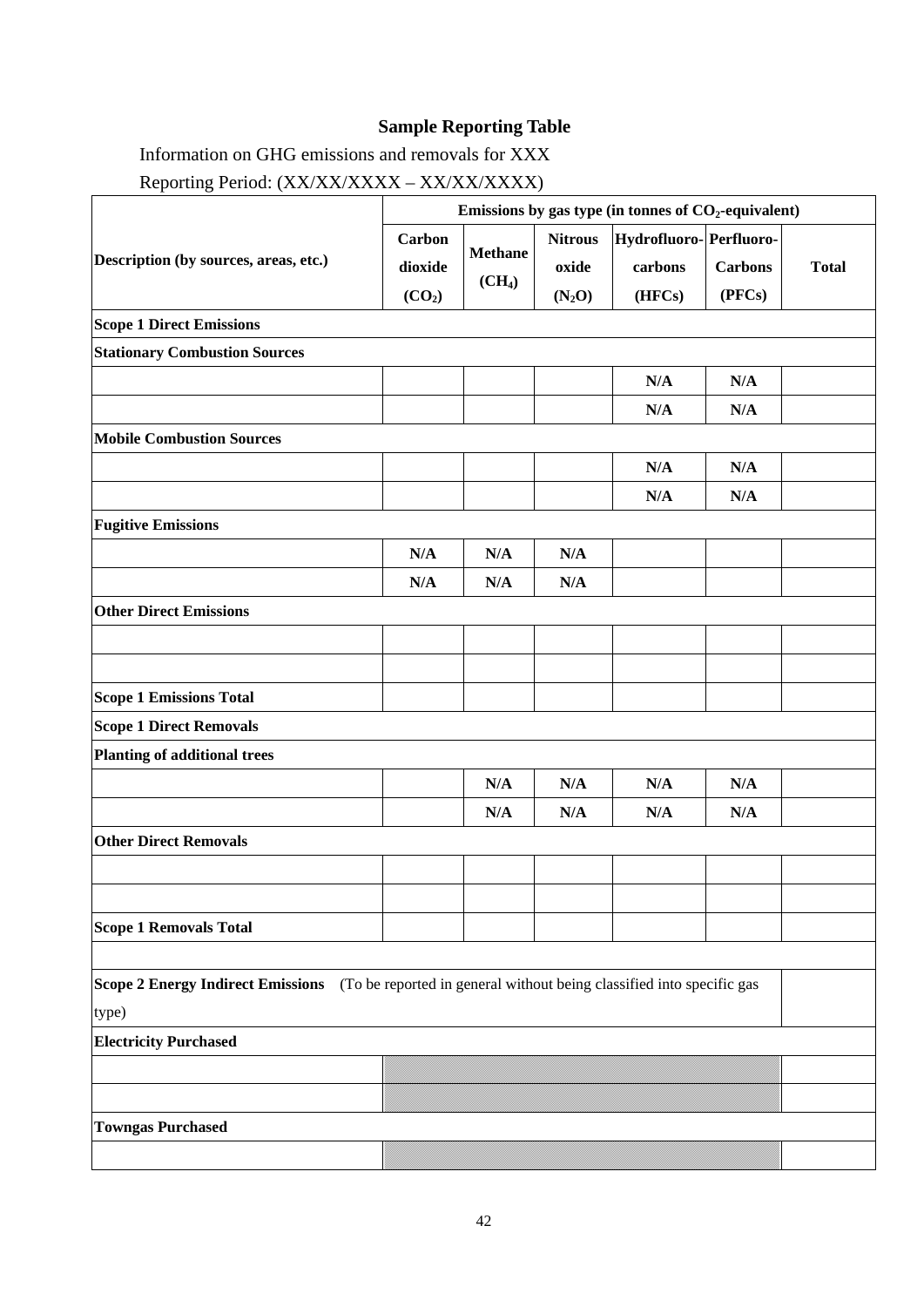|                                                                                                                    | Emissions by gas type (in tonnes of $CO2$ -equivalent) |                    |                |                        |                          |              |
|--------------------------------------------------------------------------------------------------------------------|--------------------------------------------------------|--------------------|----------------|------------------------|--------------------------|--------------|
|                                                                                                                    | Carbon                                                 |                    | <b>Nitrous</b> | Hydrofluoro-Perfluoro- |                          |              |
| Description (by sources, areas, etc.)                                                                              | dioxide                                                | <b>Methane</b>     | oxide          | carbons                | <b>Carbons</b><br>(PFCs) | <b>Total</b> |
|                                                                                                                    | (CO <sub>2</sub> )                                     | (CH <sub>4</sub> ) | $(N_2O)$       | (HFCs)                 |                          |              |
|                                                                                                                    |                                                        |                    |                |                        |                          |              |
| <b>Scope 2 Emissions Total</b>                                                                                     |                                                        |                    |                |                        |                          |              |
|                                                                                                                    |                                                        |                    |                |                        |                          |              |
| <b>Scope 3 Other Indirect Emissions</b>                                                                            |                                                        |                    |                |                        |                          |              |
| Methane Generation at Landfill due to Disposal of Paper Waste                                                      |                                                        |                    |                |                        |                          |              |
|                                                                                                                    | N/A                                                    |                    | N/A            | N/A                    | N/A                      |              |
|                                                                                                                    | N/A                                                    |                    | N/A            | N/A                    | N/A                      |              |
| Electricity for Processing Fresh Water (To be reported in general without being classified into specific gas type) |                                                        |                    |                |                        |                          |              |
|                                                                                                                    |                                                        |                    |                |                        |                          |              |
|                                                                                                                    |                                                        |                    |                |                        |                          |              |
|                                                                                                                    |                                                        |                    |                |                        |                          |              |
| Electricity for Processing Sewage (To be reported in general without being classified into specific gas type)      |                                                        |                    |                |                        |                          |              |
|                                                                                                                    |                                                        |                    |                |                        |                          |              |
|                                                                                                                    |                                                        |                    |                |                        |                          |              |
| <b>Others</b>                                                                                                      |                                                        |                    |                |                        |                          |              |
|                                                                                                                    |                                                        |                    |                |                        |                          |              |
|                                                                                                                    |                                                        |                    |                |                        |                          |              |
| <b>Scope 3 Emissions</b>                                                                                           |                                                        |                    |                |                        |                          |              |
| <b>Total</b>                                                                                                       |                                                        |                    |                |                        |                          |              |
|                                                                                                                    |                                                        |                    |                |                        |                          |              |
| <b>Other GHG Offsets / Removals</b>                                                                                |                                                        |                    |                |                        |                          |              |
|                                                                                                                    |                                                        |                    |                |                        |                          |              |
| On-site Renewable Energy Sources for Off-site Uses                                                                 |                                                        |                    |                |                        |                          |              |
|                                                                                                                    |                                                        |                    |                |                        |                          |              |
|                                                                                                                    |                                                        |                    |                |                        |                          |              |
|                                                                                                                    |                                                        |                    |                |                        |                          |              |
| <b>Off-site GHG Reduction Projects in Hong Kong</b>                                                                |                                                        |                    |                |                        |                          |              |
|                                                                                                                    |                                                        |                    |                |                        |                          |              |
|                                                                                                                    |                                                        |                    |                |                        |                          |              |
|                                                                                                                    |                                                        |                    |                |                        |                          |              |
| <b>Off-site GHG Reduction Projects outside Hong Kong</b>                                                           |                                                        |                    |                |                        |                          |              |
|                                                                                                                    |                                                        |                    |                |                        |                          |              |
|                                                                                                                    |                                                        |                    |                |                        |                          |              |
|                                                                                                                    |                                                        |                    |                |                        |                          |              |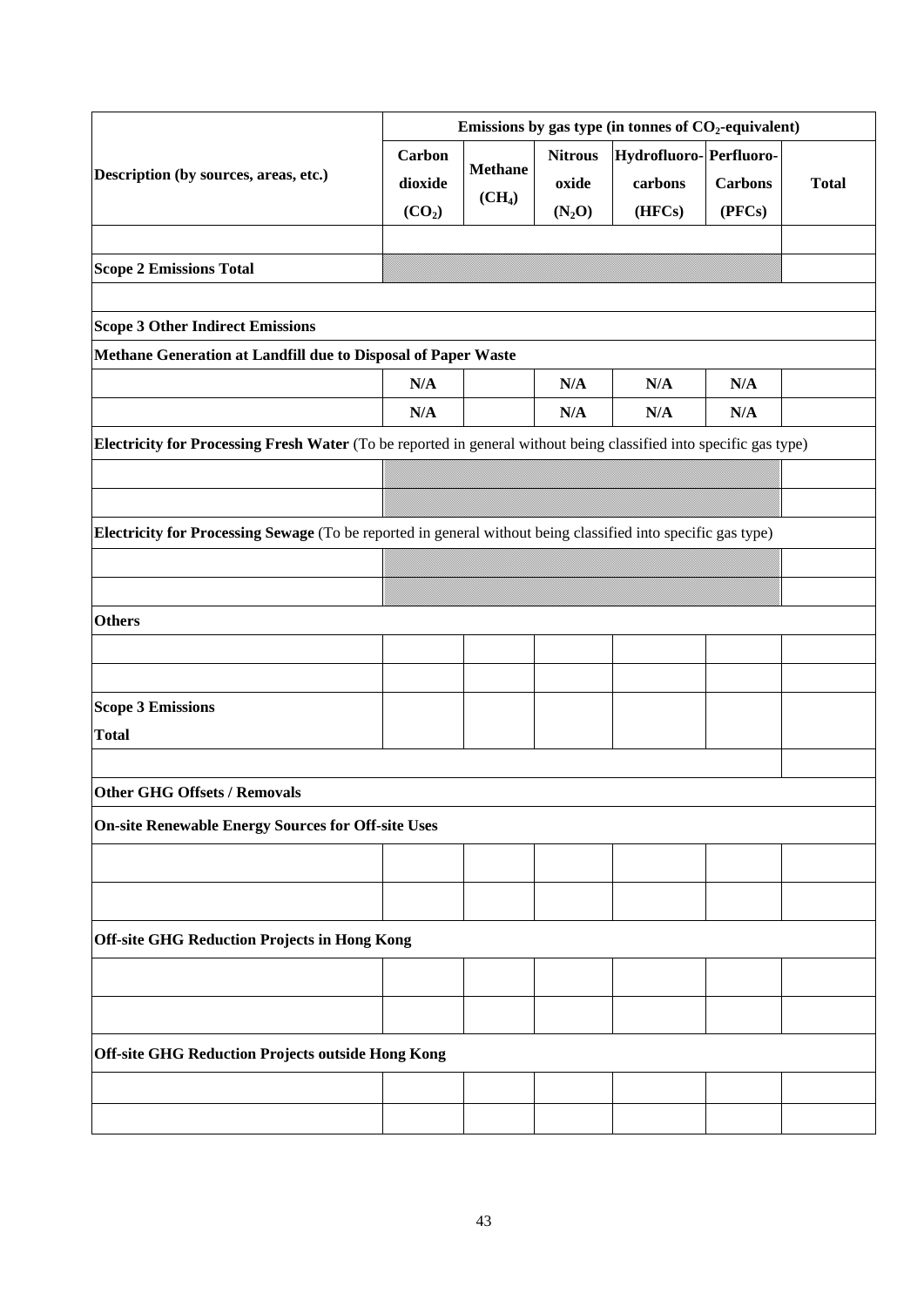| <b>Summary of Results</b>                  |                            |
|--------------------------------------------|----------------------------|
| <b>Total Scope 1 Emissions:</b>            | Tonnes of $CO2$ Equivalent |
| <b>Total Scope 1 Removals:</b>             | Tonnes of $CO2$ Equivalent |
| <b>Total Scope 2 Emissions:</b>            | Tonnes of $CO2$ Equivalent |
| <b>Total Scope 3 Emissions:</b>            | Tonnes of $CO2$ Equivalent |
| <b>Total other GHG Offsets / Removals:</b> | Tonnes of $CO2$ Equivalent |

**GHG Performance in Ratio Indicator:**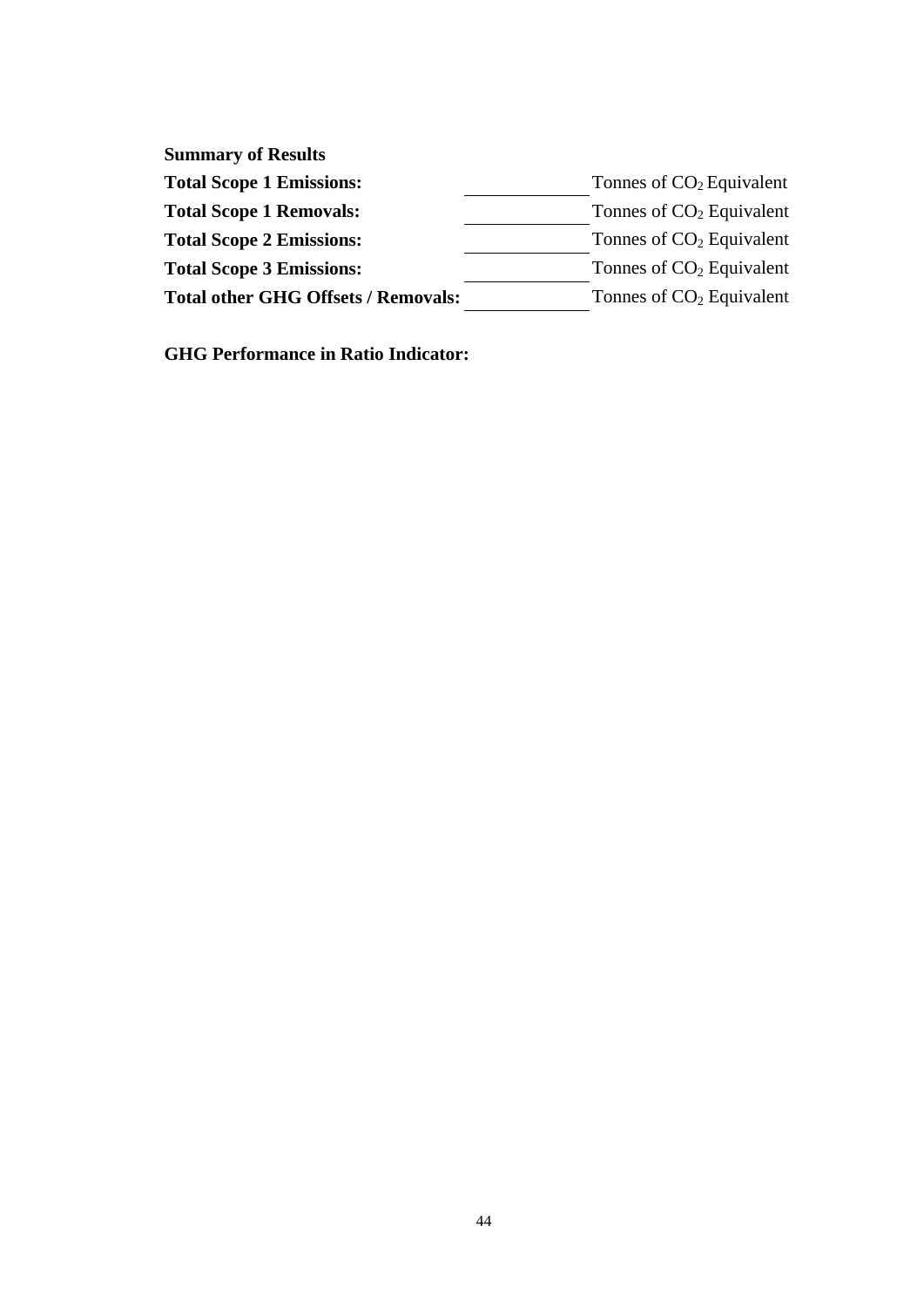#### **Annex C**

## **Carbon Reduction Tips**

#### **Vehicle Maintenance**

- **-** Keep your car properly tuned: an inefficient car will use more fuel and emit more pollutant, which will harm the environment and cost you more money.
- **-** Maintain correct tyre pressure by inspecting your tyres regularly and inflating them to the pressure recommended by the manufacturer.
- **-** Avoid sudden acceleration, because it increases fuel consumption.
- **-** Switch off when idling.

#### **Air Conditioning**

- **-** Avoid installing air-conditioners where they will be exposed to direct sunlight.
- **-** Close off areas that do not require air-conditioning, and turn air-conditioners off in unoccupied rooms.
- Place weather strips on doors and windows to prevent the leakage of cool air.
- **-** Clean or replace the filters in all air-conditioners at the beginning of summer, and clean them every two weeks from then on.
- Set the office temperature at 25.5°C in summer and fix thermometers at various office locations to regularly cross check the temperature setting.
- **-** Carry out regular leakage check on the air-conditioning system to check for possible leakage of refrigerants.

## **Saving Energy**

- Use energy-saving light bulbs.
- **-** Use daylight whenever possible.
- Place your lighting carefully where you need it.
- **-** Use dimmers where possible (except for fluorescent lamps and compact fluorescent bulbs).
- Use non-opaque, light-coloured lamp shades.
- **-** Keep light fixtures and lamps clean to maximise their efficiency.
- **-** When buying new lighting, consider choosing compact fluorescent lamps, which use 75% less energy than standard bulbs for the same amount of illumination.
- **-** Switch off the lights and air-conditioning when not in use.
- **-** Ensure that computers are switched off before the end of a working day.
- **-** Make good use of the energy-saving features and options which come with the Operating System of the computers.
- **-** Switch off all electrical appliances or, where appropriate, switch them to the